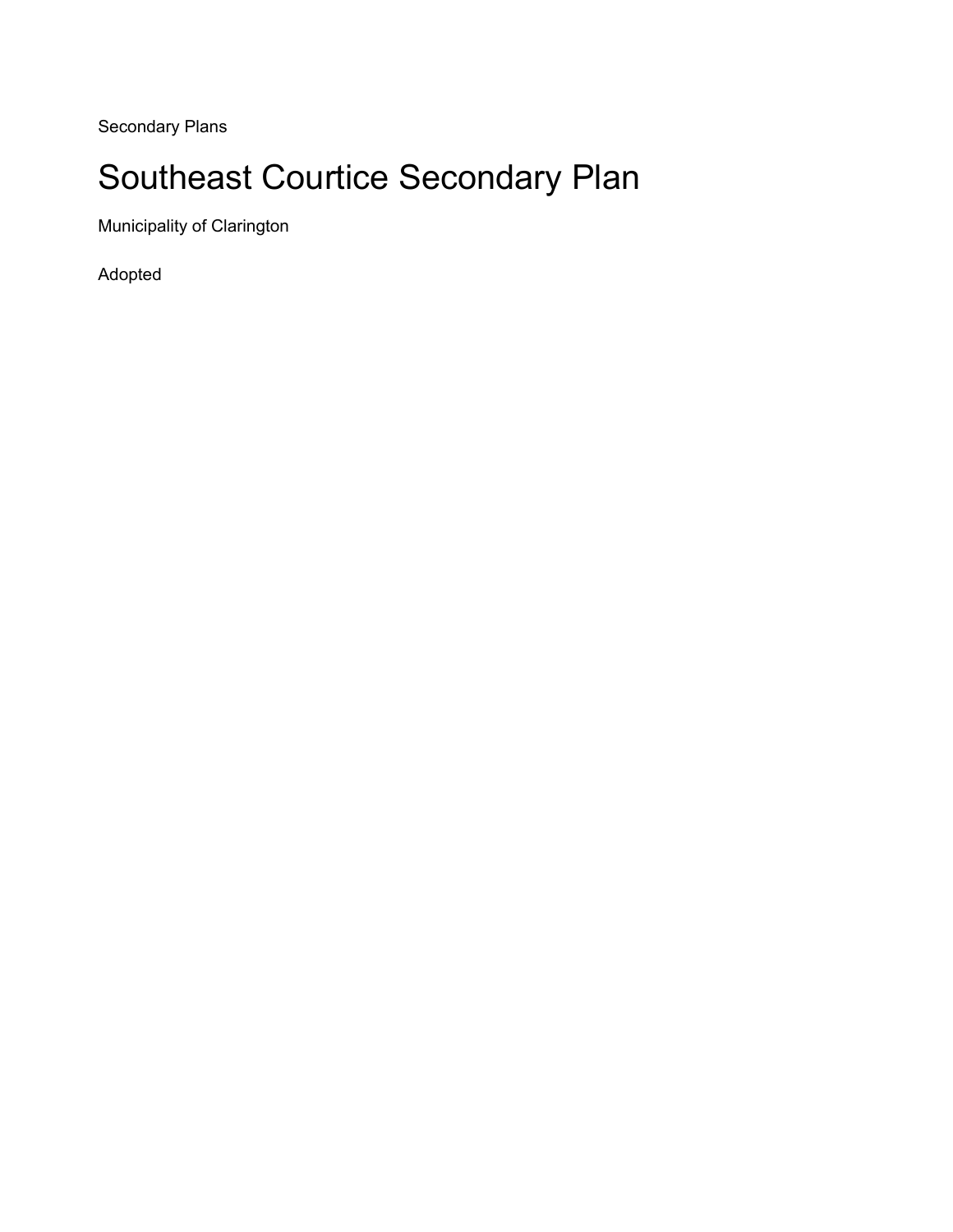## **Table of Contents**

| 1              |     |                                                           |    |
|----------------|-----|-----------------------------------------------------------|----|
| 2              |     |                                                           |    |
|                | 2.1 |                                                           |    |
|                | 2.2 |                                                           |    |
| 3              |     |                                                           |    |
|                | 3.1 |                                                           |    |
|                | 3.2 |                                                           |    |
|                | 3.3 |                                                           |    |
|                | 3.4 |                                                           |    |
|                | 3.5 |                                                           |    |
| $\overline{4}$ |     |                                                           |    |
|                | 4.1 |                                                           |    |
|                | 4.2 |                                                           |    |
|                | 4.3 |                                                           |    |
|                | 4.4 |                                                           |    |
|                | 4.5 |                                                           |    |
| 5              |     |                                                           |    |
|                |     |                                                           | 15 |
|                | 5.2 |                                                           |    |
|                | 5.3 |                                                           |    |
|                | 5.4 | Development within Low Density Residential Designation 19 |    |
|                | 5.5 |                                                           |    |
|                | 5.6 |                                                           |    |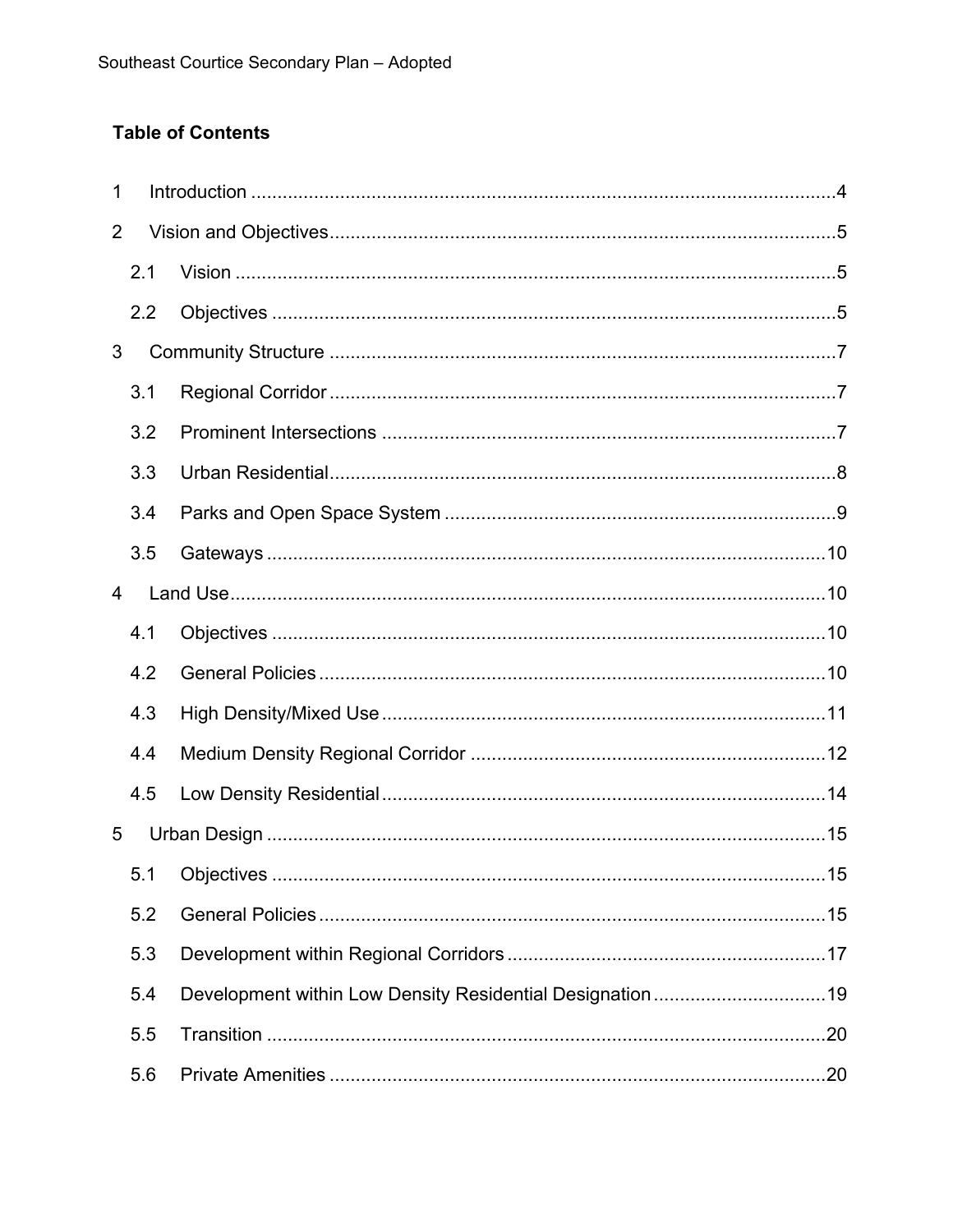| 6              |     |                                                            |    |
|----------------|-----|------------------------------------------------------------|----|
|                | 6.1 |                                                            |    |
|                | 6.2 |                                                            |    |
|                | 6.3 |                                                            |    |
|                | 6.4 |                                                            |    |
| $\overline{7}$ |     |                                                            |    |
|                | 7.1 |                                                            |    |
|                | 7.2 |                                                            |    |
|                | 7.3 |                                                            |    |
|                | 7.4 |                                                            |    |
| 8              |     |                                                            |    |
|                | 8.1 |                                                            |    |
|                | 8.2 |                                                            |    |
| 9              |     |                                                            |    |
|                | 9.1 |                                                            |    |
|                | 9.2 |                                                            |    |
|                | 9.3 |                                                            |    |
|                |     | 9.4 Arterial Roads                                         | 31 |
|                | 9.5 |                                                            |    |
|                | 9.6 |                                                            |    |
|                | 9.7 |                                                            |    |
|                | 9.8 |                                                            |    |
|                | 9.9 | Integration and Quality of Active Transportation Routes 37 |    |
| 10             |     |                                                            |    |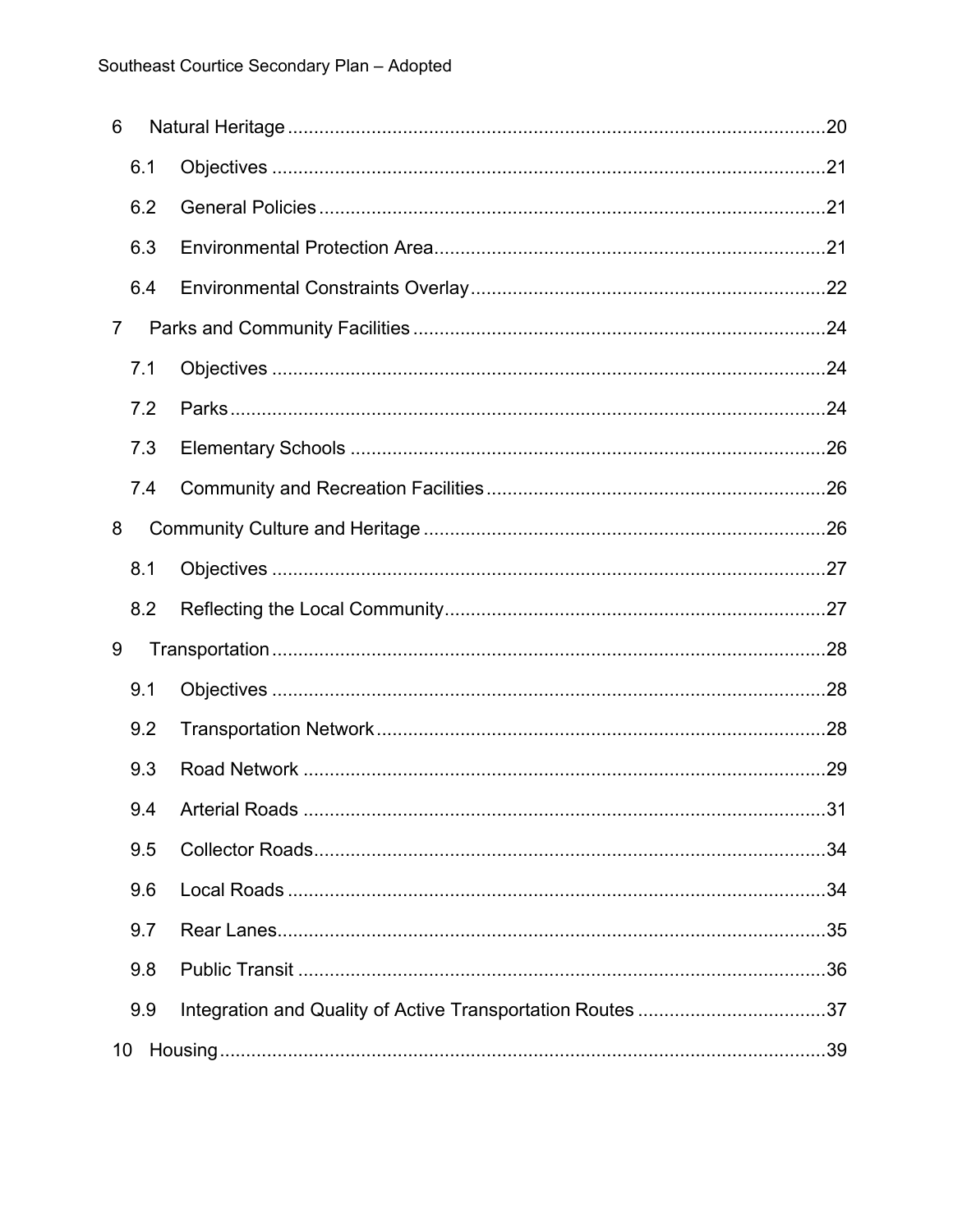| 11 | Infrastructure, Stormwater Management and Environmental Performance41 |  |
|----|-----------------------------------------------------------------------|--|
|    |                                                                       |  |
|    |                                                                       |  |
|    | 11.3 Stormwater Management and Low Impact Development42               |  |
|    |                                                                       |  |
|    |                                                                       |  |
|    |                                                                       |  |
|    |                                                                       |  |
|    |                                                                       |  |
|    |                                                                       |  |
|    |                                                                       |  |
|    |                                                                       |  |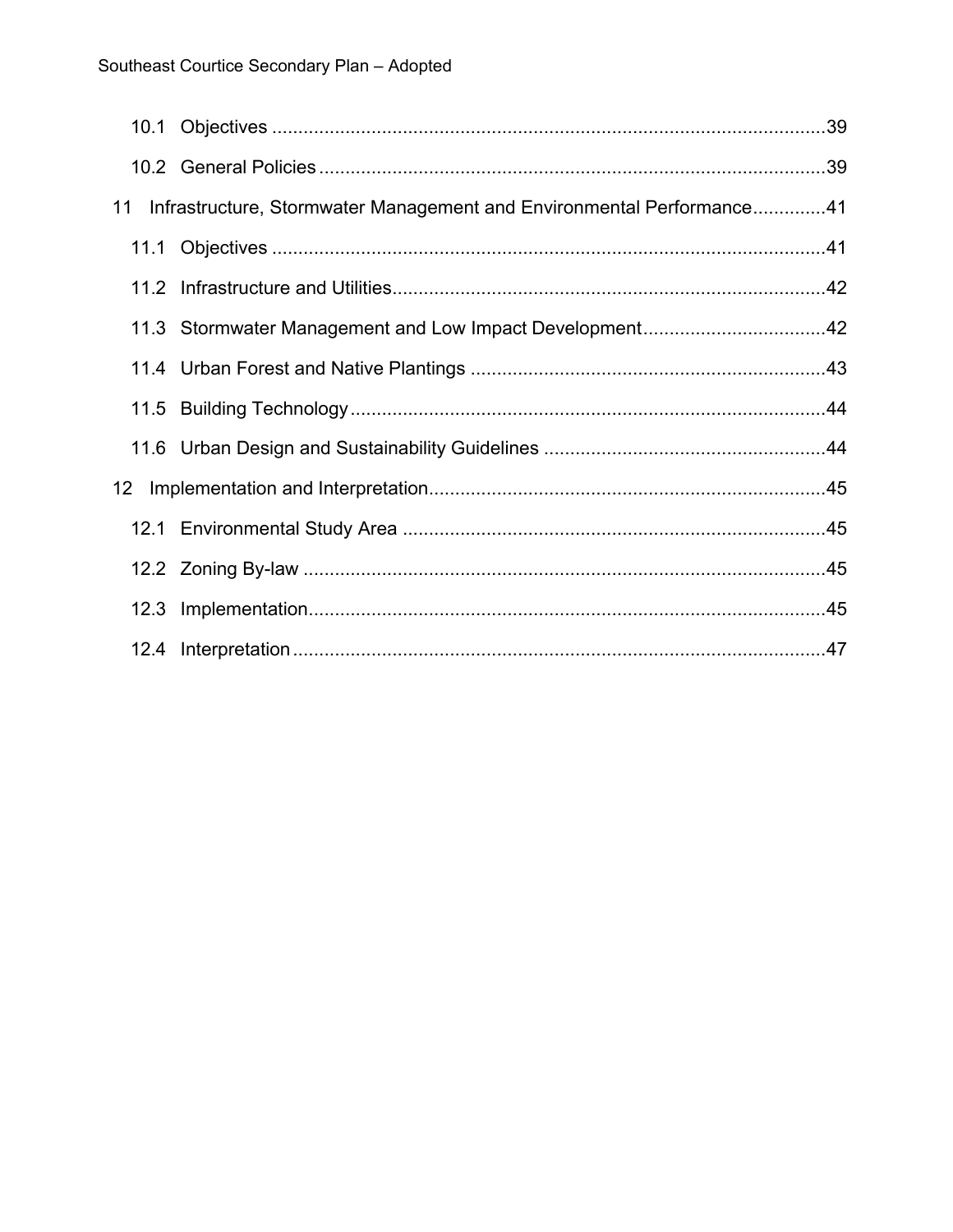# <span id="page-4-0"></span>**1 Introduction**

Southeast Courtice represents a major expansion of the Courtice community.

The Southeast Courtice Secondary Plan area is approximately 295 hectares in size. It is comprised of portions of the Emily Stowe, Avondale and Ebenezer neighbourhoods as identified in Appendix B of the Clarington Official Plan. It is generally bounded to the north by Durham Highway 2 and Hancock Road to the east, while the southern boundary is south of Bloor Street and the western boundary is located east of Prestonvale Road near Robinson Creek.

Prominent features include the presence of a number of regional roads which bisect and border the area and significant *natural heritage features* and *hydrologically sensitive features*, including the headwaters and tributaries of Tooley Creek and Robinson Creek.

The Secondary Plan area is anticipated to undergo significant growth and *development*, with a planned population of approximately 12,000 residents and 5,000 units. The purpose of the Secondary Plan is to establish goals and policies to guide *development*  within Southeast Courtice, as it is implemented through subdivision, zoning and site plan control. Several key themes run throughout this Secondary Plan:

**Sustainability** – Southeast Courtice will be developed to minimize the community's impact on the environment and to protect and celebrate nature. The Secondary Plan supports sustainability by:

• Setting a high standard of environmental performance for buildings, *infrastructure*

and other parts of the built environment;

- Mitigating the community's contribution to climate change while also assuring its resilience through adaptation measures;
- Supporting lifestyles that result in lower resource consumption and produce less waste and pollution;
- Creating a community where people can move around by walking, cyclingand transit rather than private automobile; and
- Developing in a manner that is compatible with the surrounding natural environment.

**Liveability** – Southeast Courtice will offer an excellent quality of life for residents and workers. The Secondary Plan supports liveability by:

- Providing the public and private amenities needed in day-to-day life;
- Creating a pleasant place to be through the design of the built environment and access to nature;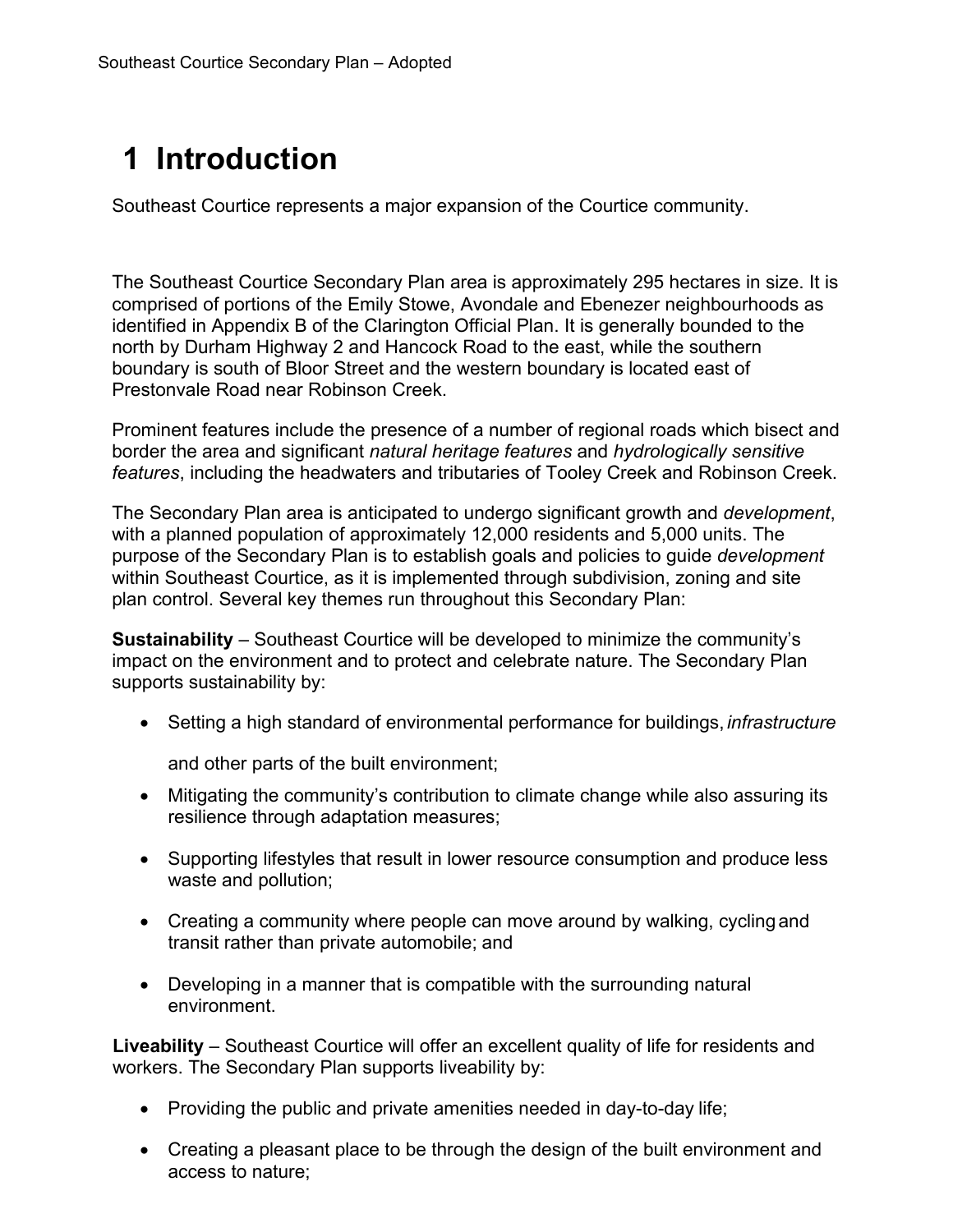- Fostering a sense of identity and belonging; and
- Supporting and enabling healthy active lifestyles.

**Inclusivity** – Southeast Courtice will be a community that everyone can call home, regardless of age, ability or income. Inclusivity is promoted by:

- Providing a range of housing choices for a diversity of income levels and household sizes, including *affordable* housing;
- Creating a community that is fit for all stages of life and people of varying ability; and
- Reflecting and celebrating the cultural heritage of the area, past and present.

The Urban Design and Sustainable Development Guidelines included as an Appendix provide further guidance on the implementation of the policies of this Secondary Plan.

# <span id="page-5-0"></span>**2 Vision and Objectives**

# <span id="page-5-1"></span>**2.1 Vision**

Southeast Courtice will be a sustainable, liveable and inclusive community. It will have its own identity, while contributing to the larger Courtice and Clarington communities. Although predominantly residential, it will feature a mix, location and intensity of uses that allow many needs to be met locally, while also having access to broader amenities in the surrounding areas. Walking, cycling and transit will be attractive and viable alternatives to the car.

A key part of Southeast Courtice's identity will be the presence of nature. The *natural heritage system*, including features related to the Robinson and Tooley Creeks, will be conserved, enhanced, and sensitively incorporated into a *parks* and open space system. Trees and landscaped spaces will extend greenery throughout the area.

The area's major roads will also serve as defining features for Southeast Courtice. While providing important transportation routes, they will feature landscaping, built form, mix of uses and connections to the interior of the neighbourhood that make them attractive and inviting public places. They will serve as community focal points which join Southeast Courtice together.

<span id="page-5-2"></span>In this manner, Southeast Courtice will combine diverse uses, intensities and places into an integrated and connected whole.Objectives

The goals of sustainability, liveability and inclusivity link all parts of the Secondary Plan and are pursued in tandem to create a well-balanced community that meets the needs of its residents and workers while respecting fundamental environmental constraints. To realize these goals, *development* within the Southeast Courtice Secondary Plan area shall achieve the following objectives:

2.1.1 Foster a sustainable, low-carbon community that is resilient to the potential impacts of climate change.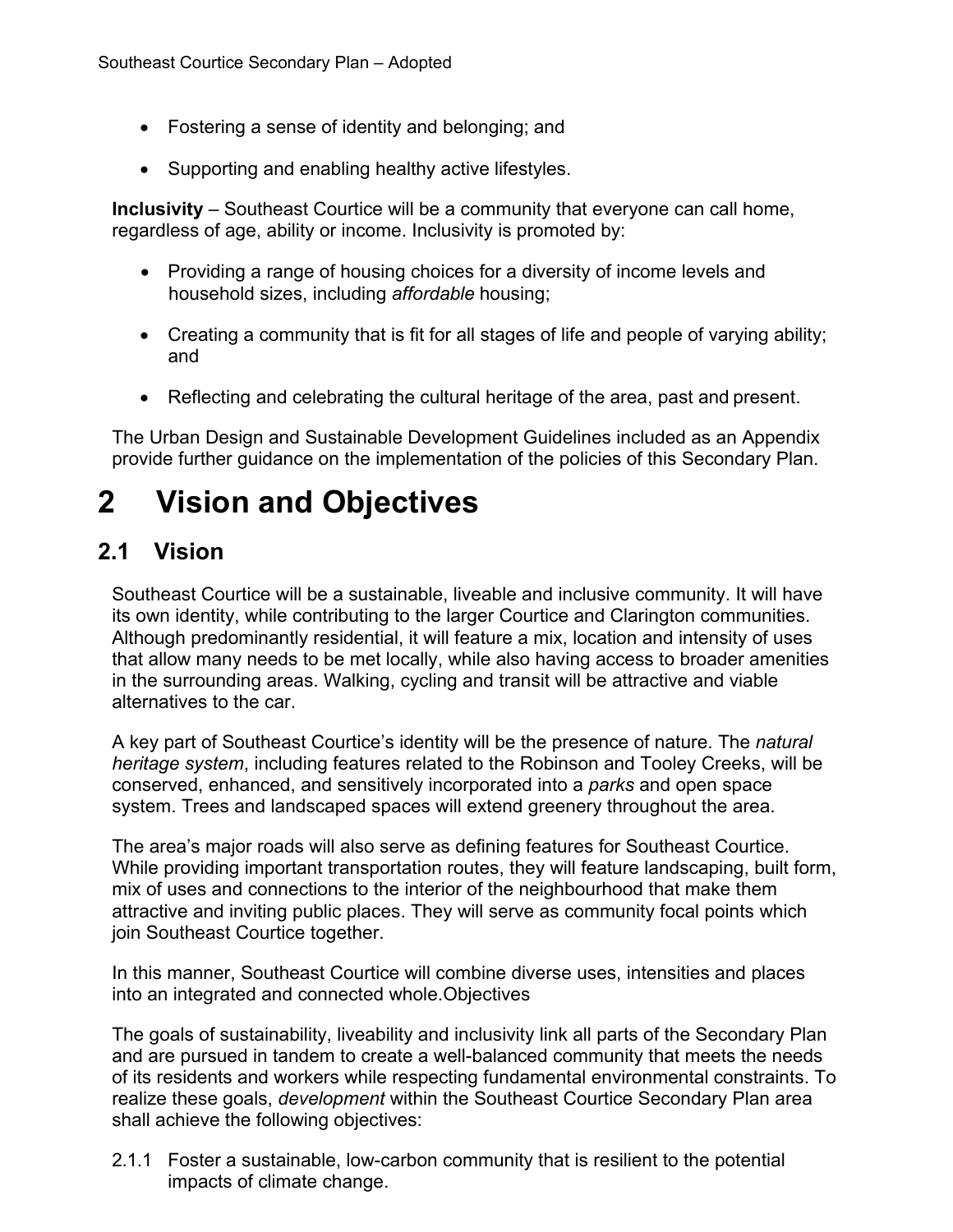- 2.1.2 Create an efficient land use pattern and urban form which is supportive of transit provision, enables residents to meet many of their needs locally within walking distance, and provides good transitions between uses and areas of development intensity.
- 2.1.3 Foster a multi-modal community where walking, cycling and transit are viable and attractive alternatives to travel by automobile.
- 2.1.4 Protect, maintain and enhance the natural heritage system in a manner which conserves and enhances its ecological integrity and function.
- 2.1.5 Provide access within walking distance to an appropriate supply of parks, schools, community amenities and local retail and services.
- 2.1.6 Integrate the built and natural environments to create a sense of place and identity, as well as provide access to nature in an appropriate manner.
- 2.1.7 Prioritize the creation of an attractive and vibrant public realm, integrated with a hierarchy of community focal points, to serve as the centre of day-to-day activities and community life.
- 2.1.8 Offer a variety of housing forms, sizes and tenures, including affordable housing, that allow households of various sizes and incomes to find a home within Southeast Courtice.
- 2.1.9 Celebrate the cultural heritage of the area in a manner which communicates and conserves meaningful elements of its landscape and historic evolution.
- 2.1.10 Phase development in a manner which supports efficient infrastructure implementation.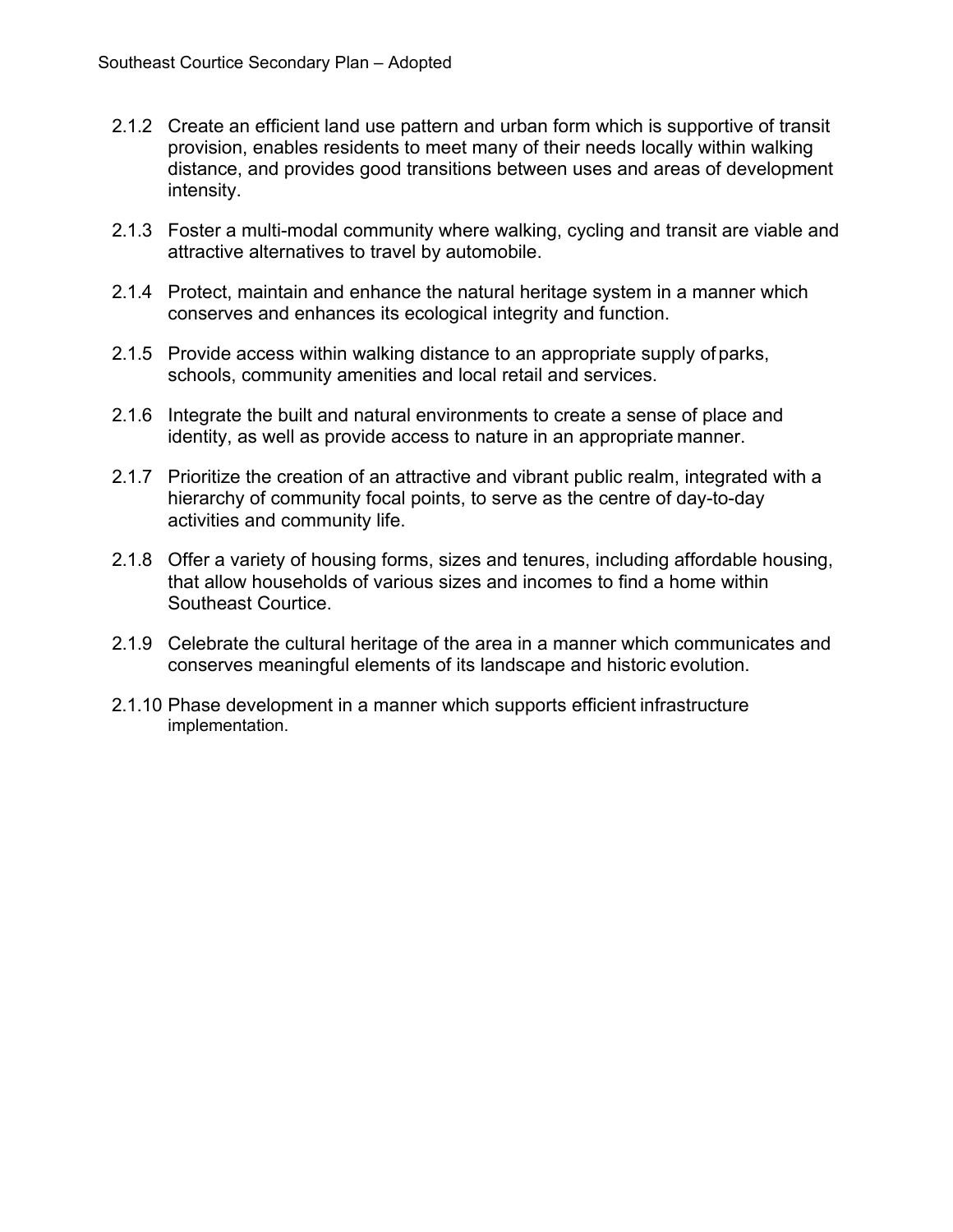# <span id="page-7-0"></span>**3 Community Structure**

The Community Structure for the Southeast Courtice Secondary Plan establishes a distribution of uses and intensities of *development* to achieve the objectives identified in Section 2 of this Secondary Plan. The components of the Southeast Courtice Secondary Plan that define its Community Structure are identified below.

# <span id="page-7-1"></span>**3.1 Regional Corridor**

- 3.1.1 Bloor Street, Courtice Road and Highway 2 and the lands adjacent to them are Regional *Corridors*. They are Priority *Intensification* Areas and the routes for future transit service. Regional *Corridors* align with the Medium Density Regional Corridor and High Density/Mixed Use designations shown on Schedule A.
- 3.1.2 Regional *Corridors* shall be the location of the highest densities, tallest buildings and greatest mixing of uses, in order to concentrate population in areas with good access to transit and amenities.
- 3.1.3 *Development* along Regional *Corridors* shall achieve an overall density of 85 units per net hectare.
- 3.1.4 Regional *Corridors* shall be the location of commercial retail and service uses to serve the community. Commercial retail and service uses shall be concentrated to reinforce community focal points, while ensuring a good level of amenity within walking distance of all residential areas.
- 3.1.5 Regional *Corridors* are located along the principal transportation routesthrough and within the community. These routes will feature the highest frequency and most direct transit connecting the area to the rest of Clarington and Durham Region.
- 3.1.6 The principal transportation routes along Regional *Corridors* also contribute to local connectivity, joined to a modified grid network of streets that connects to the rest of the neighbourhood.
- 3.1.7 Given volumes of vehicular traffic, particular care shall be given to creating an environment that is safe, comfortable, attractive and efficient for users of *active transportation*.
- 3.1.8 Within Regional *Corridors*, the public right-of-way and private built form shall be designed to create important and inviting public spaces which contribute significantly to the identity of the area and serve as community focal points.

# <span id="page-7-2"></span>**3.2 Prominent Intersections**

3.2.1 Prominent Intersections are located at Bloor Street and Trulls Road, Bloor Street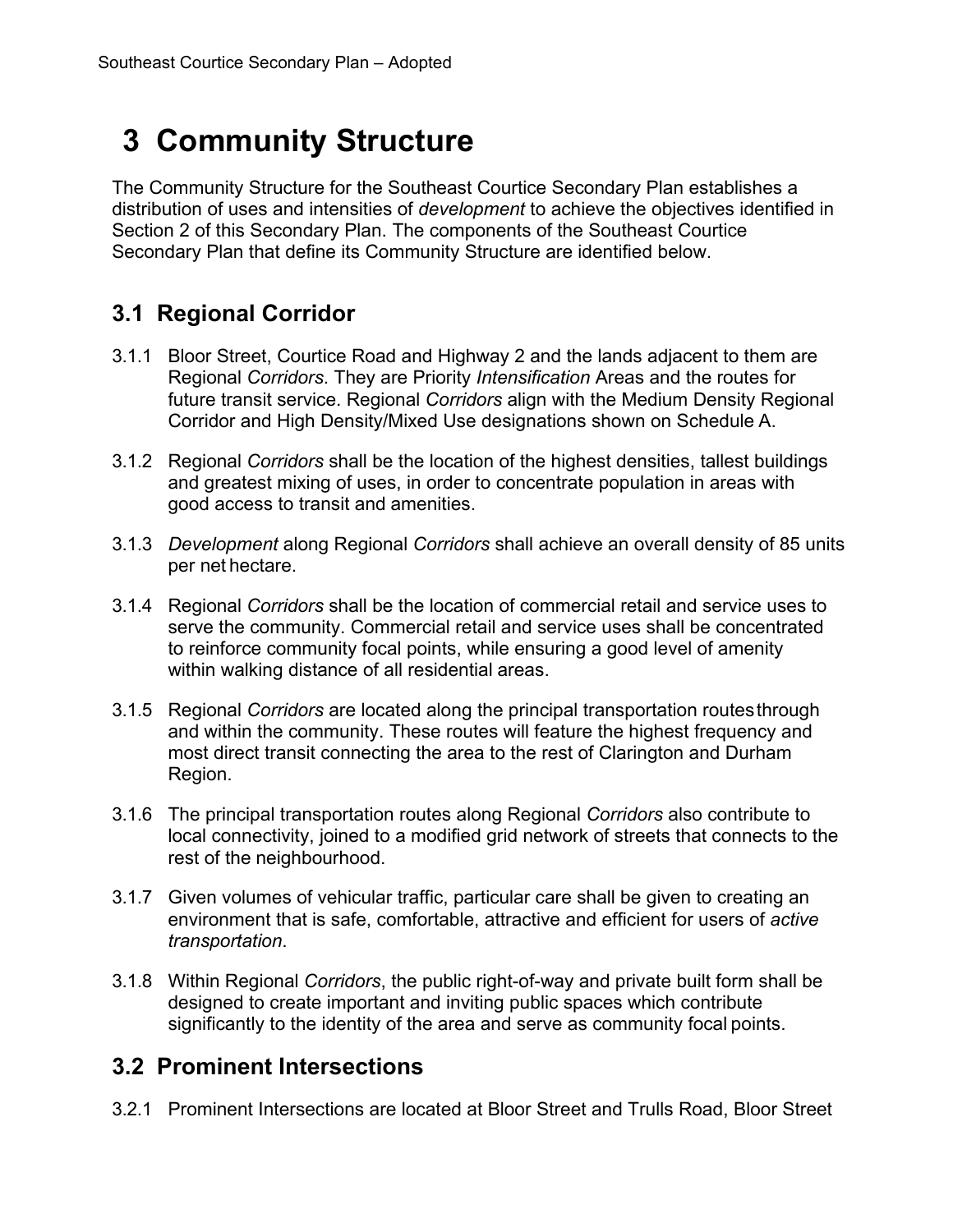and Courtice Road, and Highway 2 and Courtice Road.

- 3.2.2 Prominent Intersections shall serve as community focal points, both visually in terms of building height, massing and orientation, architectural treatment and materials, and landscaping, and functionally in terms of destination uses and public spaces and amenities such as street furniture and public art.
- 3.2.3 Within Regional *Corridors*, the greatest heights and densities shall occur at Prominent Intersections and the nodes which surround them. These areas are also encouraged to have the greatest concentration of commercial retail and service uses.
- 3.2.4 Among these nodes, a hierarchy will be established as follows:
	- a. Bloor Street and Courtice Road shall feature the greatest heights and densities and the primary concentration of retail and service uses. The provision of retail and service uses shall allow residents to meet many of their retail and service needs within the local area;
	- b. Highway 2 and Courtice Road shall feature a similar intensity of *development* as the node above, although over a smaller area. Existing levels of retail and service uses will be maintained in this area; and
	- c. Bloor Street and Trulls Road shall feature built form not less than 4 *storeys* in height and are encouraged to include retail and service uses that provide amenity to the surrounding neighbourhoods.
- 3.2.5 Privately owned publicly-accessible plazas shall be located at Prominent Intersections to contribute to their visual prominence, reinforce their role as community focal points, improve the relationship of built form to the public rightof-way, and contribute to the area's identity. Alternative locations that provide a similar level of amenity may be considered to satisfy this requirement.

# <span id="page-8-0"></span>**3.3 Urban Residential**

- 3.3.1 Urban Residential areas are predominantly residential areas, outside of the Regional *Corridors*, which will feature built form of lower density and height in ground-related units. Urban Residential areas correspond with the Low Density Residential designation shown on Schedule A.
- 3.3.2 Urban Residential areas will be the location of many of Southeast Courtice's larger *parks* and schools. These amenities will be integrated into areas set apart from the intensity of the Regional *Corridors*.
- 3.3.3 Other compatible uses, including small-scale service and neighbourhood retail commercial uses and home-based occupations will be permitted.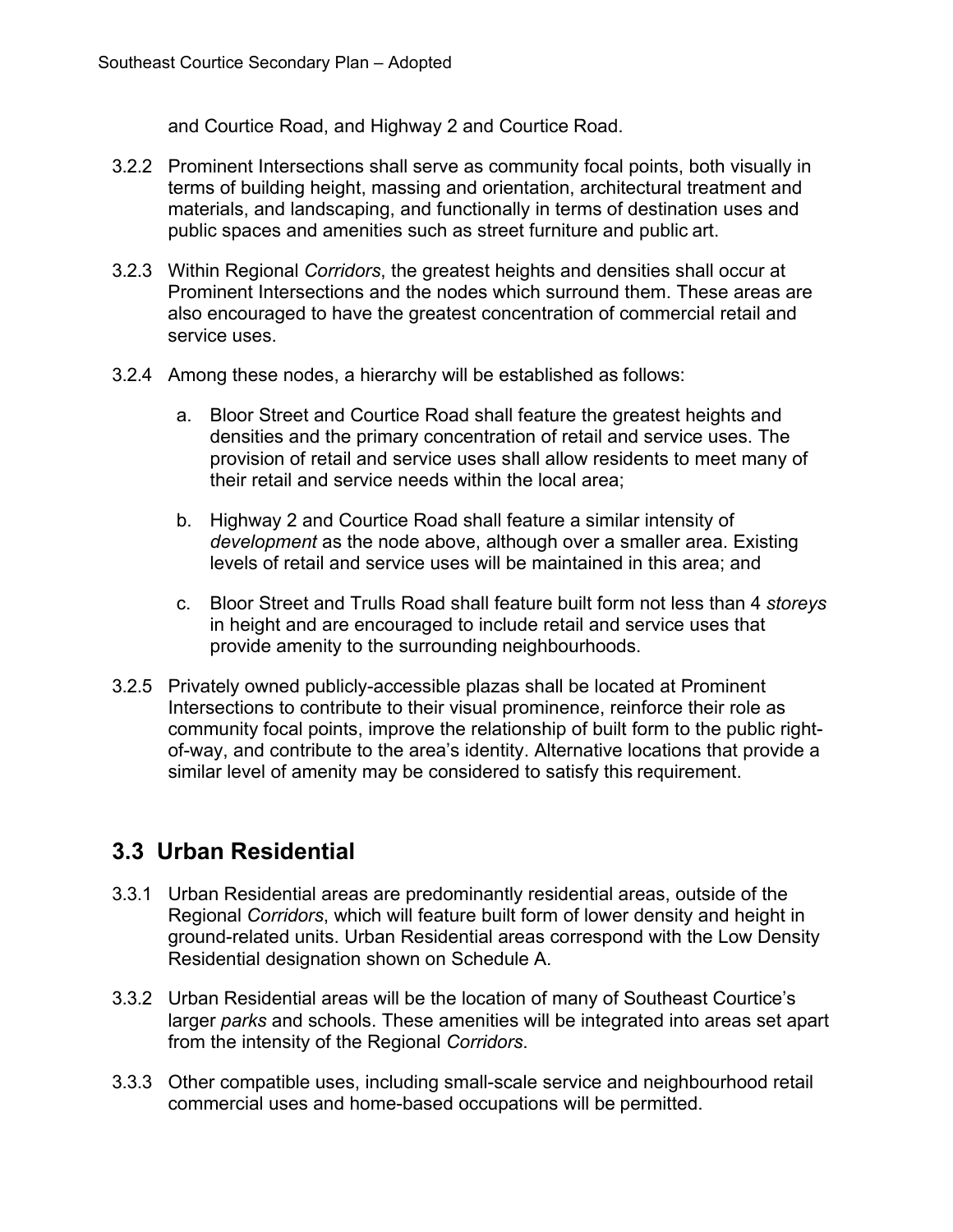3.3.4 Urban Residential areas shall combine with other elements of the Community Structure to create neighbourhoods at a walkable scale which contain a mix of land uses and housing types, provide access to local retail and services, and are within a short walking distance to a Neighbourhood Park.

# <span id="page-9-0"></span>**3.4 Parks and Open Space System**

3.4.1 The *parks* and open space system comprise: Environmental Protection Areas and associated areas, *parks* and other outdoor civic uses, and *stormwater management ponds*. Together, they provide spaces that support the *ecological functions* and *hydrological functions* of the area, serve as venues for outdoor community and recreational life, and, through trails and crossings, contribute to pedestrian and cycling networks.

#### **Environmental Protection Areas and Associated Areas**

- 3.4.2 Environmental Protection Areas are the primary component of the *parks* and open space system. The conservation and enhancement of Environmental Protection Areas will bring the imprint of the area's natural features and original geography into the development of Southeast Courtice in a way that defines Community Structure and identity.
- 3.4.3 The features of the Robinson Creek and Tooley Creek systems contribute particularly strongly to Community Structure and connect to a broader subwatershed beyond the Secondary Plan area boundaries. The Robinson Creek defines the western boundary of the Secondary Plan area. The Tooley Creek forms the basis for naturalized corridors that run through much of the Secondary Plan area.
- 3.4.4 Access to Environmental Protection Areas and associated areas through the development of public trails will be undertaken in a manner which conserves their ecological integrity. Environmental Protection Areas will serve as the backbone of network of *parks*, trails and open spaces.

#### **Parks**

- 3.4.5 *Parks* are vital public spaces connecting to a broader public realm network. A quantity and quality of *park* space shall be provided that meets the needs of residents and enables a variety of opportunities for passive and active*recreation*.
- 3.4.6 *Parks* shall be located to achieve a number of objectives:
	- a. By locating adjacent to Environmental Protection Areas, parks will foster a connection to natural areas, contribute to the identity of Southeast Courtice as a community close to nature, create a visual connection to the larger open space system and link into a system of trails;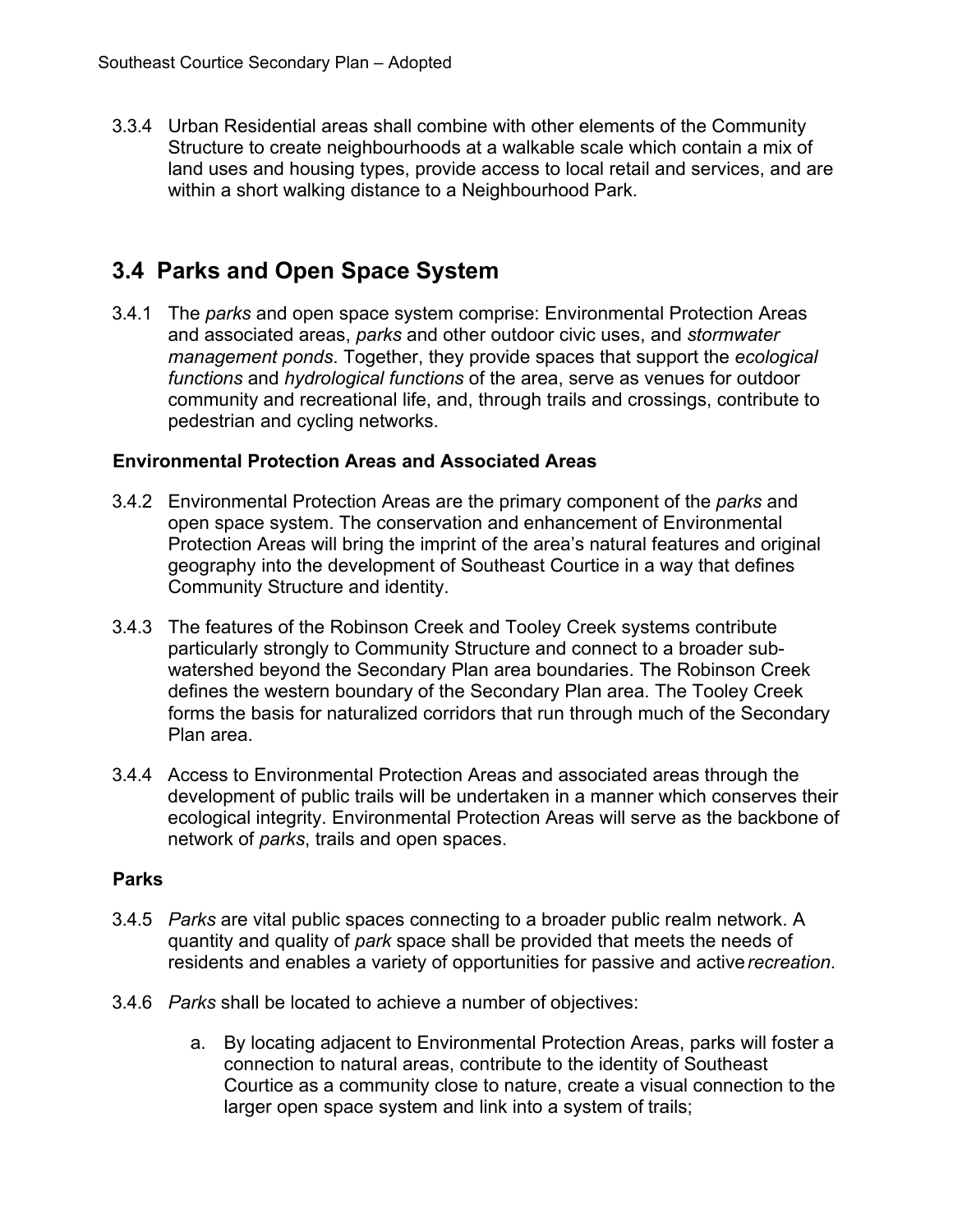- b. By locating adjacent to other outdoor civic uses, like school grounds, parks will create larger open spaces and realize co-benefits in terms of amenities;
- c. Ensure that the entire community has good access to *parks* within a short walking distance of their homes; and
- d. Ensure good access and visibility from public streets.

#### **Stormwater Management Ponds**

3.4.7 Where appropriate, *stormwater management ponds* will be treated as public assets and part of the *parks* and open space system. Their amenity and ecological value will be realized as: areas of passive *recreation* through the inclusion of paths and trails; areas of ecological value as enhanced *wildlife habitat* through appropriate planting; and visual extensions of other components of the *parks* and open space system.

## <span id="page-10-0"></span>**3.5 Gateways**

3.5.1 Gateways shall be located at major arterials along the eastern edge of the Secondary Plan area and feature landscaping that highlights entry into the Courtice area. The primary gateway shall be located at Hancock Road and Highway 2, with a secondary gateway located at Hancock Road and BloorStreet.

# <span id="page-10-1"></span>**4 Land Use**

# <span id="page-10-2"></span>**4.1 Objectives**

- 4.1.1 Realize efficient and *transit-supportive* urban densities by achieving targets of 50 people and jobs per gross hectare.
- 4.1.2 Feature a mix of uses and a variety of locations that enable residents to meet many of their needs within walking distance.
- 4.1.3 Locate the highest intensity of *development* and greatest mix of uses along Regional *Corridors* to foster access to commercial amenities and transit.
- 4.1.4 Provide levels of commercial retail and service uses to meet local needs without detracting from the Courtice Urban Centre located outside the Secondary Plan area near the intersection of Trulls Road and Highway 2.

# <span id="page-10-3"></span>**4.2 General Policies**

4.2.1 The pattern of land use is identified in Schedule A of the Secondary Plan. Minor alterations which maintain the general intent of the policies of this Secondary Plan may occur without amendment through the *development* approval process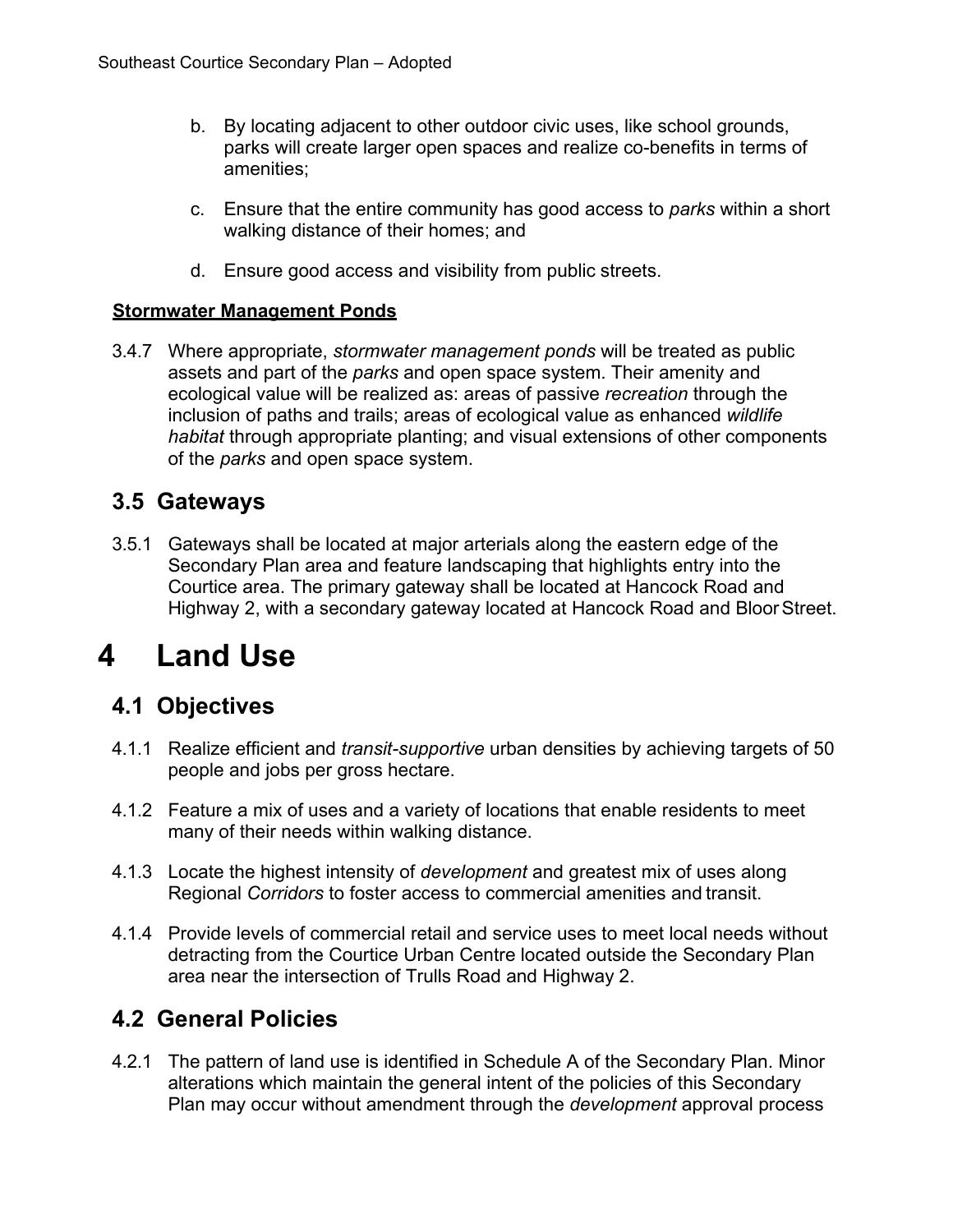in accordance with policies 24.1.2 and 24.1.3 of the Clarington Official Plan.

- 4.2.2 The following land use designations apply within the Secondary Plan Area:
	- a. High Density/Mixed Use;
	- b. Medium Density Regional Corridor;
	- c. Low Density Residential;
	- d. Neighbourhood Parks;
	- e. Parkettes; and
	- f. Environmental Protection Areas.
- 4.2.3 Schedule A also includes two overlays that establish areas where further study is required before *development* as per the underlying designation is permitted:
	- a. Environmental Constraints; and
	- b. Environmental Study Area.
- 4.2.4 The consolidation and integrated *development* of properties within the Secondary Plan area shall be encouraged.
- 4.2.5 New *development* shall provide a range of unit sizes, in terms of number of bedrooms, within multiple-unit buildings.
- 4.2.6 Drive-through facilities are not a permitted use in any land use designation.
- 4.2.7 Service stations are not a permitted use in any land use designation.

#### <span id="page-11-0"></span>**4.3 High Density/Mixed Use**

4.3.1 Lands designated as High Density/Mixed Use are located within the Regional

*Corridor*.

4.3.2 The High Density/Mixed Use designation allows for the greatest concentration of density and mix of uses in the Secondary Plan Area along portions of Regional *Corridors*. The areas designated High Density/Mixed Use are nodes that shall serve as community focal points located at Prominent Intersections.

#### **Permitted Uses**

4.3.3 The predominant use of lands with the High Density/Mixed Use designation is housing in mid- and high-rise building forms combined with concentrations of retail and service uses, including professional offices and medical officeuses.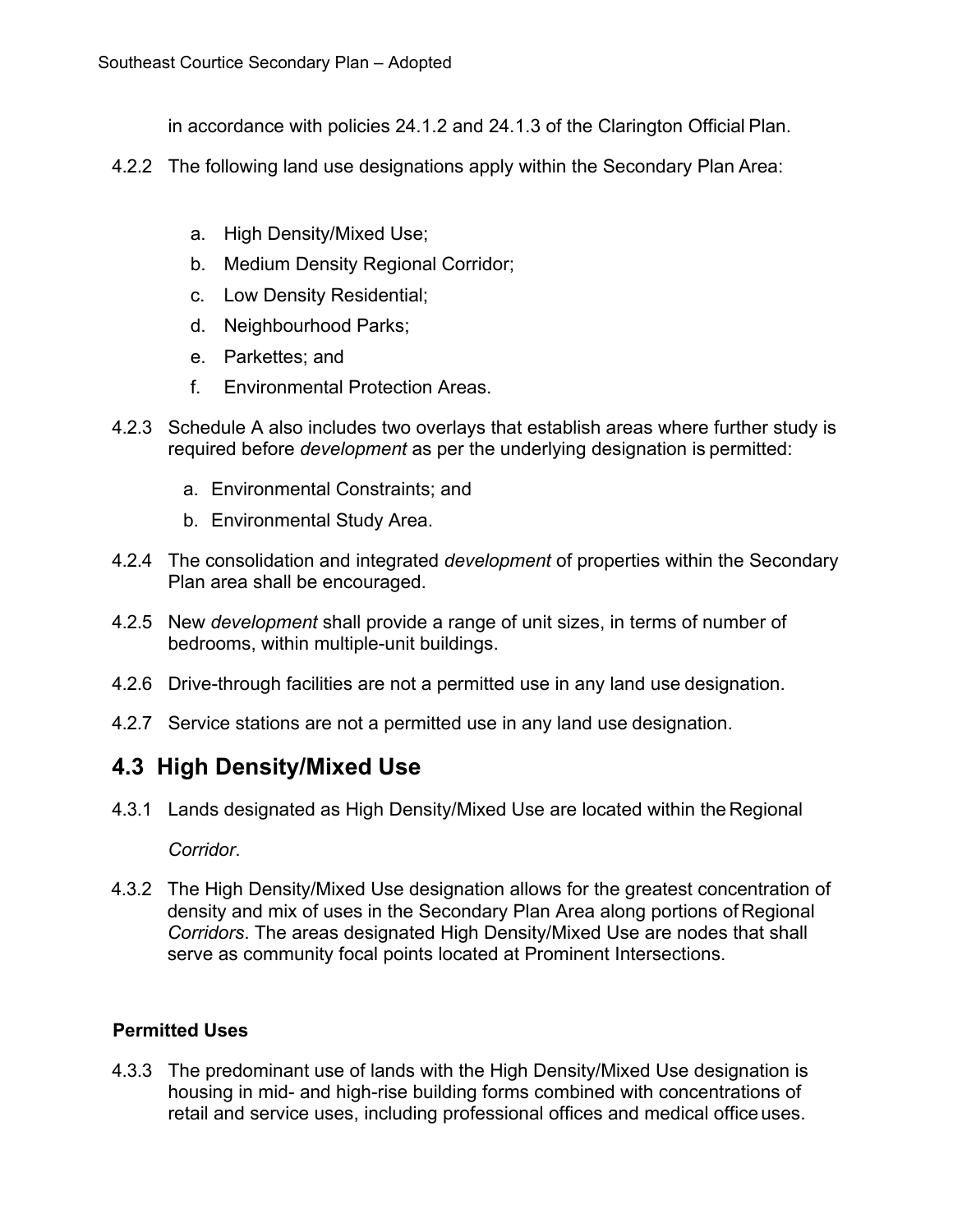- 4.3.4 Permitted dwelling types shall include:
	- a. Apartment buildings; and
	- b. *Dwelling units* within a *mixed use* building.
- 4.3.5 The High Density/Mixed Use designation supports *mixed use* buildings with commercial uses located within a building podium and/or at-grade.
- 4.3.6 Stand alone retail, service or office is not permitted within this designation.

#### **Height and Density**

- 4.3.7 Building heights shall be a minimum of 7 *storeys* and a maximum of 12 *storeys*.
- 4.3.8 *Development* on lands designated High Density/Mixed Use shall have a *net density* target of 120 units per net hectare.
- 4.3.9 The highest and most dense forms of *development* shall be located fronting the Regional *Corridor*. *Development* shall provide a transition, locating less dense and lower scale buildings in locations adjacent to lower density designations.
- 4.3.10 Notwithstanding policy 4.3.7 of this plan, *development* at the Prominent Intersection of Bloor Street and Courtice Road may permit heights greater than 12 storeys, subject to the following conditions:
	- a. The *development* is complementary with the scale of surrounding buildings;
	- b. There is high-quality architectural design and treatment to create a signature, landmark *development*;
	- c. The massing of the *development* includes a podium and tower element. The floor plate of the tower element is no greater than 750 square metres to ensure a slim profile and fast-moving shadow;
	- d. *Development* ensures comfortable conditions on surrounding pedestrian spaces in terms of wind; and
	- e. No incremental shadow impacts are created on adjacent public *parks* or other sunlight sensitive land uses.

## <span id="page-12-0"></span>**4.4 Medium Density Regional Corridor**

4.4.1 Lands designated as Medium Density Regional Corridor are generally located within the Regional *Corridor*.

#### **Permitted Uses**

4.4.2 The predominant use of lands within the Medium Density Regional Corridor designation are a mix of housing types and tenures in mid-rise building forms.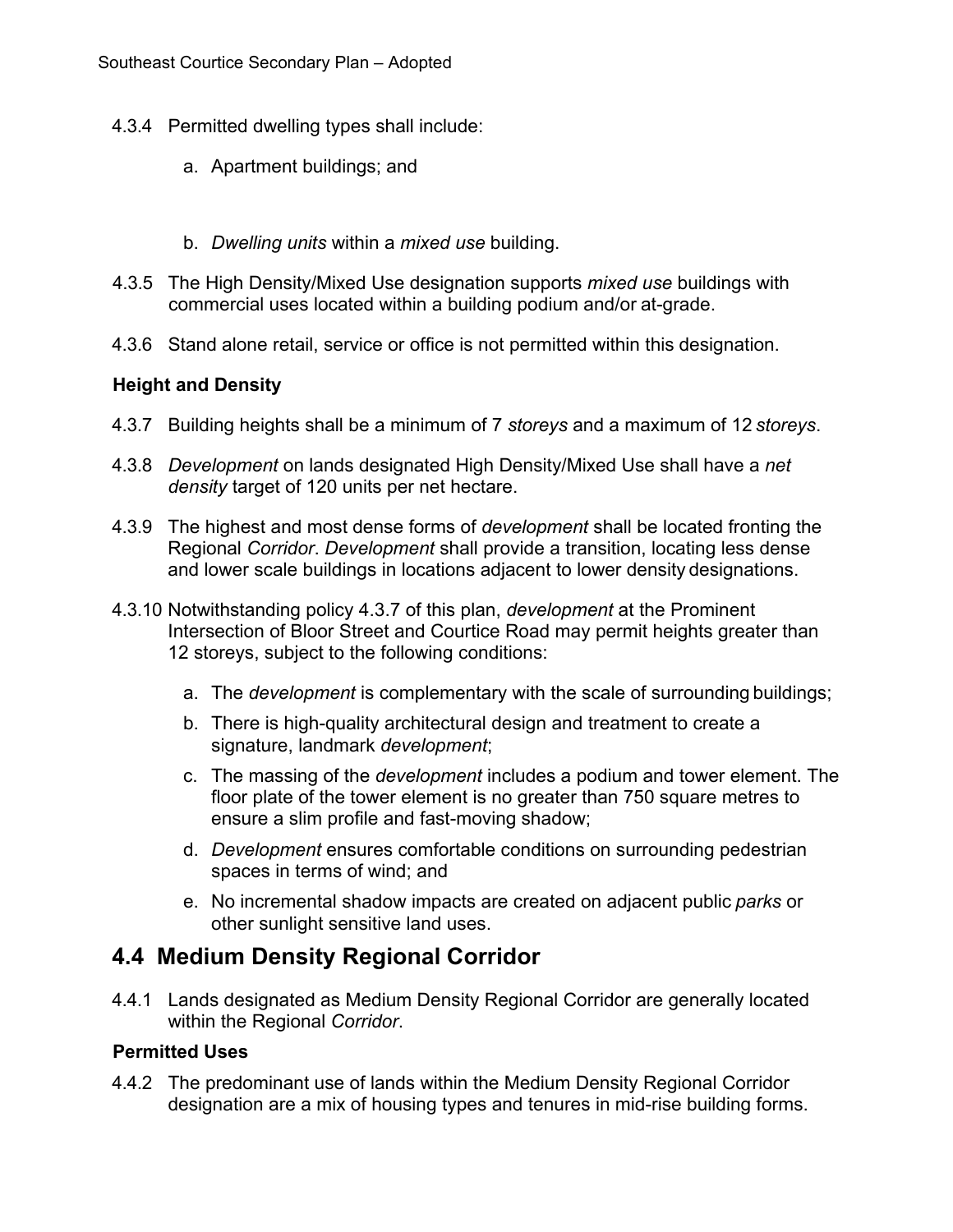Retail and service uses shall be provided at strategic locations to reinforce the Community Structure and provide access to local amenities within walking distance for residents of the surrounding areas.

- 4.4.3 Permitted dwelling types shall include:
	- a. Apartment buildings;
	- b. Townhouses;
	- c. Stacked townhouses;
	- d. Dwelling units within a *mixed use* building;
	- e. *Accessory apartments*, as per Policy 6.3.5 of the Clarington Official Plan; and
	- f. Other dwelling types that provide housing at the same or higher densities as those above.
- 4.4.4 Retail and service uses including professional offices and medical officeuses shall only be permitted on the ground floor of a *mixed use building* with an entrance and frontage onto an arterial road.
- 4.4.5 A concentration of retail and service uses, including professional and medical offices, is encouraged to reinforce the Prominent Intersection of Bloor Street and Trulls Road.

#### **Height and Density**

- 4.4.6 Building heights shall be a minimum of 3 *storeys* and a maximum of 6 *storeys*.
- 4.4.7 *Development* on lands designated Medium Density Regional Corridor shall have a *net density* target of 60 units per net hectare.
- 4.4.8 The highest and most dense forms of *development* shall be located fronting the Regional *Corridor*. *Development* shall provide a transition, locating less dense and lower scale buildings in locations adjacent to the Low Density Residential designation within the Urban Residential area.
- 4.4.9 Within the Medium Density Regional Corridor designation, the highest and densest forms are encouraged to be located at the intersections of a Regional *Corridor* with an arterial or collector road to provide built form and housing type variety along the Regional *Corridors*.
- 4.4.10 Within the Medium Density Regional Corridor designation buildings and townhouses less than 4 *storeys* in height are not permitted within 50 metres of the following: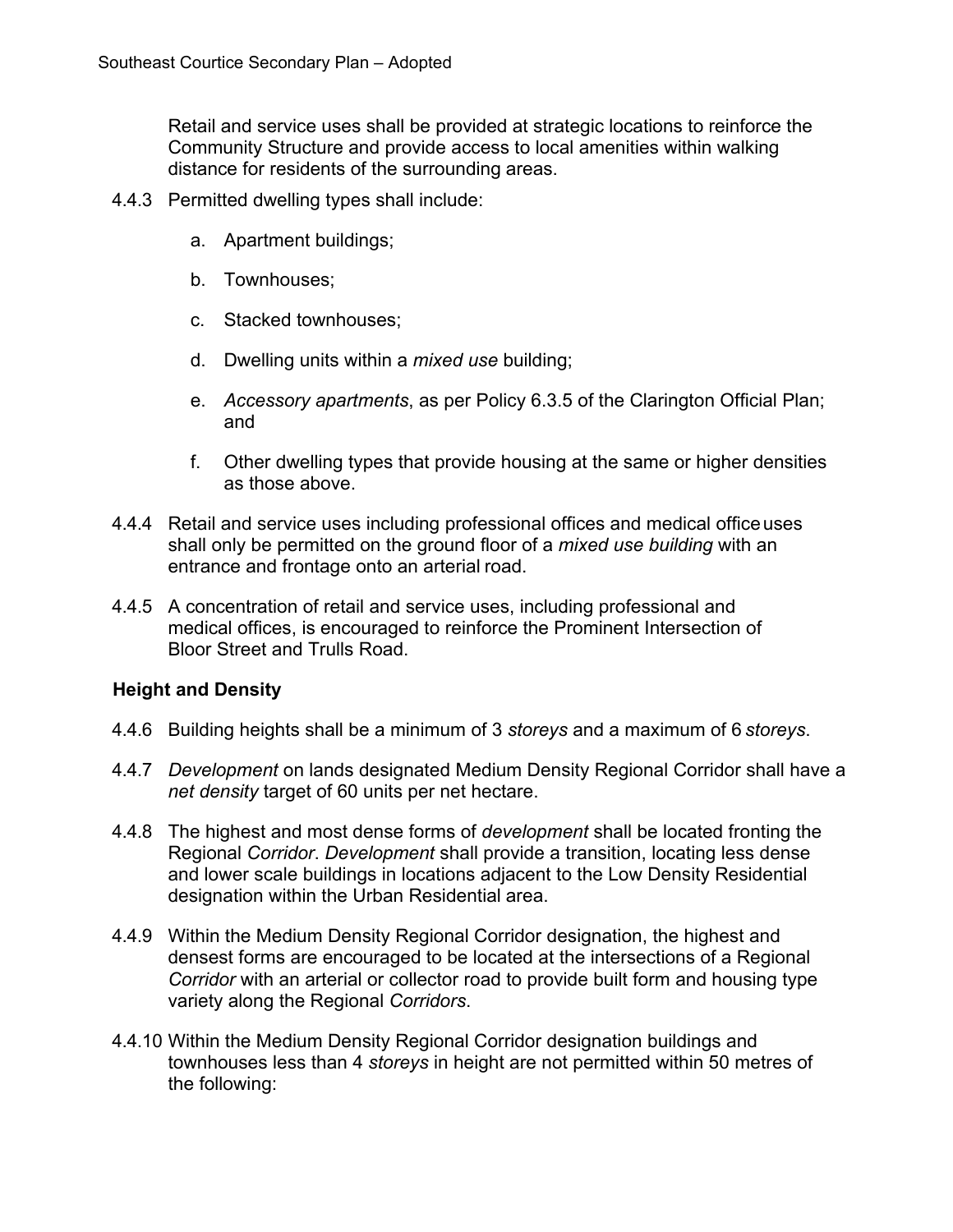- a. The intersection of Bloor Street and Trulls Road;
- b. The intersection of Courtice Road and Sandringham Drive;
- c. The intersection of Courtice Road and the future East-West Collector located south of Bloor Street;
- d. The northeast corner of the intersection of Courtice Road and future Meadowglade Road;
- e. The southeast and southwest corners of the Bloor Street and Farmington Drive intersection; and
- f. The intersection of Highway 2 and the future North-South collector road located between Courtice Road and Hancock Road.

## <span id="page-14-0"></span>**4.5 Low Density Residential**

#### **Permitted Uses**

- 4.5.1 The predominant use of lands within the Low Density Residential designation shall be a mix of housing types and tenures in low-rise building forms.
- 4.5.2 The following residential building types are permitted:
	- a. Detached dwellings;
	- b. Semi-detached dwellings;
	- c. Townhouses; and
	- d. *Accessory apartments*, as per Policy 6.3.5 of the Clarington Official Plan.
- 4.5.3 Detached and semi-detached dwelling units shall account for 80 percent of the total number of units in Low Density Residential designation, with units in other building types accounting for the remaining 20 percent.
- 4.5.4 Other uses, including small scale service and neighbourhood retail commercial uses, which are supportive of and compatible with residential uses, are also permitted in accordance with Policies 9.3.1, 9.3.2 and 9.3.3 of the Clarington Official Plan.

#### **Height and Density**

- 4.5.5 Buildings within the Low Density Residential designation shall not exceed 3 *storeys* in height.
- 4.5.6 *Development* on lands designated Low Density Residential shall have a minimum *net density* of 13 to a maximum *net density* of 25 units per net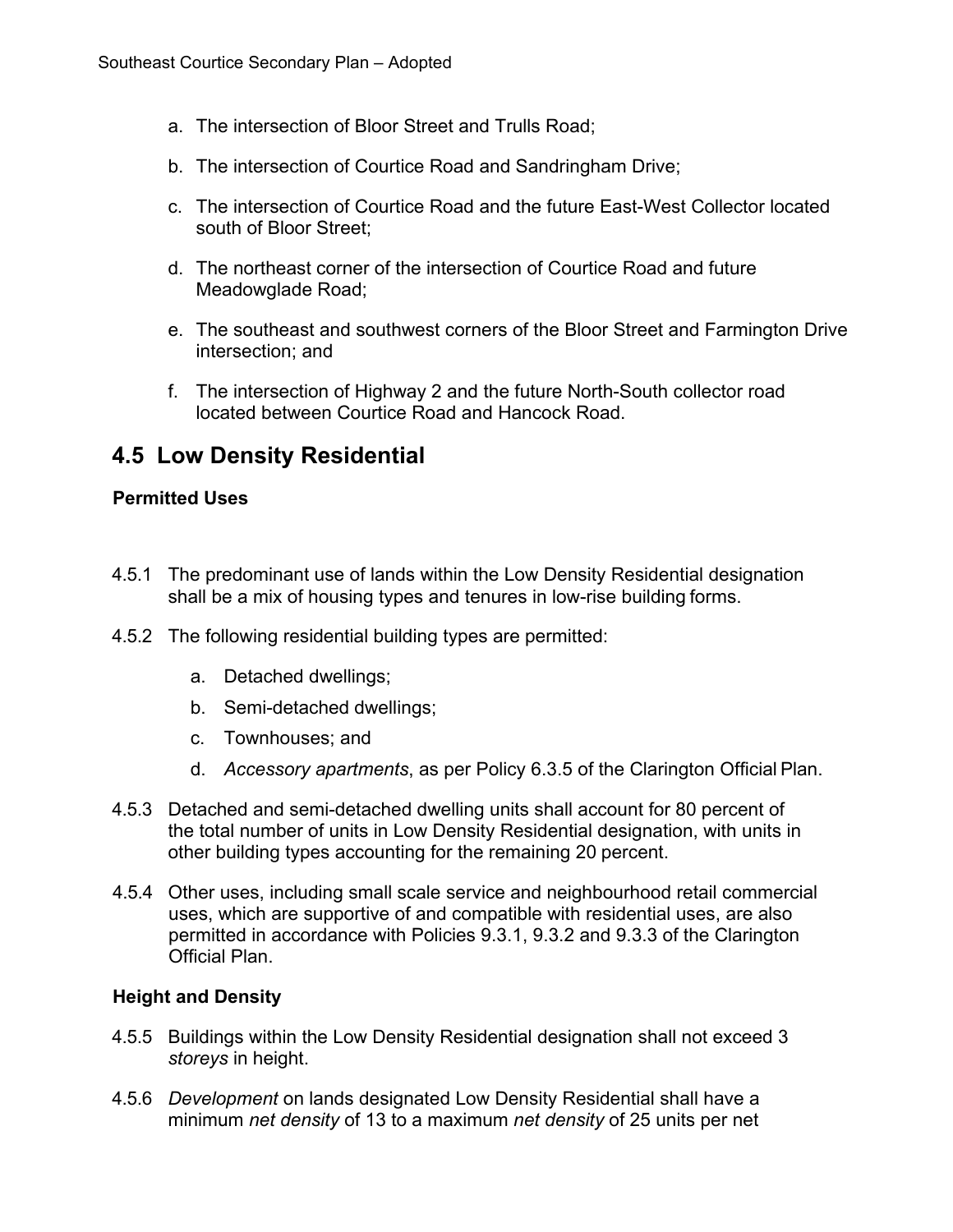hectare.

# <span id="page-15-0"></span>**5 Urban Design**

## <span id="page-15-1"></span>**5.1 Objectives**

- 5.1.1 Realize attractive and harmonious built form which creates visual interest and contributes to a positive public realm.
- 5.1.2 Prioritize the creation of a positive public realm, of which public streets are an essential component, which is the focus of day-to-day activities and community life through building orientation, massing and height, animating uses, materiality, street furniture, landscaping, and public art.
- 5.1.3 Establish a modified grid pattern of streets, complemented by off-street mid-block connections and trails, to serve as a network of fine-grained connectivitybetween all parts of the Secondary Plan area and, where appropriate, to surrounding areas.
- 5.1.4 Provide a good transition between areas of different *development* intensity and uses.

## <span id="page-15-2"></span>**5.2 General Policies**

- 5.2.1 *Development* shall distribute heights, densities and concentrations of varied uses as per the policies of this Secondary Plan to realize diversity within the built environment and create community focal points.
- 5.2.2 *Development* shall provide good transitions between areas of different height, density and uses within the Secondary Plan area and to the areas and uses outside its boundaries.
- 5.2.3 A modified grid network of streets and the associated pattern of blocks shall serve to integrate and link high, medium and low density areas into a unified urban fabric.
- 5.2.4 The highly connected network of streets shall be supplemented by mid-block pedestrian connections and trails to further enhance the pedestrian permeability of the area, the efficiency and variety of pedestrian routes and access to transit.
- 5.2.5 *Development* shall contribute to the creation of a high quality public realm which is safe, comfortable, visually-pleasing and animated, supports *active transportation* and community life, and contributes to the distinct character of Southeast Courtice.
- 5.2.6 Streets, mid-block connections and trails are important parts of the public realm.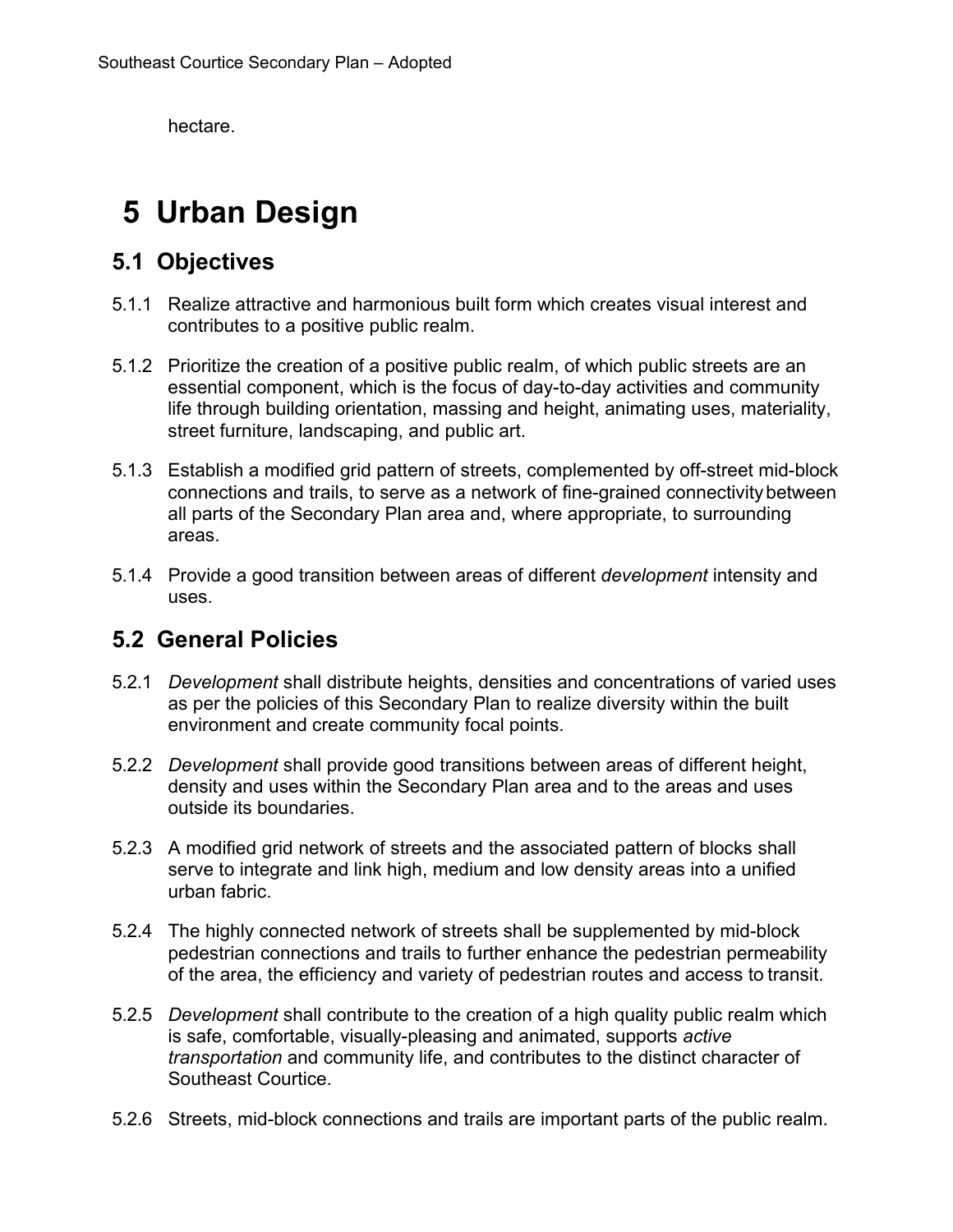In addition to serving as routes, they shall serve as public places in their own right and a venue for community life. They shall link Southeast Courtice together, and with other public places create a public realm network.

- 5.2.7 Built form shall be massed and sited to frame streets and public spaces in a consistent manner.
- 5.2.8 To support the animation of the public realm and enhance the pedestrian environment, the primary orientation of buildings and the location of main pedestrian entrances shall be on a public street. Reverse frontage *development*  generally shall not be permitted within the Secondary Plan Area.
- 5.2.9 To avoid a garage-dominated streetscape where lot frontages are narrow, public rear lanes are permitted and encouraged.
- 5.2.10 The site planning of parking accessed from a rear laneway shall produce an attractive and safe rear lane streetscape, providing for both vehicular and pedestrian safety and landscape opportunities.
- 5.2.11 More broadly, *development* shall be sited and building elevations and site plans designed to create an animated frontage or flankage of streets, mid-block connections and public spaces to achieve animation and passive surveillance, through the location of building entrances and outdoor amenity areas, street furniture, and transparent glazing.
- 5.2.12 Variation in building typology, architectural detailing and massing shall be used to create built form variation that is harmonious and that avoids repetition which can reduce the visual interest of streetscapes.
- 5.2.13 Buildings should be sited to avoid front-to-back and/or overlook conditions and where this cannot be achieved, impacts should be minimized with appropriate screening through architectural or landscape treatment.
- 5.2.14 *Development* shall limit the negative impacts of parking and loading on the public realm.
- 5.2.15 *Development* shall enhance the experience of the community within its natural setting, linking the Regional *Corridor* and lower density areas to the *parks* and open space system.
- 5.2.16 Air conditioning units, utility metres and similar features should not be visible from the public realm(street/sidewalk) and/or well integrated, recessed and screened.
- 5.2.17 *Development* within the Secondary Plan Area shall be developed in accordance with the urban design policies of this Secondary Plan. Urban Design and Sustainability Guidelines shall accompany this Plan and be used as guidance in the interpretation and implementation of the Secondary Plan's policies.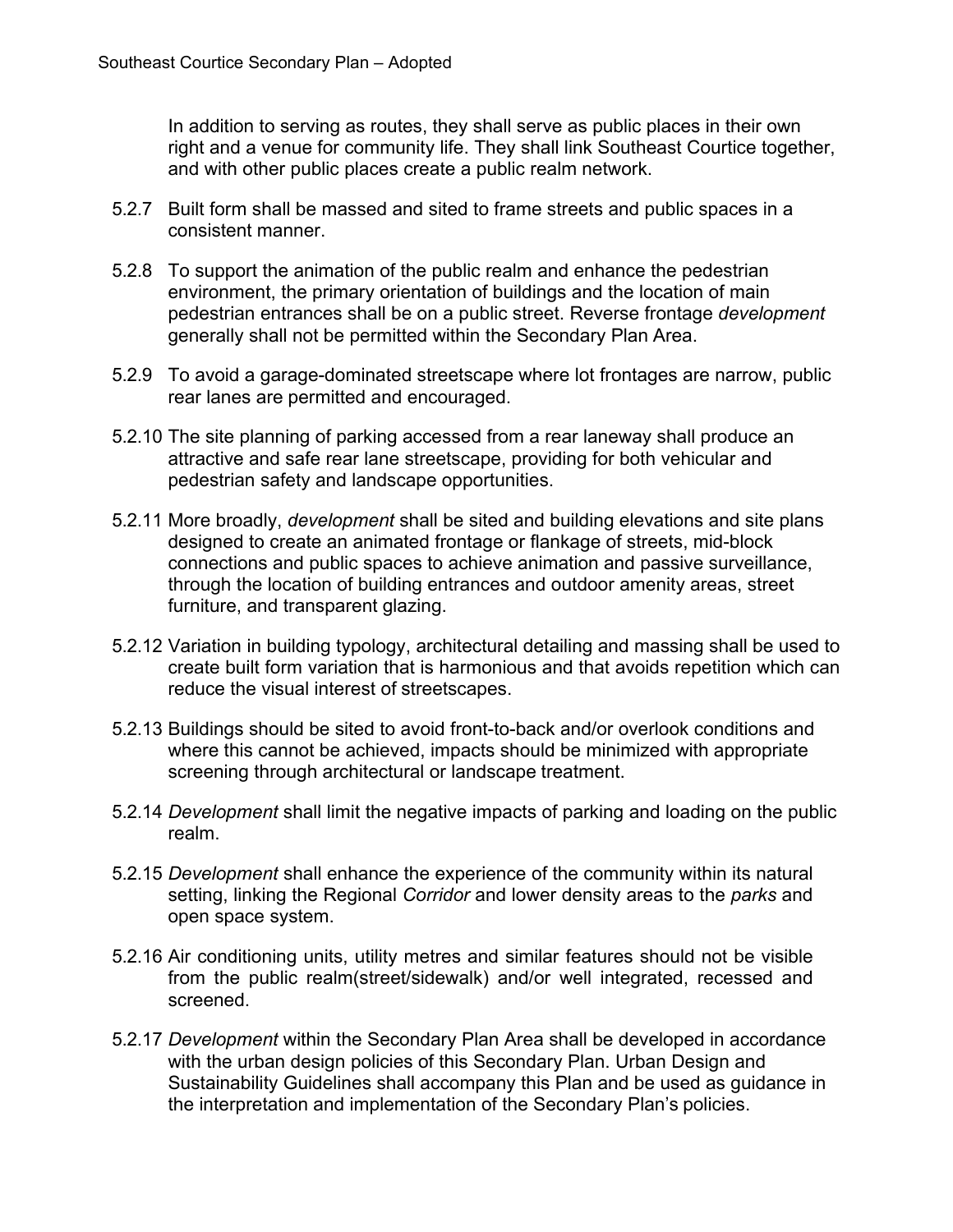- 5.2.18 Views to key landmarks and natural features shall be maintained and created through the layout of the street network, the creation and reinforcement of the *parks* and open space network, the establishment and landscaping of gateways, the siting of buildings and the design of sites.
- 5.2.19 Public art is encouraged to be incorporated into private *development* and public *infrastructure* in order to foster a stimulating public realm and contribute to the area's sense of identity.

# <span id="page-17-0"></span>**5.3 Development within Regional Corridors**

5.3.1 The urban design policies in this section pertain to lands designated High Density/Mixed Use and Medium Density Regional Corridor.

#### **Intensity and Transitions**

- 5.3.2 Within the Regional *Corridors* the greatest heights and highest density buildings shall be located on the Regional *Corridor* frontage, with height and density decreasing as a transition to lower density designations, *parks* and Environmental Protection Areas. The Municipality may require that applications for *development* include an analysis as part of the *development* review process to address applicable angular plane guidance.
- 5.3.3 Along the Regional *Corridor*, the greatest heights and densities will occur primarily at Prominent Intersections and secondarily at the intersection of Regional *Corridors* with other arterials.
- 5.3.4 *Development* may be required to undertake technical studies including a wind study and/or sun/shadow study which demonstrate mitigation of potential shadow or wind impacts on existing or proposed pedestrian routes, public spaces and adjacent *development* to the satisfaction of the Municipality.

#### **Public Realm and Connections**

- 5.3.5 *Development* shall be located to frame the street with a consistent street wall and provide a continuous streetscape.
- 5.3.6 The primary orientation of *development* will be toward the Regional *Corridor*.
- 5.3.7 Side and rear elevations visible from the public realm shall have attractive façade treatments using high quality materials.
- 5.3.8 *Development* shall provide a balance of hard and soft landscaping.
- 5.3.9 Mid-block pedestrian connections shall be provided at regular intervals to the Regional *Corridor* to improve access from interior neighbourhoods.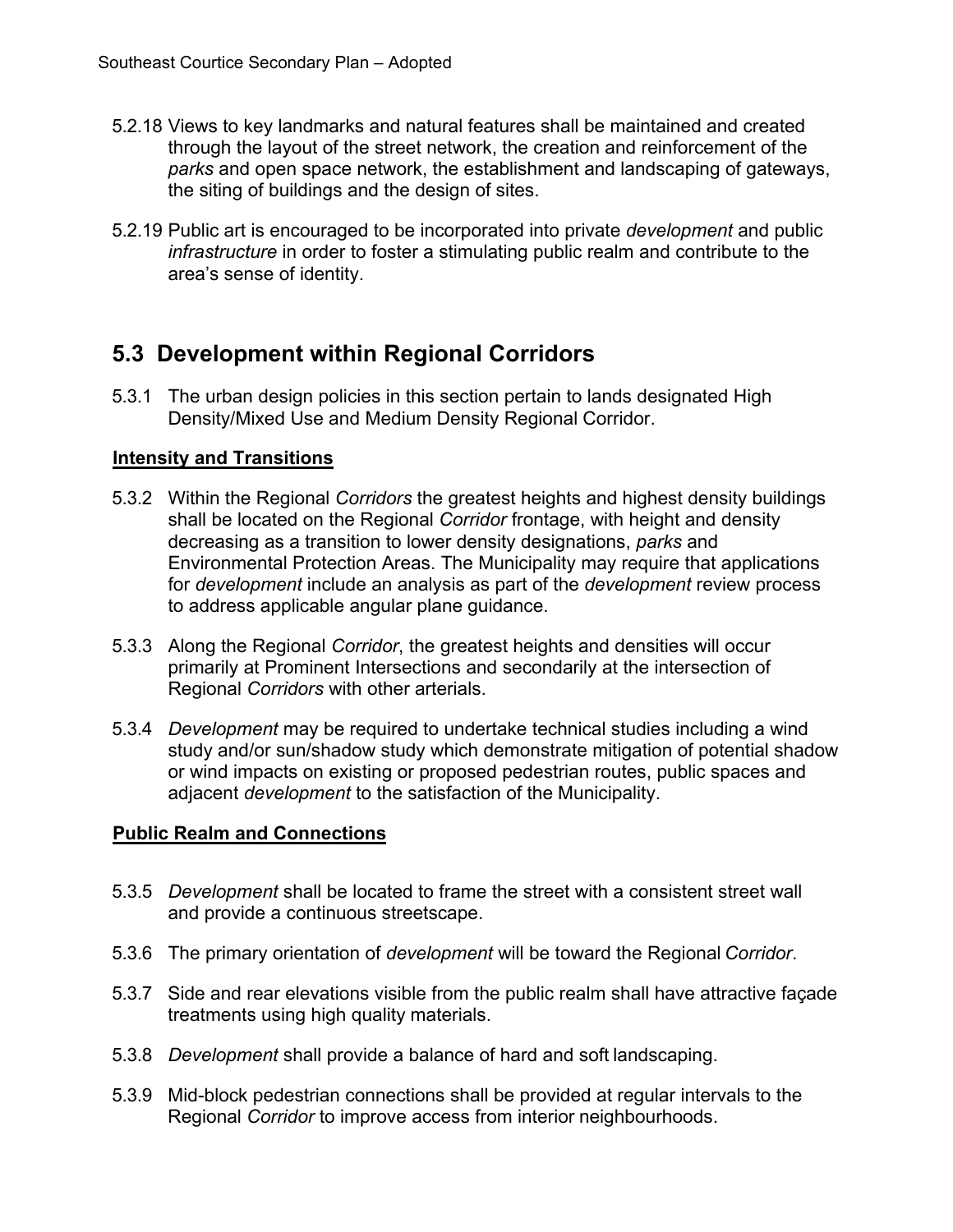5.3.10 Gridded rectilinear lot dimensions shall be established within the Regional *Corridor*, where feasible.

#### **Plazas**

- 5.3.11 In reference to policy 3.2.5, plazas should be provided in areas that complement the public realm of the Prominent Intersections and encourage public accessibility. Plazas are open spaces designed for public use and defined by surrounding buildings and/or streets.
- 5.3.12 Plazas should:
	- a. Be accessible and visible along the Regional *Corridors* in order to enhance usability;
	- b. Optimize the siting and design to enhance views to public streets or utilize mid-block connections to connect with the street network;
	- c. Be programmed for casual use and be a place for small gatherings;
	- d. Be defined by adjacent buildings with at least one edge open to the public sidewalk or mid-block connection; and
	- e. Be designed with small-scale elements to create a human scale with ample seating and pedestrian-scale lighting.

#### **Parking, Loading and Mechanical Structures**

- 5.3.13 Parking and loading facilities shall be located at the side or rear of buildings, to promote an attractive public realm and encourage pedestrian activity.
- 5.3.14 Off-street parking areas shall be configured to reduce their visual impact when viewed from the public realm or adjacent residential lots by:
	- a. Locating parking facilities underground or within a parking structure that is integrated within a residential, *mixed use* or commercial building;
	- b. Establishing joint access to parking lots on adjoining properties where feasible;
	- c. Using hard and soft landscaping within the parking area to reduce the visual impact of large parking surfaces;
	- d. Screening and buffering parking areas adjacent to residential properties using a combination of opaque fencing or walls and landscaping;
	- e. Screening parking areas through the use of low decorative fences, walls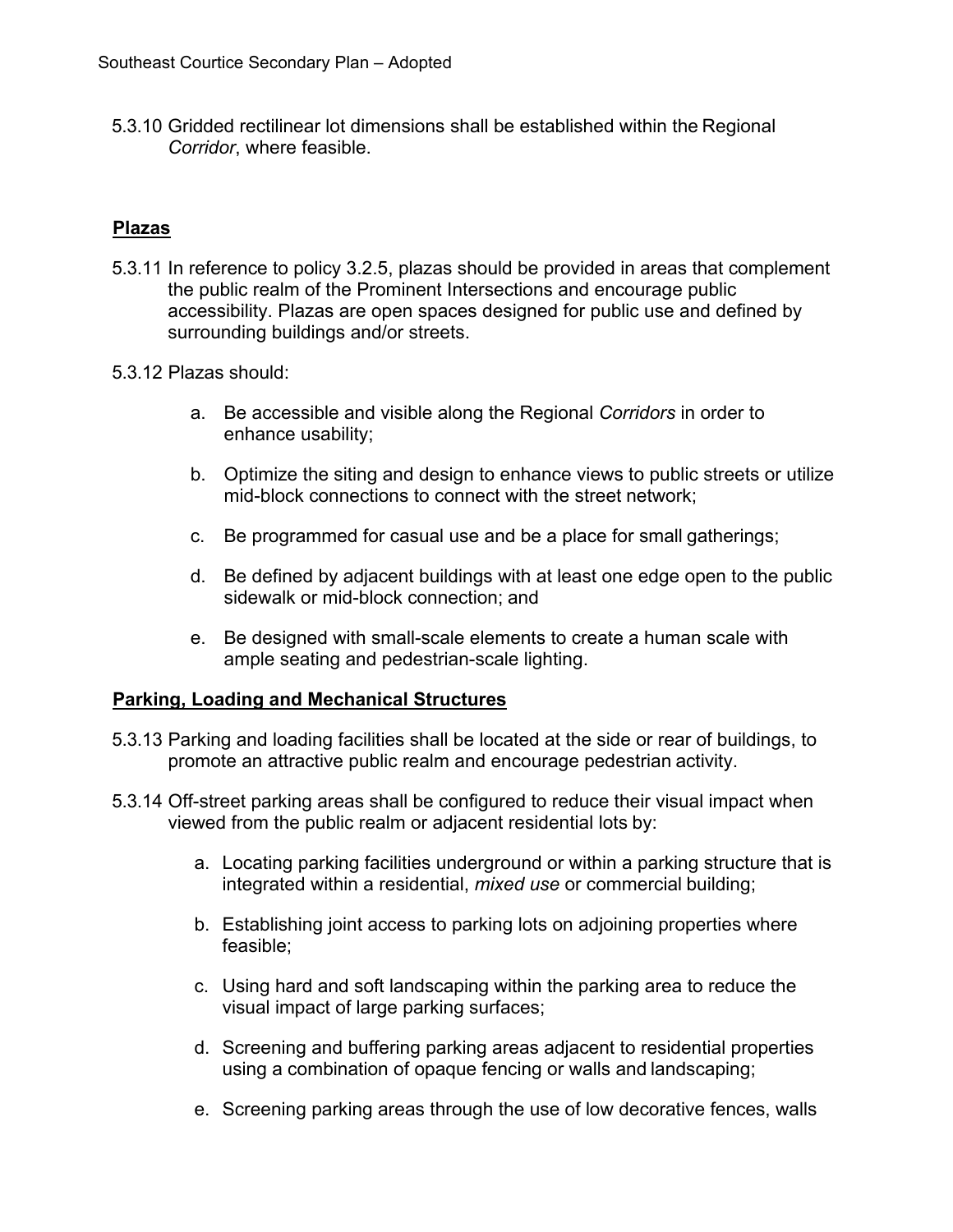and landscaping; and

- f. Locating site access at the rear or side of properties fronting the Regional *Corridor*.
- 5.3.15 Loading, servicing and other functional elements are encouraged to be integrated within the building envelope. Where this is not possible, these elements shall not be located adjacent to public spaces and shall be screened from view to avoid visual impact to the public realm or surrounding residential areas.
- 5.3.16 Garbage and recycling facilities shall be integrated within a building envelope, where applicable.
- 5.3.17 All major rooftop mechanical structures or fixtures including satellite dishes communications antenna shall be suitably screened and integrated with the building, where feasible. Parapets may be utilized to accommodate such screening.

## <span id="page-19-0"></span>**5.4 Development within Low Density Residential Designation**

- 5.4.1 In Low Density Residential areas, the following policies shall apply:
	- a. Dwelling units shall have their main entrance visible and accessible from the public street;
	- b. Garages are encouraged to be accessed from a rear lane, particularly for townhouses and/or lots less than 9 metres wide;
	- c. Where garages are located at the front of the building facing a street, they shall be integrated in a manner which does not dominate the streetscape;
	- d. Driveways shall not exceed the width of the garage;
	- e. Front yards shall have an appropriate amount soft landscaping to create an attractive and vegetated streetscape, allow permeability for stormwater and achieve sustainability objectives;
	- f. The maximum number of contiguously attached townhouses shall be six;
	- g. Buildings on corner lots or abutting *parks* shall have windows, materials and architectural treatments consistent with the front elevation where sides or flankage of buildings is visible;
	- h. Front and exterior side yard porches shall be encouraged, and
	- i. Back lotting onto Arterial and Collector Roads is prohibited.
- 5.4.2 Individual site access for any permitted residential use adjacent to an arterial road generally shall not be permitted. Rear lanes shall be the preferred option for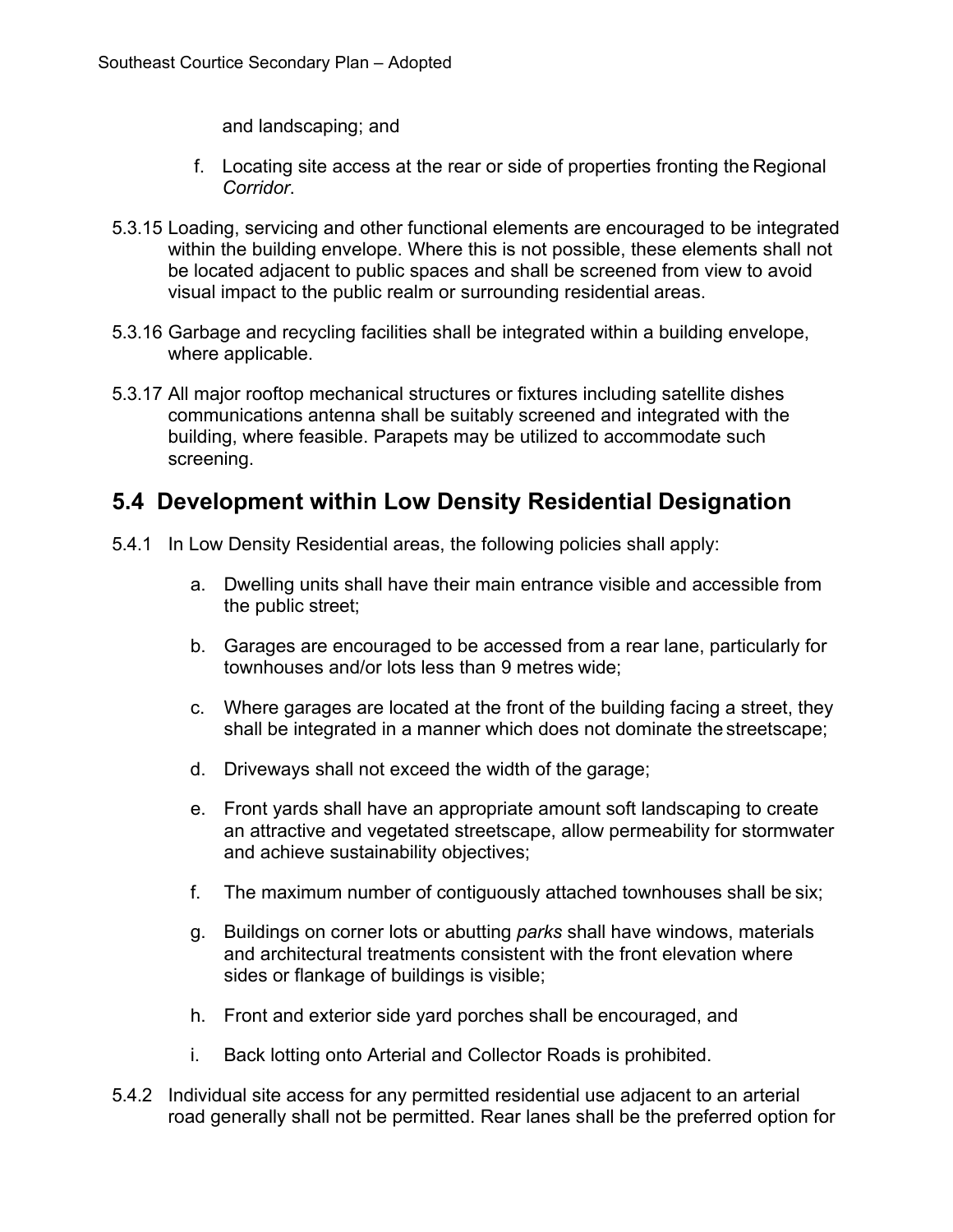accessing such sites.

- 5.4.3 The boundary between areas designated Low Density Residential and Medium Density Regional Corridor shall generally be a public street with buildings of each designation fronting onto the street.
- 5.4.4 Policies 5.3.14 to 5.3.17, pertaining to parking, loading, and mechanical, apply to the *development* of townhouses within the Low Density Residential designation.
- 5.4.5 Private streets and private lanes are not permitted within the Low Density Urban Residential Designation.

## <span id="page-20-0"></span>**5.5 Transition**

- 5.5.1 Where new *development* abuts a lawfully existing use, mitigation measures including transition setbacks or *buffers* shall be provided from the adjacent lawfully existing use in accordance with the appropriate studies and in keeping with the Urban Design and Sustainability Guidelines.
- 5.5.2 Where new *development* abuts designated Employment Areas, a *buffer* and other measures shall be undertaken to provide visual separation and ensure the long term feasibility of employment uses.
- 5.5.3 Applications for new *development* may be required to undertake studies to ensure compatibility with uses adjacent or in the vicinity in accordance with the Province's D-6 Series Guidelines, addressing such adverse impacts as noise, vibration, dust and odour or the location of industrial facilities on adjacent employment lands.
- 5.5.4 Where new *development* abuts designated Prime Agricultural land, mitigation measures including transition setbacks or *buffers* shall be provided from the adjacent designation in accordance with the Urban Design and Sustainability Guidelines. Any required mitigation shall be provided for within the UrbanArea.

# <span id="page-20-1"></span>**5.6 Private Amenities**

- 5.6.1 New multi-unit residential *development* shall provide shared space for both indoor and outdoor amenities.
- 5.6.2 Courtyards and privately owned publicly-accessible amenities shall have at least two points of pedestrian access.
- 5.6.3 The design and location of pedestrian entrances to courtyards and privately owned publicly-accessible amenities shall be clearly identifiable as public to encourage public use through their siting and the use of design elements.

# <span id="page-20-2"></span>**6 Natural Heritage**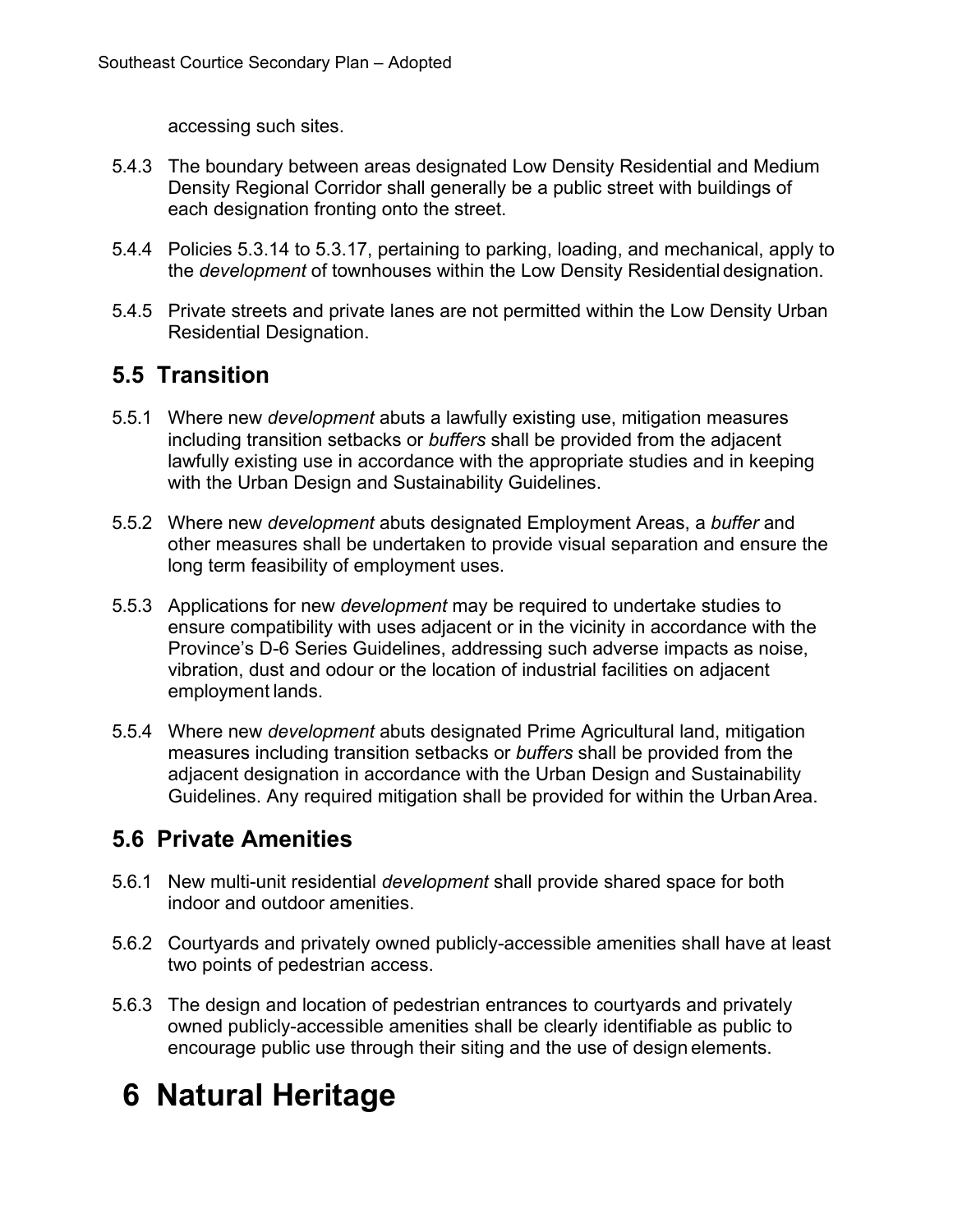# <span id="page-21-0"></span>**6.1 Objectives**

- 6.1.1 Protect, maintain and enhance the *natural heritage system*, including its *ecological integrity* and function.
- 6.1.2 Protect *natural heritage features* and functions from incompatible development.
- 6.1.3 Incorporate the *natural heritage system* into the *parks* and open space system.
- 6.1.4 Use the landscape to contribute to a sense of place and integrate the *natural heritage system* in a manner which defines community identity.
- 6.1.5 Where appropriate, realize the amenity of the *natural heritage system* in terms of low-intensity *recreation* and *active transportation* and pedestrian permeability of the neighbourhood through trails and linkages.
- 6.1.6 Maintain ecological functions while integrating the *natural heritage system* with the stormwater management system.

## <span id="page-21-1"></span>**6.2 General Policies**

- 6.2.1 All *development* shall adhere to the policies of the Clarington Official Plan, as it pertains to the policy areas of the *Natural Heritage System* in Section 3.4, the Watershed and Subwatershed Plans policies in Section 3.5, the Hazards policies in Section 3.7 and the Environmental Protection Areas policies in Section 14.4.
- 6.2.2 In addition to policy 6.2.1, the Robinson Creek and Tooley Creek Subwatershed Study (Subwatershed Study) shall form the basis for any study undertaken regarding the *natural heritage system.* More detailed studies may refine on a site by site basis the recommendations from the Subwatershed Study however the study must address the matters raised by the Subwatershed Study including *linkages*.
- 6.2.3 For those properties not assessed for Headwater Drainage Features in the Subwatershed Study or where agricultural fields have gone fallow, Headwater Drainage Feature Assessments may be required prior to any *development* in order to accurately assess hydrologic functions of these features.
- 6.2.4 Revegetation of riparian corridors that are less than 30 metres wide is encouraged.

## <span id="page-21-2"></span>**6.3 Environmental Protection Area**

- 6.3.1 Lands designated Environmental Protection Area are shown on Schedule A.
- 6.3.2 Environmental Protection Areas include *natural heritage features*, *hydrologically sensitive features*, lands within the *regulatory flood plain* of a watercourse,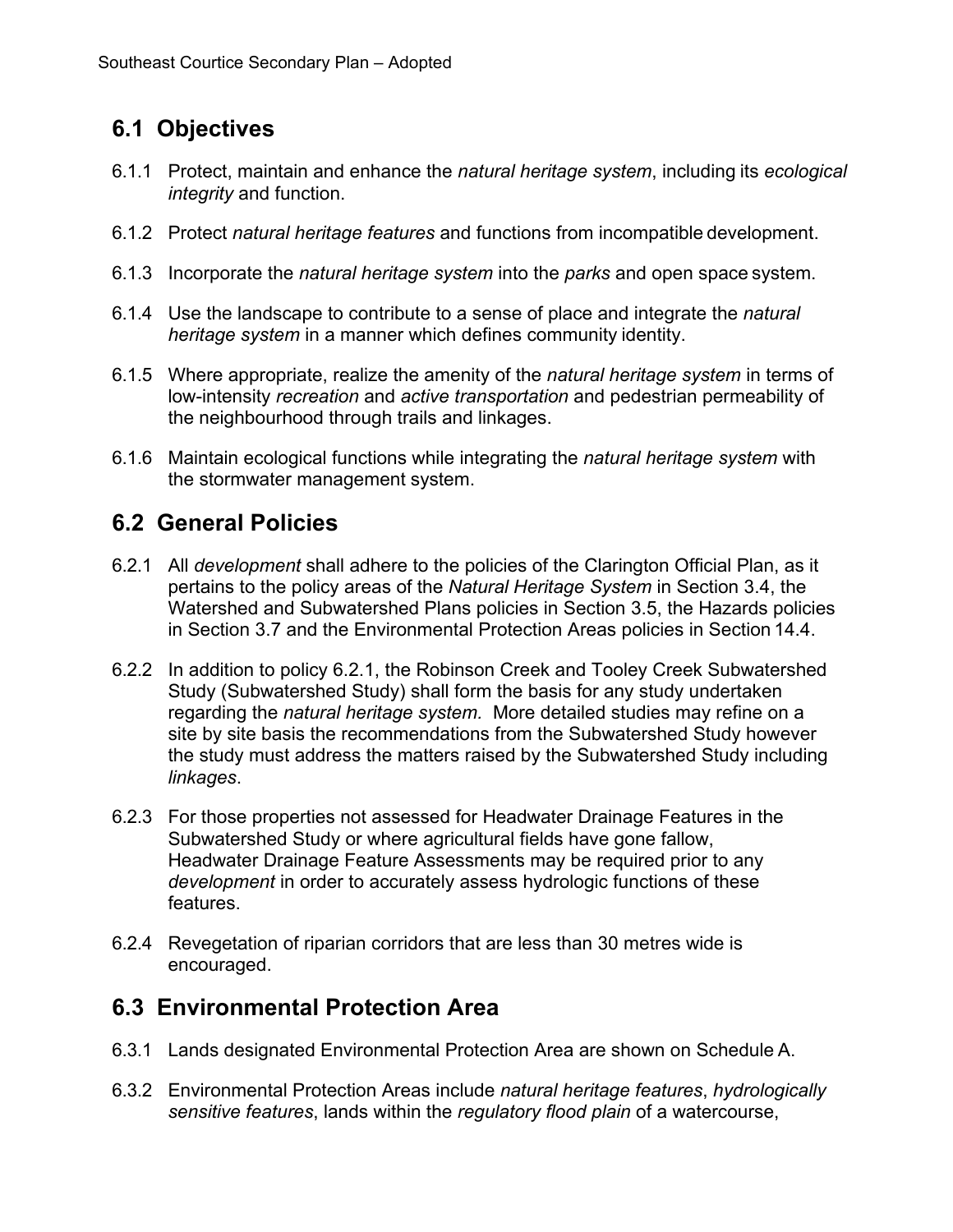headwater drainage features with a "Protection" classification and hazard lands associated with valley systems, including slope and erosion hazards. Areas associated with Environmental Protection Areas support their ecological integrity and include *vegetation protection zones* and other natural heritage areas.

- 6.3.3 *Stormwater management ponds* shall not be permitted to be developed in lands designated Environmental Protection Area. Once constructed, *stormwater management ponds* shall be designated Environmental Protection Area and be zoned appropriately.
- 6.3.4 The delineation of the boundary of lands designated as Environmental Protection Area are approximate and shall be detailed through appropriate studiesprepared as part of the review of *development* applications in accordance with the policies of this Secondary Plan and the Clarington Official Plan.
- 6.3.5 The Municipality may require Environmental Protection Areas to be conveyedto a public authority, where appropriate, as part of the *development* approval process at minimal or no cost to the receiving public authority. Conveyance of lands designated Environmental Protection Area and associated *vegetation protection zones* shall not be considered as contributions towards the parkland dedication requirements under the Planning Act.

## <span id="page-22-0"></span>**6.4 Environmental Constraints Overlay**

- 6.4.1 Environmental Constraints are shown as an overlay on Schedule A.
- <span id="page-22-1"></span>6.4.2 Environmental Constraints include features identified as "Moderate Constraint Areas" in the Robinson Creek and Tooley Creek Subwatershed Study. These features are not currently identified as Environmental Protection Areas but have potential ecological and/or hydrological value that requires site-specific assessment prior to *development*. They include:
	- a. Wetlands over 0.5 ha that are isolated and/or of lower sensitivity/quality;
	- b. Category 1 and 2 Hedgerows identified as *linkages*;
	- c. *Vegetation protection zones*;
	- d. Species-at-risk setbacks;
	- e. Complex Ecological Land Classification units containing both high/medium constraint and low constraint features;
	- f. Agricultural/pasture lands with evidence of *hydrological function*;
	- g. Areas providing candidate/unconfirmed species-at-risk habitat or significant

*wildlife habitat*; and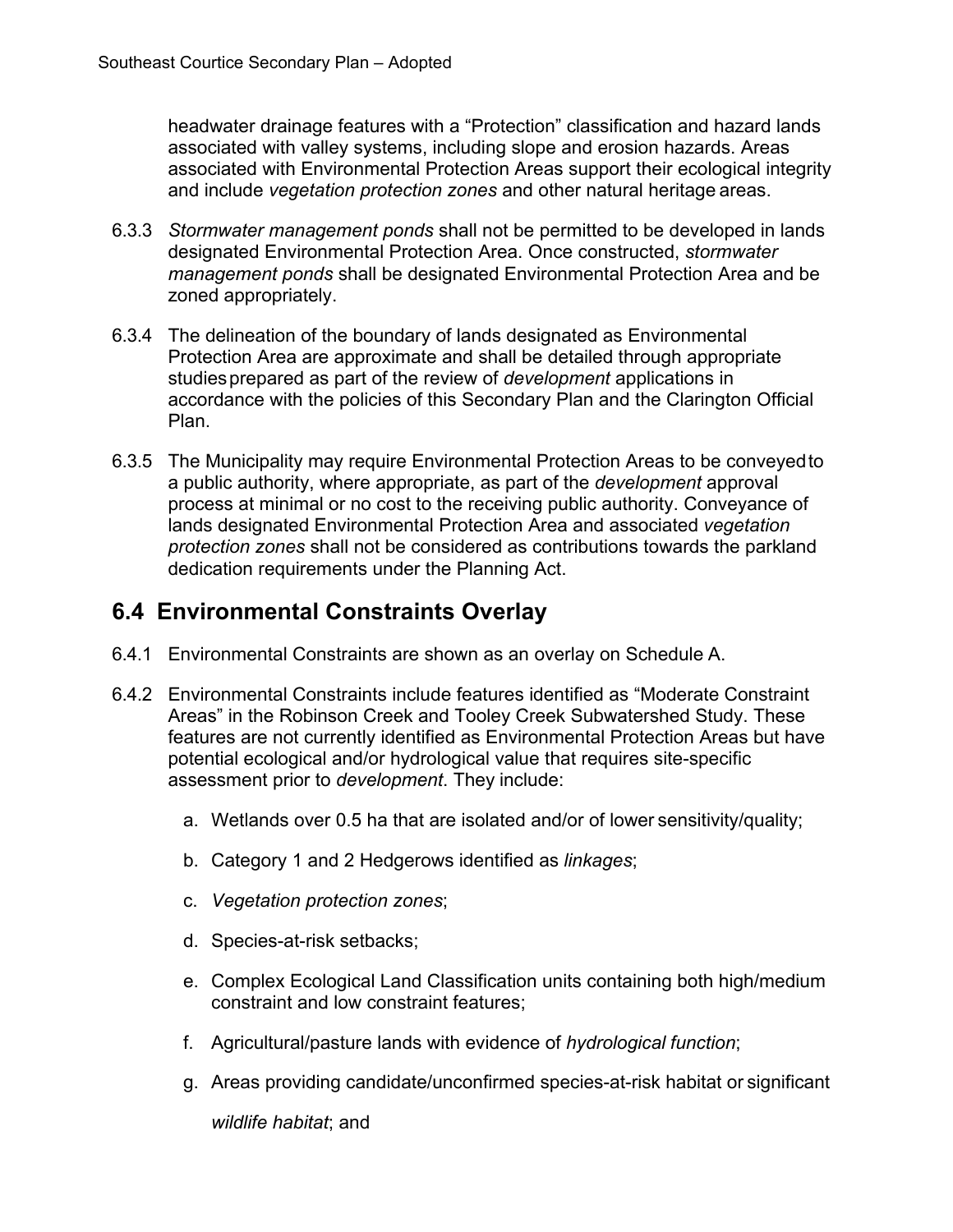- h. Headwater drainage features with a "Conservation" or "Mitigation" classification.
- 6.4.3 The presence and precise delineation of these features and the level of *development* acceptable shall be determined through an Environmental Impact Study prepared as part of the review of *development* applications in accordance with the policies of this Secondary Plan and the Clarington Official Plan.
- 6.4.4 If the Environmental Impact Study establishes that *development* can proceed, then the underlying designation shall apply over those lands without the requirement for an amendment to this Plan. Mitigation measures may be recommended to offset impacts.
- 6.4.5 If the Environmental Impact Study determines that development may not proceed the underlying designation shall not apply and lands will be considered to be designated Environmental Protection Area and will be zoned appropriately.
- 6.4.6 The Environmental Impact Study shall identify the extent of *vegetation protection zones* and other protective measures as per the policies of this Secondary Plan and the Clarington Official Plan.
- 6.4.7 The Subwatershed Study referenced in Pol[icy 6.2.2 a](#page-22-1)lso identifies "Low Constraint Areas", comprising features in which *development* intrusion is not restricted by existing policies and regulations. It is encouraged that these features be incorporated into site‐level plans where possible to avoid net loss of natural cover.
- 6.4.8 The Subwatershed Study referenced in Policy 6.2.2 identifies and assesses a number of Headwater Drainage Features. Those identified as "protection" are included in the Environmental Protection Area designation. For those Headwater Drainage Features identified as "conservation", applications for *development*  shall:
	- a. Maintain, relocate and/or enhance the drainage feature and its riparian corridor;
	- b. If catchment drainage will be removed due to diversion of stormwater flows, restore lost functions through enhanced lot level controls as feasible;
	- c. Maintain or replace on‐site flows using mitigation measures and/or wetland creation, if necessary;
	- d. Maintain or replace external flows to the extent feasible; and
	- e. Use natural channel design techniques to maintain or enhance the overall productivity of the reach.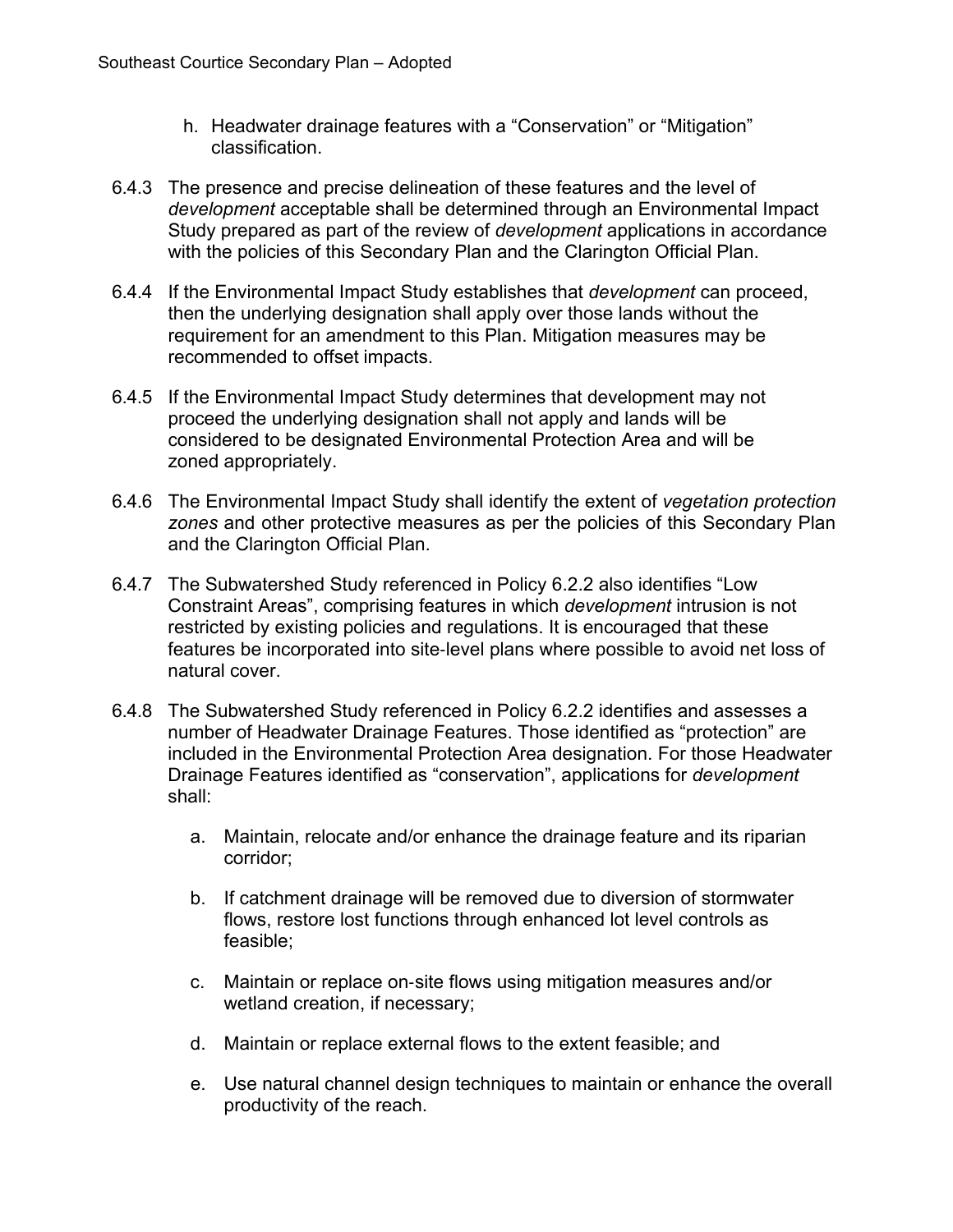6.4.9 Headwater Drainage Features that have been relocated and the associated riparian corridors established by permissions in policy 6.4.8 shall be considered to be designated Environmental Protection Area and shall be zoned appropriately to prohibit *development*.

# <span id="page-24-0"></span>**7 Parks and Community Facilities**

# <span id="page-24-1"></span>**7.1 Objectives**

- 7.1.1 Provide a quantity and quality of *park* space that meets the needs of residents and enables a variety of opportunities for passive and active *recreation*.
- 7.1.2 Use the design of *parks* and open spaces to create unique places that contribute to the area's sense of identity.
- 7.1.3 Integrate *parks* into a broader open space and public realm networks.
- 7.1.4 Provide appropriate levels of service in terms of schools and community facilities.
- 7.1.5 Locate schools, *parks* and other community amenities to promote safe and convenient access by walking and cycling.

## <span id="page-24-2"></span>**7.2 Parks**

- 7.2.1 *Parks* shall be provided as part of an integrated and connected *parks* and open space system.
- 7.2.2 *Parks* shall be integrated and connected into a broader public realm network that also includes civic/institutional uses, streets, mid-block connections, trails and privately owned publicly-accessible spaces.
- 7.2.3 The *park* system, as a whole, shall provide a variety of opportunities for passive and active *recreation* and be comprised of well-designed spaces that contribute to the area's sense of identity.
- 7.2.4 The following types of *parks* are included in the Parks designation:
	- a. Neighbourhood Parks; and
	- b. Parkettes.
- 7.2.5 *Parks* shall be established in accordance with the following:
	- a. Neighbourhood Parks are *parks* of between 1.5 and 3 hectares in size that provide a variety of amenities, including sports fields. They are located in central locations to allow for good accessibility by walking. All planned school sites shall, wherever feasible, have a Neighbourhood Park abutting them to provide areas of shared amenity; and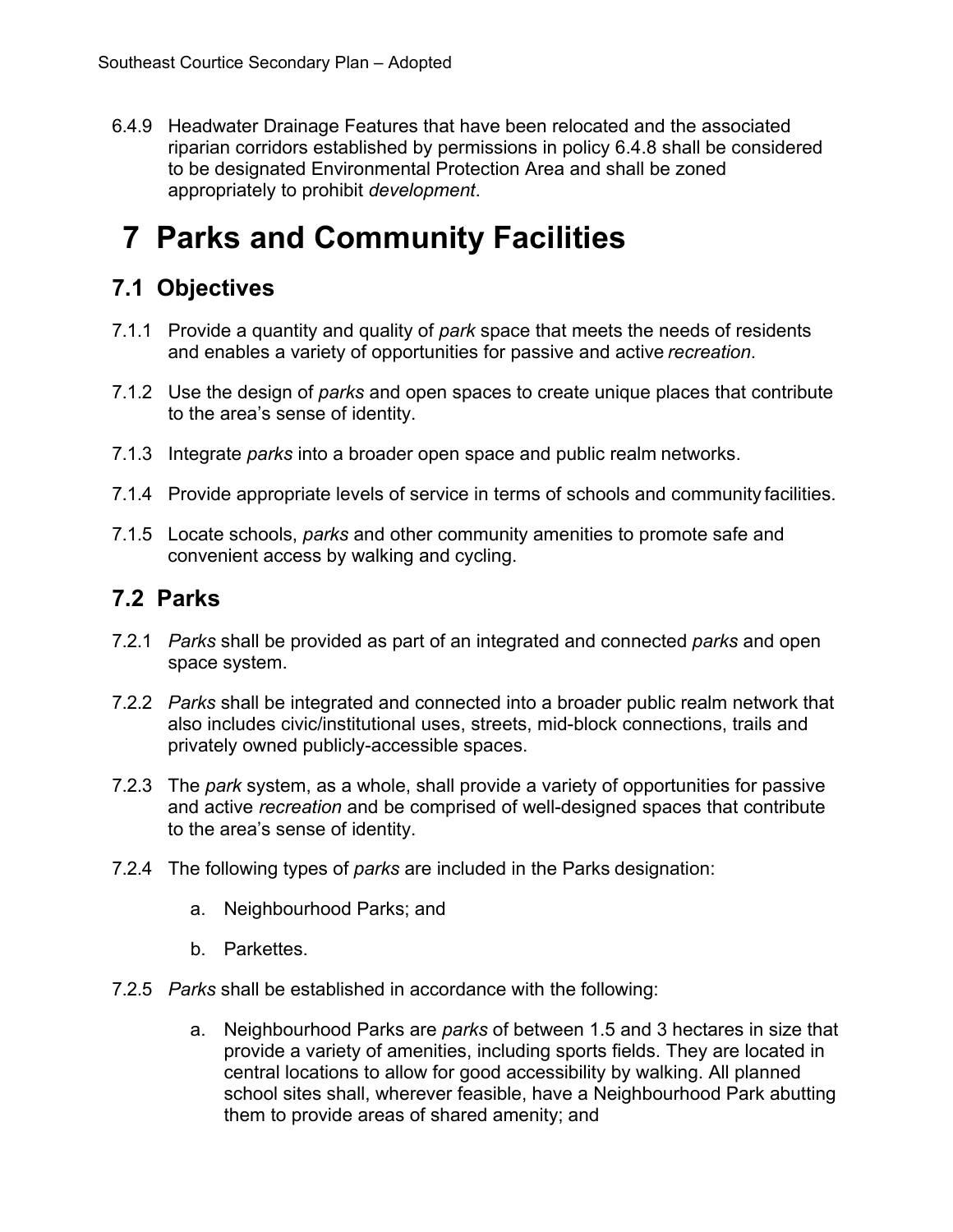- b. Parkettes are *parks* of between 0.5 and 1.0 hectares in size that provide a variety of amenities, but do not contain sports fields. Parkettes contribute to the variety of leisure and recreational amenities in the community and improve accessibility to *park* space by walking.
- 7.2.6 Dedication of lands for Neighbourhood Parks and Parkettes shall bein accordance with the Clarington Official Plan.
- 7.2.7 The locations of Neighbourhood Parks are shown on Schedule A. The precise size and location of Neighbourhood Parks shall be determined at the time of *development* review and approval, based on the parkland provision requirements of Section 18 of the Clarington Official Plan.
- 7.2.8 The locations of some Parkettes are shown on Schedule A. The precise number, size and location of Parkettes shall be determined at the time of *development* review and approval, based on the parkland provision requirements of Section 18 of the Clarington Official Plan.
- 7.2.9 *Parks* are encouraged to be bordered by public streets, Environmental Protection Areas, other natural heritage areas, other public facilities such as schools, and the flanks of residential uses. Residential and commercial uses backing onto *parks* shall be minimized.
- 7.2.10 Areas conveyed for parkland purposes will be programmable lands.
- 7.2.11 Environmental Protection Areas, associated *vegetation protection zones* and stormwater management areas shall not be conveyed to satisfy parkland dedication requirements under the Planning Act.

#### **Privately Owned Publicly-Accessible Spaces**

- 7.2.12 In addition to the publicly owned lands which form the Parks designation, *development* is encouraged to include privately owned publicly-accessible spaces that contribute to the sense of place in the community and the quality of the urban environment.
- 7.2.13 Privately owned publicly-accessible spaces can include public squares, plazas, courtyards, walkways and passages, atriums, arcades and parklike spaces. They contribute to the urban environment by creating spaces for social interaction, adding to visual interest, improving mid-block permeability and complementing adjacent land uses.
- 7.2.14 Public access to privately owned publicly-accessible spaces will be secured through the *development* approval process.

#### **Courtice Memorial Park**

7.2.15 Courtice Memorial Park will serve as a landmark outdoor space for the larger Courtice community and will be expanded through parkland dedication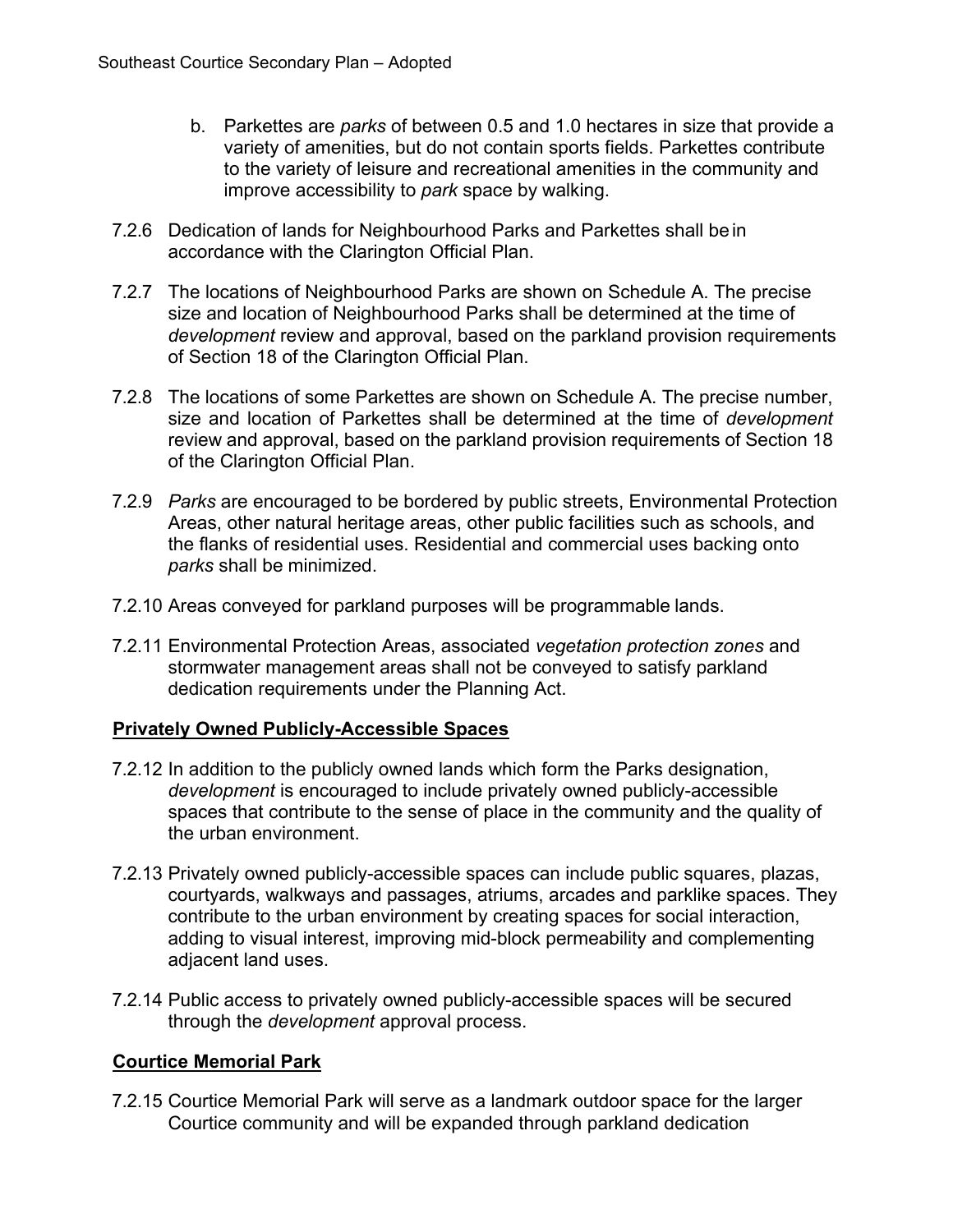associated with the *development* process.

- 7.2.16 The *park* shall be located with a minimum of two frontages along major arterial roads.
- 7.2.17 The *park* shall use its location adjacent to the *natural heritage system* to provide direct linkages to the Regional and Municipal Open Space System.
- 7.2.18 The *park* shall incorporate elements, such as plaques, pathway markers, public art and landscape features, into the *park* design to reflect and celebrate the cultural heritage of the area.

# <span id="page-26-0"></span>**7.3 Elementary Schools**

- 7.3.1 The location of school sites is shown symbolically on Schedule A and shall be further delineated through the *development* review process or during site selection by a School Board.
- 7.3.2 The school sites shown on Schedule A shall not preclude the selection of alternate school sites by a School Board.
- 7.3.3 School sites will be developed in accordance with the relevant policies of Section 18.5 of the Clarington Official Plan.
- 7.3.4 In the event that all or part of a school site should not be required by a School Board, the Municipality of Clarington shall be given the first opportunity to purchase all or part of the school site.
- 7.3.5 Elementary school sites shall be located centrally to promote accessibility by walking and, where feasible, adjacent to planned Neighbourhood Park sites.
- 7.3.6 Where a school site adjoins a Neighbourhood Park, the school site shall be designed to facilitate potential joint use between the Municipality and the respective School Board.

# <span id="page-26-1"></span>**7.4 Community and Recreation Facilities**

- 7.4.1 The Municipality shall undertake an update of its plan for community and recreation facilities based on the projected population of the Southeast Courtice Secondary Plan area.
- 7.4.2 Future community facilities shall be located in highly accessible areas that can be accessed by pedestrians and cyclists, as well as by automobile.
- 7.4.3 The co-location of elementary schools with day care centres and community centres shall be considered.

# <span id="page-26-2"></span>**8 Community Culture and Heritage**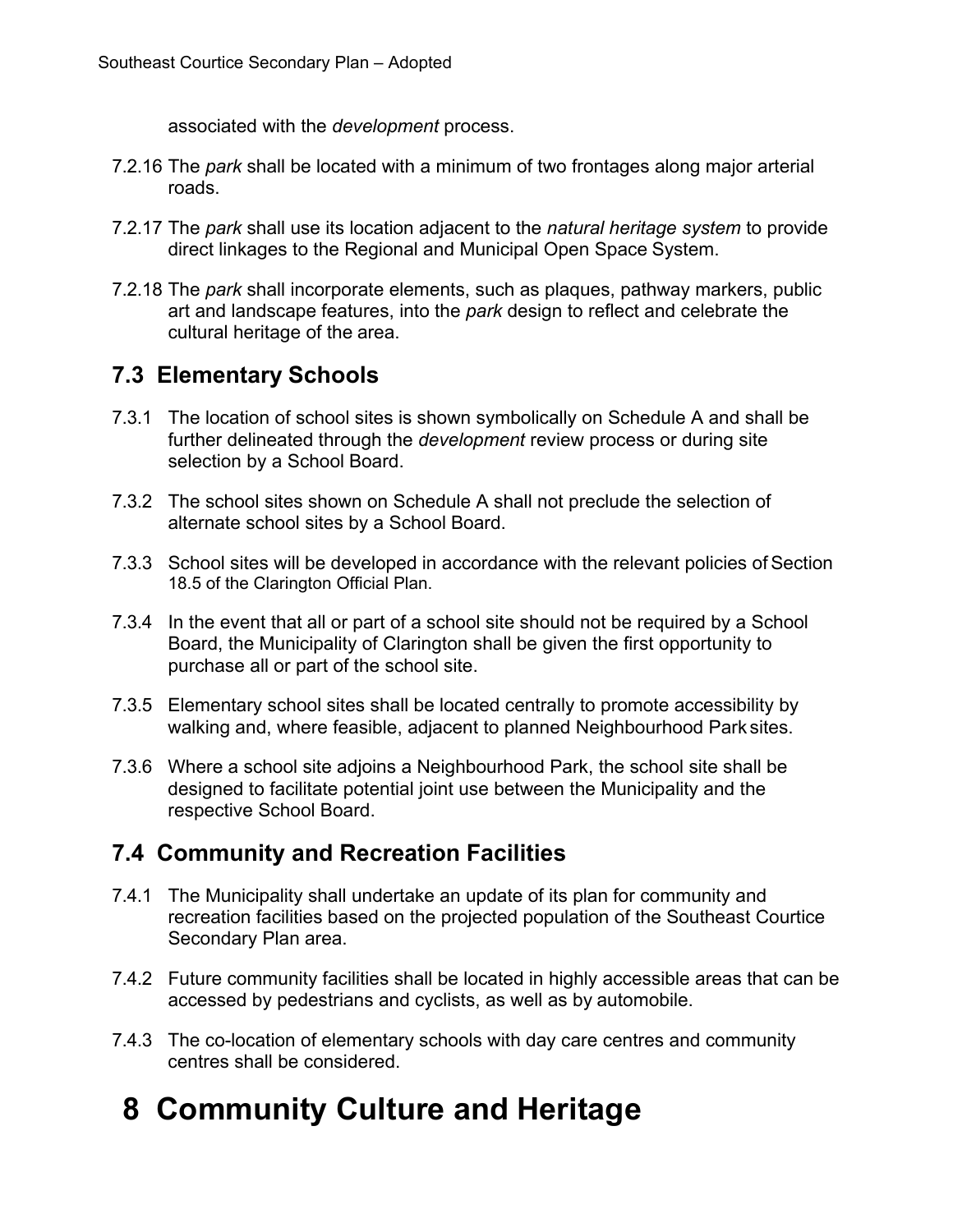# <span id="page-27-0"></span>**8.1 Objectives**

- 8.1.1 Encourage the conservation, protection, enhancement and adaptive reuse of *cultural heritage resources*.
- 8.1.2 Incorporate cultural heritage into community design and *development*.

## <span id="page-27-1"></span>**8.2 Reflecting the Local Community**

- 8.2.1 The conservation and enhancement of significant *cultural heritage resources*  shall be consistent with the provisions of Section 8 of the Clarington Official Plan and all relevant Provincial legislation and policy directives.
- 8.2.2 Ten properties of cultural heritage value or interest have been identified within or adjacent to the Secondary Plan area:
	- a. Properties at 1805 & 1811 Highway 2, 2840 Hancock Road (adjacent to Secondary Plan area), and 2149 Courtice Road are identified as Secondary Resources on the Municipality of Clarington Heritage Register;
	- b. The Lower Alsworth House at 1738 Bloor Street and Ebenezer United Church at 1669 Courtice Road (adjacent to Secondary Plan area) are identified as Primary Resources on the Municipality of Clarington Heritage Register;
	- c. Properties at 1798 Highway 2, 1604 Bloor Street and 1678 Bloor Street are Identified as 'Candidate' resources by the Clarington Heritage Committee; and
	- d. Property at 2433 Courtice Road has been identified as an additional potential *built heritage resource* during a field review.
- 8.2.3 The Municipality will determine if a Cultural Heritage Evaluation Report is required for any properties that are identified on the Municipality of Clarington's Cultural Heritage Resource List and any properties that have been identified as having potential Cultural Heritage Value or Interest.
- 8.2.4 A Heritage Impact Assessment, that includes measures to avoid direct impacts, and actions to avoid or reduce indirect impacts such as shadowing, isolation, obstruction of views, change in land use, or land disturbances, shall be conducted prior to *development* on or adjacent to properties for which a Cultural Heritage Evaluation Report has been conducted and determined that the properties meet the criteria for cultural heritage value or interest as prescribed in O. Reg. 9/06.
- 8.2.5 The naming and design of *parks*, public spaces and prominent streetscapes shall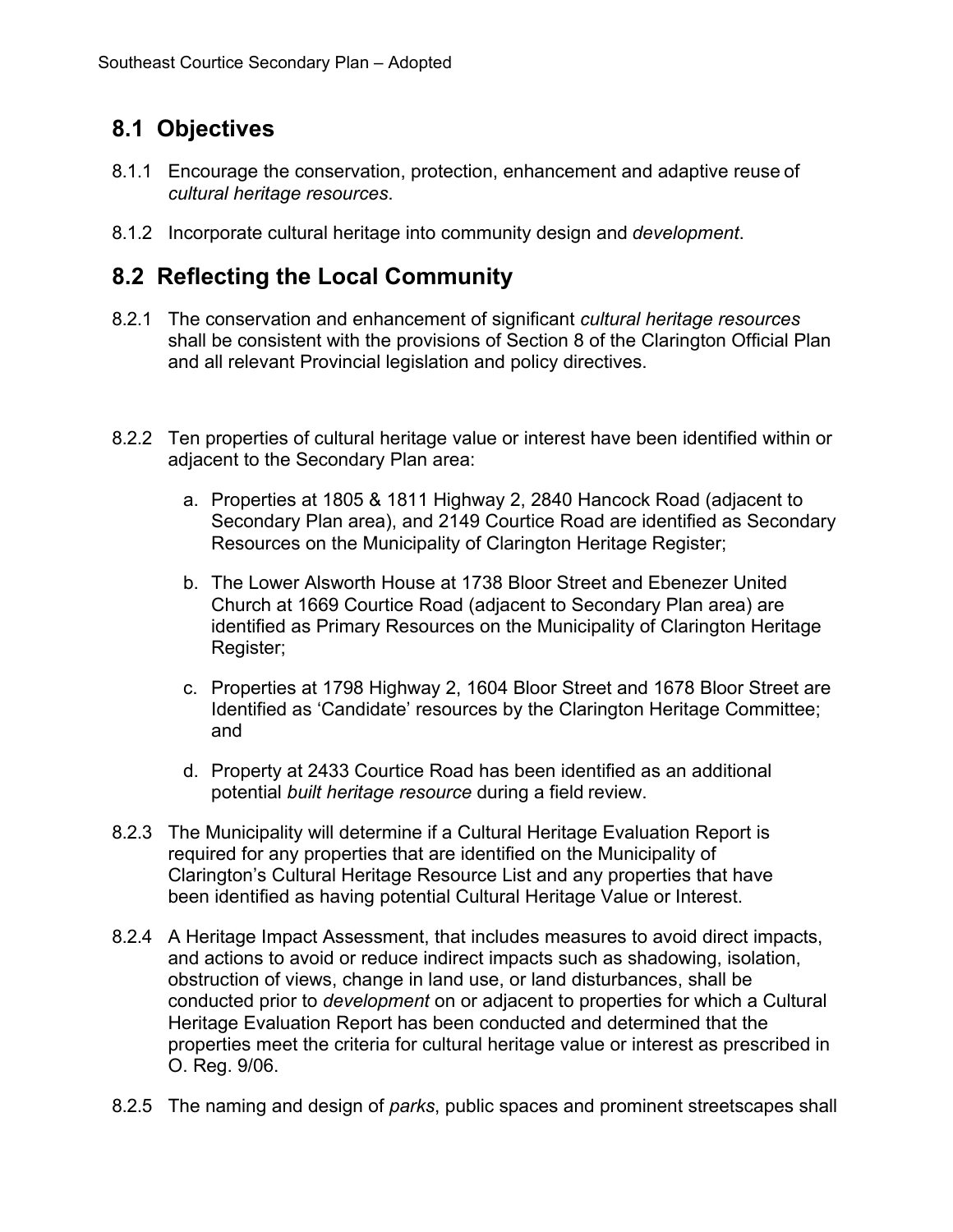have regard for the evolved cultural and natural heritage landscape. These features and amenities shall incorporate local heritage or natural influences including historic names, interpretive features, vernacular building elements, plantings and historic drainage patterns.

# <span id="page-28-0"></span>**9 Transportation**

## <span id="page-28-1"></span>**9.1 Objectives**

- 9.1.1 Foster a community where walking, cycling and transit are viable and attractive alternatives to travel by automobile.
- 9.1.2 Establish a streets and blocks pattern that creates fine-grained connectivity throughout the community.
- 9.1.3 Create routes for *active transportation* that are direct and efficient and offer high levels of connectivity with multiple choice of routes.
- 9.1.4 Establish a network that integrates interior lower density neighbourhoods and the higher density Regional *Corridors* where transit will be most frequent and direct.
- 9.1.5 Use mid-block connections and trails to augment the network established by streets to improve permeability for users of *active transportation*.
- 9.1.6 Wherever possible, continue the pattern of fine-grained connections to surrounding urban areas.
- 9.1.7 Design streets as *complete streets* to ensure that all kinds of traffic can use them in a safe and comfortable manner: motorists, transit users, cyclists, pedestrians and people with accessibility challenges. Prioritize active modes of transportation and the needs of the most vulnerable users.
- 9.1.8 Design streets as important public places. Create environments which are safe, inviting, comfortable and visually-pleasing for pedestrians and other forms of *active transportation*.
- 9.1.9 Create efficient routes for through traffic along major arterials.
- 9.1.10 Connect Southeast Courtice to the local and regional transit networks and provide levels of service that make transit a viable and attractive mode of transportation.

## <span id="page-28-2"></span>**9.2 Transportation Network**

9.2.1 The transportation network in Southeast Courtice facilitates the movement of people and goods through an integrated, efficient, comfortable, safe, and accessible transportation system. The Transportation Network provides a full range of convenient, practical, and enjoyable mobility options.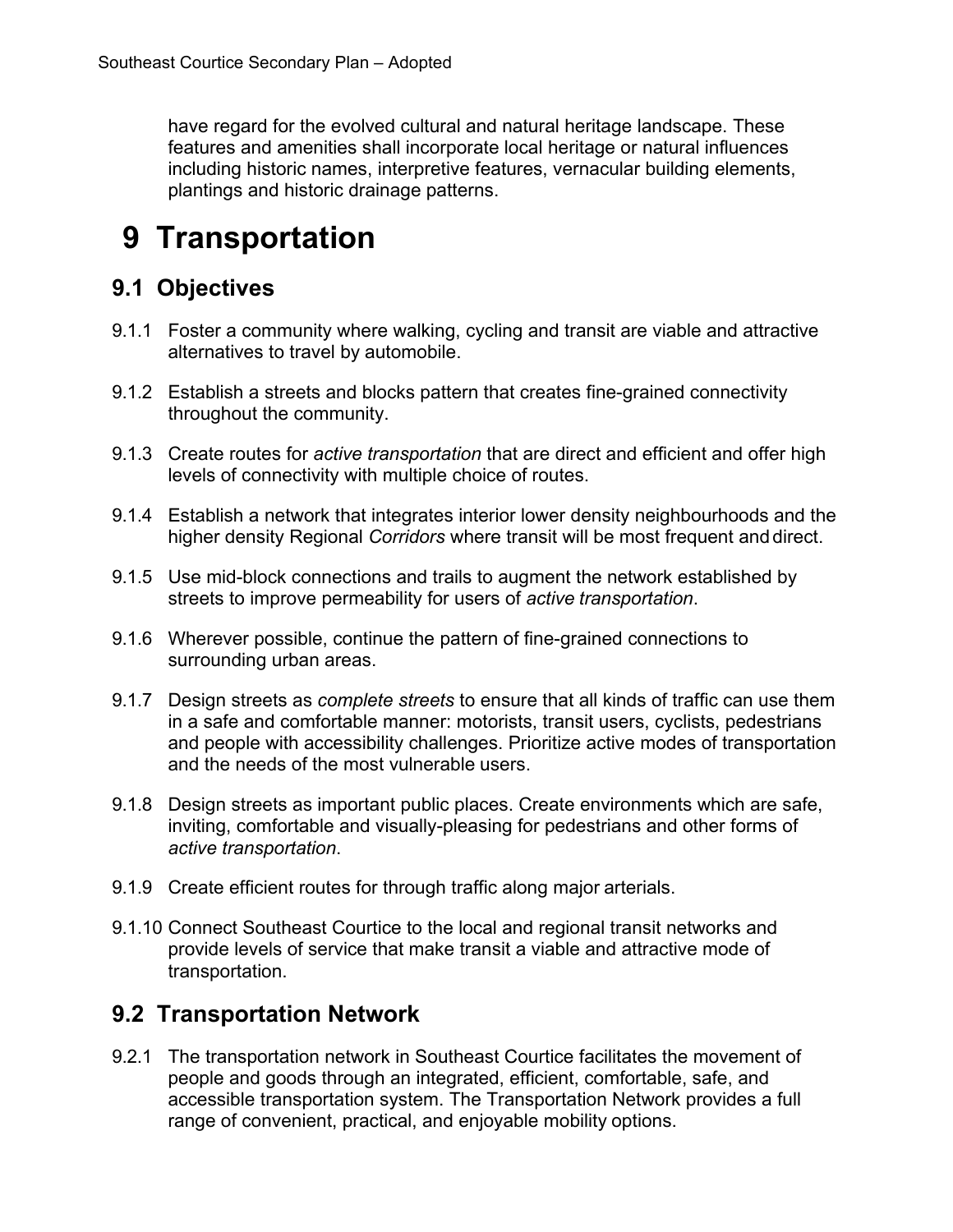- 9.2.2 The transportation network includes multiple components including the Public Transit Network, Active Transportation Network and Road Network.
- 9.2.3 The transportation network in the Southeast Courtice Secondary Plan area shall be developed in accordance with Schedule B Transportation, Parks and Open Space and the policies of this Secondary Plan, with further guidance provided in the Urban Design and Sustainability Guidelines and the Southeast Courtice Transportation Report.
- 9.2.4 The Transportation Network shall include public roads, public rear lanes, transit, and designated bicycle and pedestrian routes and facilities.
- 9.2.5 *Development* proposals and all public roads shall be designed to connect with the existing road network to create a rectilinear grid pattern of roads that defines *development* blocks and establishes a highly interconnected and permeable network that supports *active transportation* and maximizes accessibility and support for transit. The rectilinear grid pattern may be modified to accommodate natural heritage areas and other constraints. Connectivity by *active transportation*  throughout the Secondary Plan area and to surrounding areas shall be further enhanced by mid-block connections and trails through and across Environmental Protection Areas.
- 9.2.6 The grid pattern shall integrate areas of various *development* intensity and uses.

## <span id="page-29-0"></span>**9.3 Road Network**

- 9.3.1 The road network serves as the primary framework for all forms of mobility and connectivity in Southeast Courtice. The road network includes a hierarchy of street types which is consistent with the hierarchy established through the Clarington Official Plan. These street types have specific characteristics and include the following classifications consistent with Schedule B:
	- a. Arterial Roads: arterial roads are higher-order roadways designed to efficiently move large volumes of traffic at moderate to high speeds over long distances. Because of their scale and the opportunities that they provide for enhanced connectivity, arterial roads contribute to the primary structure of the community. Arterial roads in Southeast Courtice are to accommodate vehicular traffic, transit and goods movement, and are designed to be context sensitive and support *active transportation*  objectives in accordance with the policies of this plan. Arterial roads may be under the jurisdiction of the Region of Durham or the Municipality.
	- b. Collector Roads: collector roads are under the jurisdiction of the Municipality. They provide for key linkages with arterial streets. Collector roads should support walking and cycling and can support local transit.
	- c. Local Roads: local roads carry lower volumes of vehicular traffic, provide a safe environment for pedestrians and cyclists and provide direct access to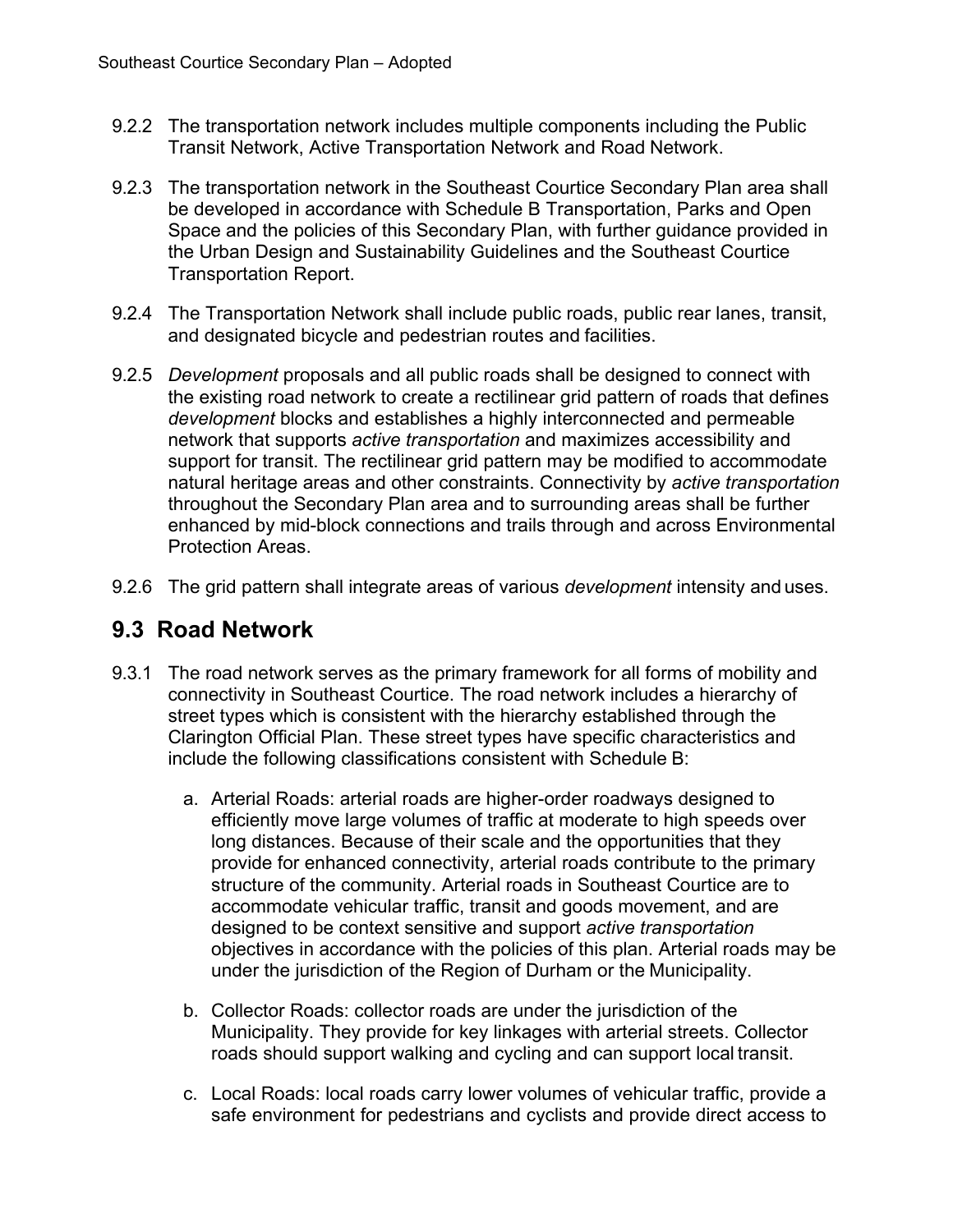individual properties.

d. Rear Lanes: rear lanes provide access to private garages or parking spaces and may provide direct access to secondary suites. Rear lanes provide relief to the local street system and promote through traffic movements on arterial and collector roads.

#### **General Policies Applying to All Roads**

- 9.3.2 The alignment of arterial and collector roads is shown on Schedule B. These alignments are approximate and will be built according to detailed planning and engineering studies and through completion of Municipal Class Environmental Assessment. Changes to the alignments which the Municipality determines are in keeping with the intent of this Secondary Plan shall not require an amendment to this Plan.
- 9.3.3 Roads shall be designed as *complete streets* to ensure that all kinds of traffic can use them in a safe and comfortable manner: motorists, transit users, cyclists, pedestrians and people with accessibility challenges. Active modes of transportation and the needs of the most vulnerable users shall be prioritized.
- 9.3.4 Roads shall be designed to be important public places and create environments which are safe, inviting, comfortable and visually-pleasing for pedestrians and other forms of *active transportation*.
- 9.3.5 All public rights-of-way are encouraged to promote the use of *Green Infrastructure* including perforated pipes, rain gardens and bioswales.
- 9.3.6 All arterial, collector and local roads shall also be planned to include a vibrant and healthy tree canopy, consisting of primarily native plantings. The tree canopy will provide shade and enhance and establish a vibrant urban environment. A tree canopy plan shall be prepared for each plan of subdivision. In order to maximize the amount of tree planting and to minimize the removal of in-situ trees, the co-location of utilities is encouraged.

#### **Existing Roads**

- 9.3.7 Arterial roads including Bloor Street, Courtice Road, Highway 2, Trulls Road and Hancock Road are existing roads within the Southeast Courtice Secondary Plan Area. Existing roads provide a framework for future enhancements and will generally be improved consistent with the policies of this Secondary Plan.
- 9.3.8 The conveyance of land consistent with the widening of the rights-of-way shown in this plan shall be required to permit the *development* of lands adjacent to existing roads. Additional dedication for road widenings may be required, such as for grading, drainage and stormwater management, auxiliary turn lanes, transit provisions and utilities.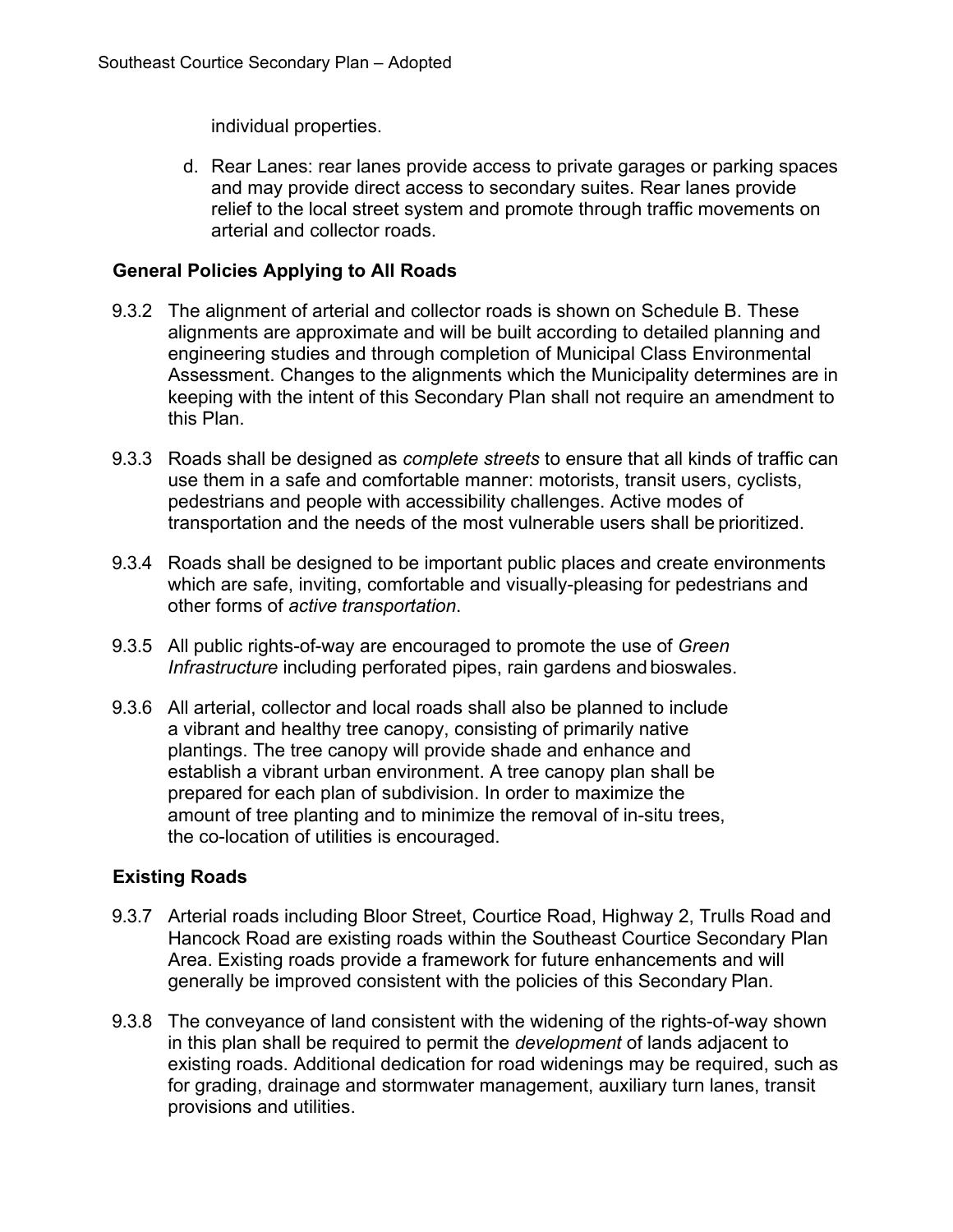9.3.9 Hancock Road will be realigned according to Schedule B of this plan. The *development* of lands abutting or adjacent to this route shall consider the new alignment of Hancock Road.

#### **New Roads**

- 9.3.10 Several street extensions are provided through this Secondary Plan including the Granville Drive, Farmington Drive, Meadowglade Road and Sandringham Drive extensions.
- 9.3.11 Two new collector roads are also provided as shown on Schedule B including a north-south road connecting Highway 2 and Bloor Street and an east-west road connecting Courtice Road with the Granville Drive extension located south of Bloor Street.
- 9.3.12 All new roads, public or private, will be built to be consistent with the policies of this plan. Additional dedication for road widenings may be required, such as for grading, drainage and stormwater management, auxiliary turn lanes, transit provisions and utilities.
- 9.3.13 New local roads will be established in a modified grid pattern in accordance with the policies of this plan.

## <span id="page-31-0"></span>**9.4 Arterial Roads**

- 9.4.1 Courtice Road and Bloor Street are Type A arterial roads. Highway 2 is a Type B arterial road. These roads and adjacent lands form the Regional *Corridor*  component of the Community Structure.
- 9.4.2 Courtice Road and Bloor Street are encouraged to be developed as Multi-Ways as detailed in the Urban Design and Sustainability Guidelines. The design of the Multi-Ways will balance the functional requirements of a Type A arterial road and a local road. Multi-Ways realize the following objectives:
	- a. Fulfill the function of a Type A arterial road as an efficient and high-volume route for a range of travel modes and include the following considerations:
		- i. Through lanes shall be appropriately dimensioned to ensure the efficient movement of vehicular traffic; and
		- ii. Transit *infrastructure* such as bus shelters should be accommodated within the side medians.
	- b. Fulfill the function of a local road through the establishment of local service lanes adjacent and parallel to the Type A arterial road which:
		- i. Allows the grid network of internal local and collector roads to connect to the service lanes at more frequent intervals than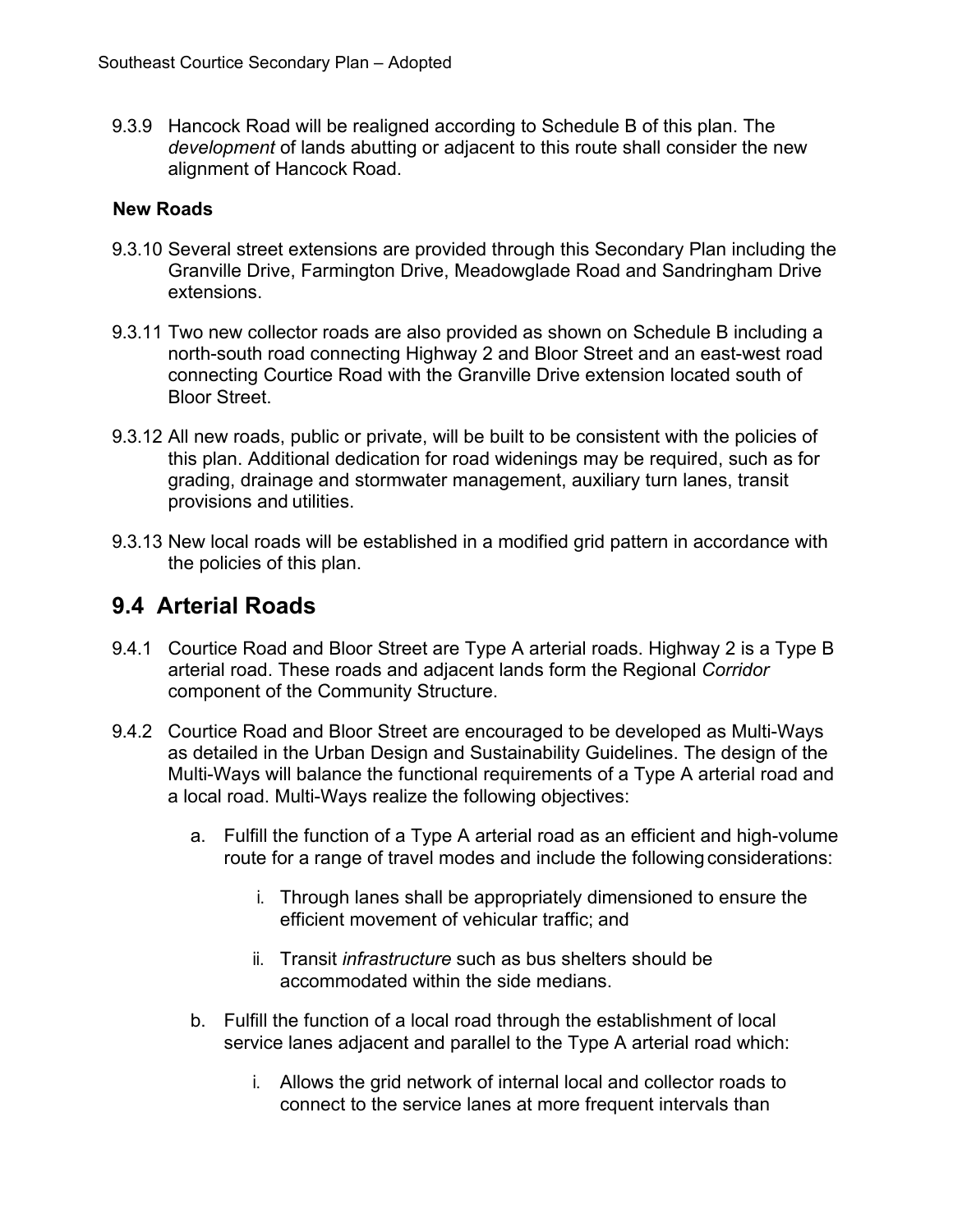would be permitted by a Type A arterial road. The Multi-Way will support high levels of permeability and accessibility between low, medium and high density areas; and

- ii. Creates a traffic-calmed lane that buffers built form, public spaces and *active transportation* routes from higher speed through lanes.
- c. Create an attractive urban *corridor* which functions as a successful public place, a community focal point, as well as a safe and comfortable environment for *active transportation* and access to transit including specific consideration of the following:
	- i. Slow traffic in proximity to pedestrian and cycling *infrastructure*  through the use of a service lane and other traffic calming measures as needed;
	- ii. Utilize a planting and furnishing zone adjacent to the roadway where required;
	- iii. Accommodate on-street parking, where appropriate;
	- iv. Connect the pedestrian streetscape with adjacent public plazas;
	- v. Provide landscape plantings, shade trees and street furniture;
	- vi. Provide a sidewalk on both sides of the right-of-way;
	- vii. Provide appropriate lighting of the pedestrian realm; and
	- viii. Provide segregated bicycle routes clearly identified by signage.
- 9.4.3 Multi-Ways within the Secondary Plan Area shall be designed following the principles of *complete streets* provided in Policy 19.6.4 of the Clarington Official Plan and shall incorporate segregated bicycle *infrastructure*, provide public transit *infrastructure* and integrate the principles of universal design to facilitate access for all abilities.
- 9.4.4 The Municipality of Clarington will work with the Region of Durham to design and stage the implementation of the Multi-Way concept on the portions of Courtice Road and Bloor Street within the Secondary Plan area, and shall consider its extension beyond the Secondary Plan area's borders.
- 9.4.5 On-street parking shall be considered within the Municipal portion of the Multi-Way rights-of-way on Bloor Street and Courtice Road.
- 9.4.6 As a new road configuration which may include portions of the right-of-way under Regional and Municipal jurisdiction, Multi-Ways may require a new approach to the interpretation of existing road policies and standards which focuses on their intent in the evaluation of the full right-of-way.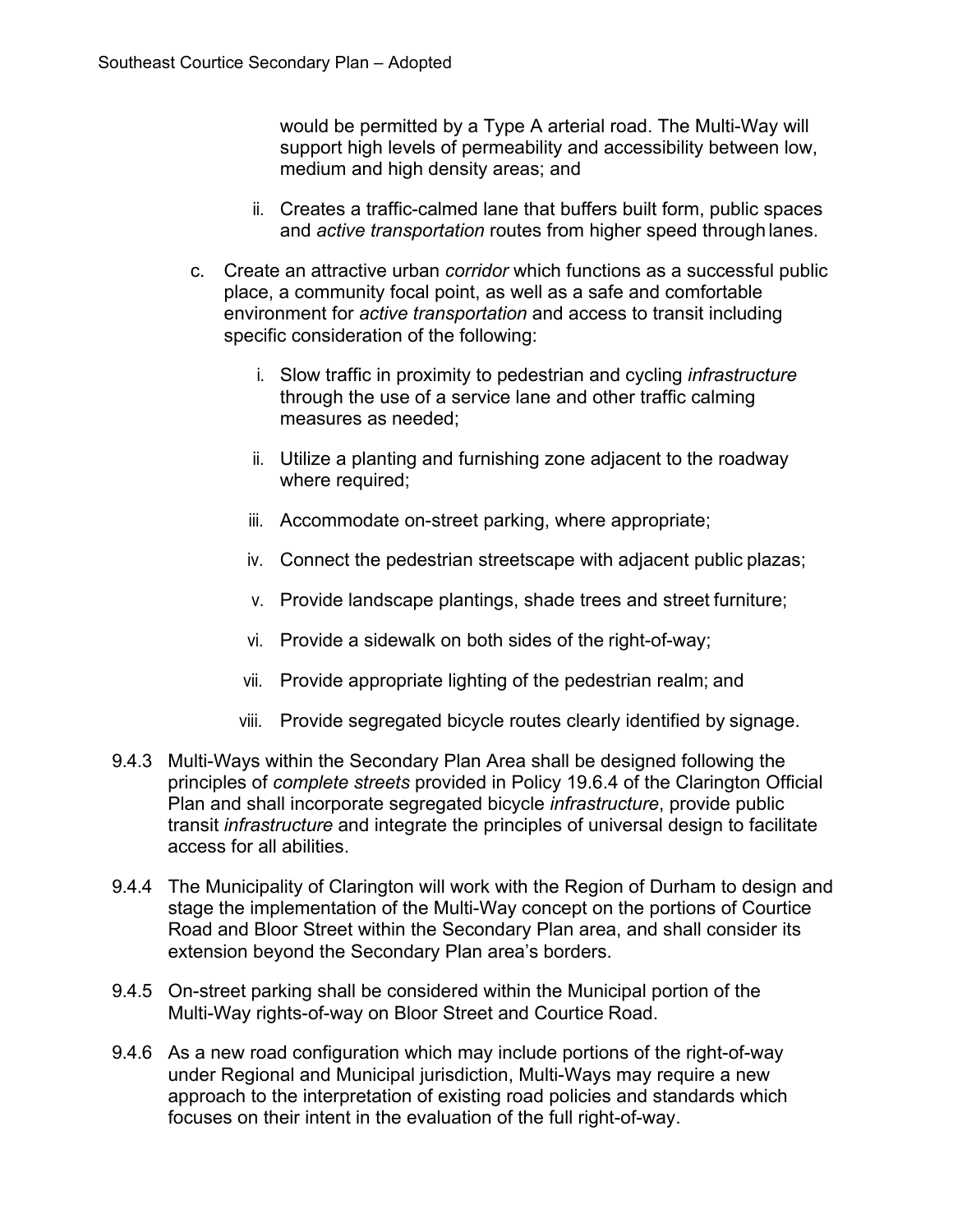- 9.4.7 On segments of Bloor Street and Courtice Road where a Multi-Way configuration is not deemed feasible, alternative design solutions should be implemented that achieve the objectives for the Multi-Way established in Policy 9.4.2, with regard to Durham Region guidelines and the requirements of Arterials Type A as identified in Appendix C, Table C-2 of the Clarington Official Plan, and will consider the following elements:
	- a. Type A arterial rights-of-way serve a wide variety of functions and shall carefully balance safety, visual amenity and pedestrian considerations;
	- b. Dedicated bikeways with clearly identified signage and/or pavement markings shall be provided;
	- c. Transit oriented design elements shall be accommodated including transit shelters, accessible sidewalk connections and curb cuts to access transit stops;
	- d. Regular planting of street trees is encouraged to create a comfortable and desirable pedestrian environment;
	- e. Appropriate lighting will be provided to enhance the safety and comfort of the pedestrian streetscape;
	- f. Lighting shall be downcast to reduce light pollution; and
	- g. Strategies to accommodate on-street parking shall be considered, particularly in proximity to Prominent Intersections.
- 9.4.8 Arterial roads identified as Arterial B or Arterial C on Schedule B will generally be designed according to the requirements for Arterials Type B or Arterials Type C respectively in Appendix C, Table C-2 of the Clarington Official Plan and will be consistent with the requirements set forth in the Urban Design Guidelines for Southeast Courtice and will consider the following elements:
	- a. A two-way dedicated bicycle path including appropriate signage and/or pavement markings;
	- b. Sidewalks shall be provided on both sides of the right-of-way;
	- c. Transit oriented design elements shall be accommodated including transit shelters, accessible sidewalk connections and curb cuts to access transit stops;
	- d. Regular planting of street trees is encouraged to create a comfortable and desirable pedestrian environment;
	- e. Appropriate road scale lighting shall be provided at the pedestrian scale to contribute to the safety and comfort of the streetscape; and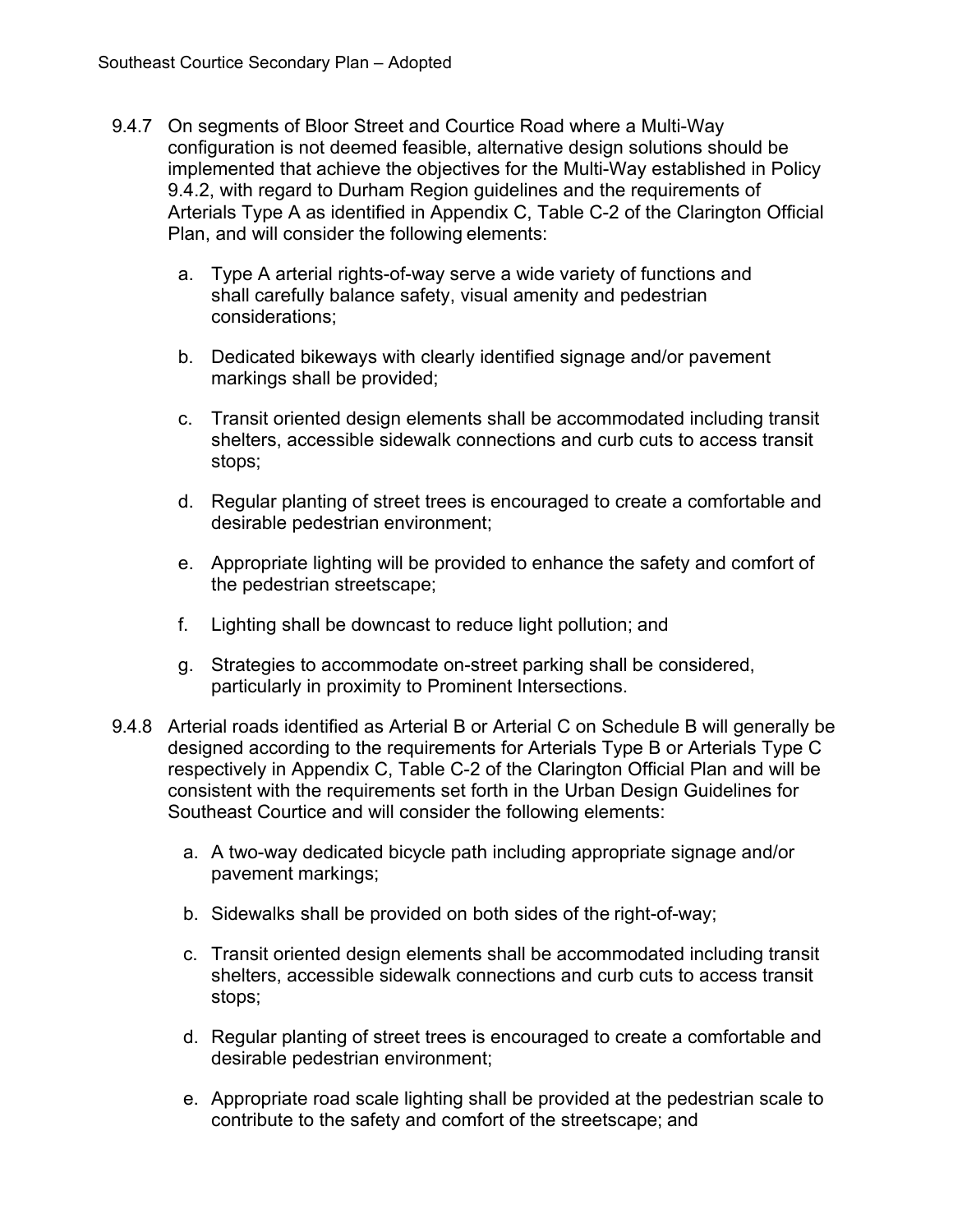- f. Lighting shall be downcast to reduce light pollution.
- 9.4.9 Improvements to Highway 2, Bloor Street, and Courtice Road are to meet the planning, engineering, design, and approval requirements of the Region of Durham and the intent of this Secondary Plan.

## <span id="page-34-0"></span>**9.5 Collector Roads**

- 9.5.1 Collector roads shall be designed in accordance with the road classification criteria in Appendix C, Table C-2 of the Clarington Official Plan and include the following design standards:
	- a. A minimum of two through lanes shall be provided, the right-of-way may include a turning lane at junctions and intersections;
	- b. A clearly marked on-street bicycle lane shall be provided on collector routes on both sides of the right-of-way;
	- c. Landscaping and tree plantings are encouraged within the right-of-way;
	- d. A sidewalk shall be provided on both sides of the right-of-way set back from the curb or otherwise buffered from active lanes of traffic;
	- e. Appropriate lighting shall be provided to contribute to the safe function of the roadway as well as the safe and appropriate lighting of the pedestrian realm; and
	- f. Lighting should be downcast to reduce light pollution.
- 9.5.2 Collector roads shall be designed to incorporate passive and physical traffic calming measures where appropriate to reduce speeds and improve safety.
- 9.5.3 The intersection of collector roads on Highway 2, Bloor Street, and Courtice Road are to meet the planning, engineering, design, and approval requirements of the Region of Durham.

## <span id="page-34-1"></span>**9.6 Local Roads**

- 9.6.1 Local roads shall be established on a modified rectilinear grid pattern to realize high connectivity and permeability across the Secondary Plan area.
- 9.6.2 Draft plans of subdivision shall have regard for the design guidelines for local roads, lanes and green streets contained in the Urban Design and Sustainability Guidelines.
- 9.6.3 Local roads shall be designed to incorporate passive and physical traffic calming measures to reduce speeds and improve safety.
- 9.6.4 Local roads shall be designed in accordance with the road classification criteria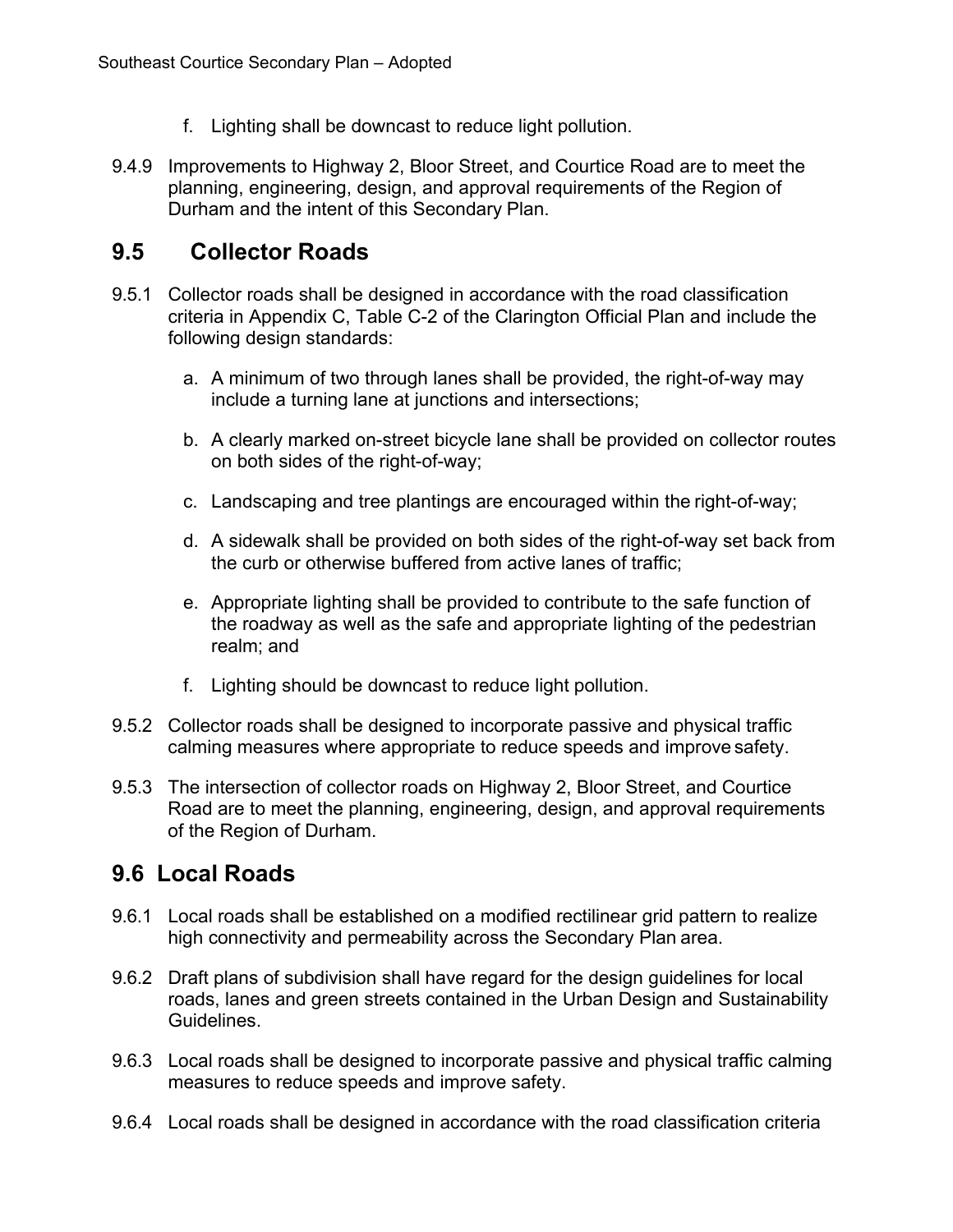in Appendix C, Table C-2 of the Clarington Official Plan and include the following design standards:

- a. On-street parking lane shall be available on either side of the right-of-way;
- b. Parking lanes may have permeable paving and be broken by landscaped curb extensions as a pedestrian facility and traffic calming measure;
- c. Sidewalks are encouraged on both sides of a local road;
- d. Appropriate lighting shall be provided to contribute to the safe function of the roadway as well as the safe and appropriate lighting of the pedestrian realm; and
- e. Lighting should be downcast to reduce light pollution.
- 9.6.5 The design and location of local roads shall also be consistent with Policy

19.6.23 of the Municipality of Clarington Official Plan.

- 9.6.6 An east-west right-of-way shall be established as a local road, located north of Bloor Street, extending east of Trulls Road and providing an easterly connection from Trulls Road extending to the Farmington Drive extension. This route shall be established as a public right-of-way through the *development* approval process.
- 9.6.7 An east-west right-of-way shall be established as a local road, located north of Bloor Street, extending west of Trulls Road and providing a westerly connection from Trulls Road to the Granville Drive extension. This route shall be established as a public right-of-way through the *development* approval process.
- 9.6.8 The east-west local road connecting the Granville Drive extension to Trulls Road and from Trulls Road to the Farmington Drive extension, north of Bloor Street, shall perform as a collector road to provide a connection between residential neighbourhoods and community uses. There shall be an emphasis on creating safe and pedestrian-focused environments.

#### <span id="page-35-0"></span>**9.7 Rear Lanes**

- 9.7.1 Public rear lanes are permitted and encouraged to support safe and attractive streets by eliminating the need for driveways and street-facing garages.
- 9.7.2 Public rear lanes can provide alternative pedestrian routes through a community and shall provide a safe environment for pedestrian and vehicle travel.
- 9.7.3 Public utilities may be located within public rear lanes subject to functional and design standards established by the Municipality.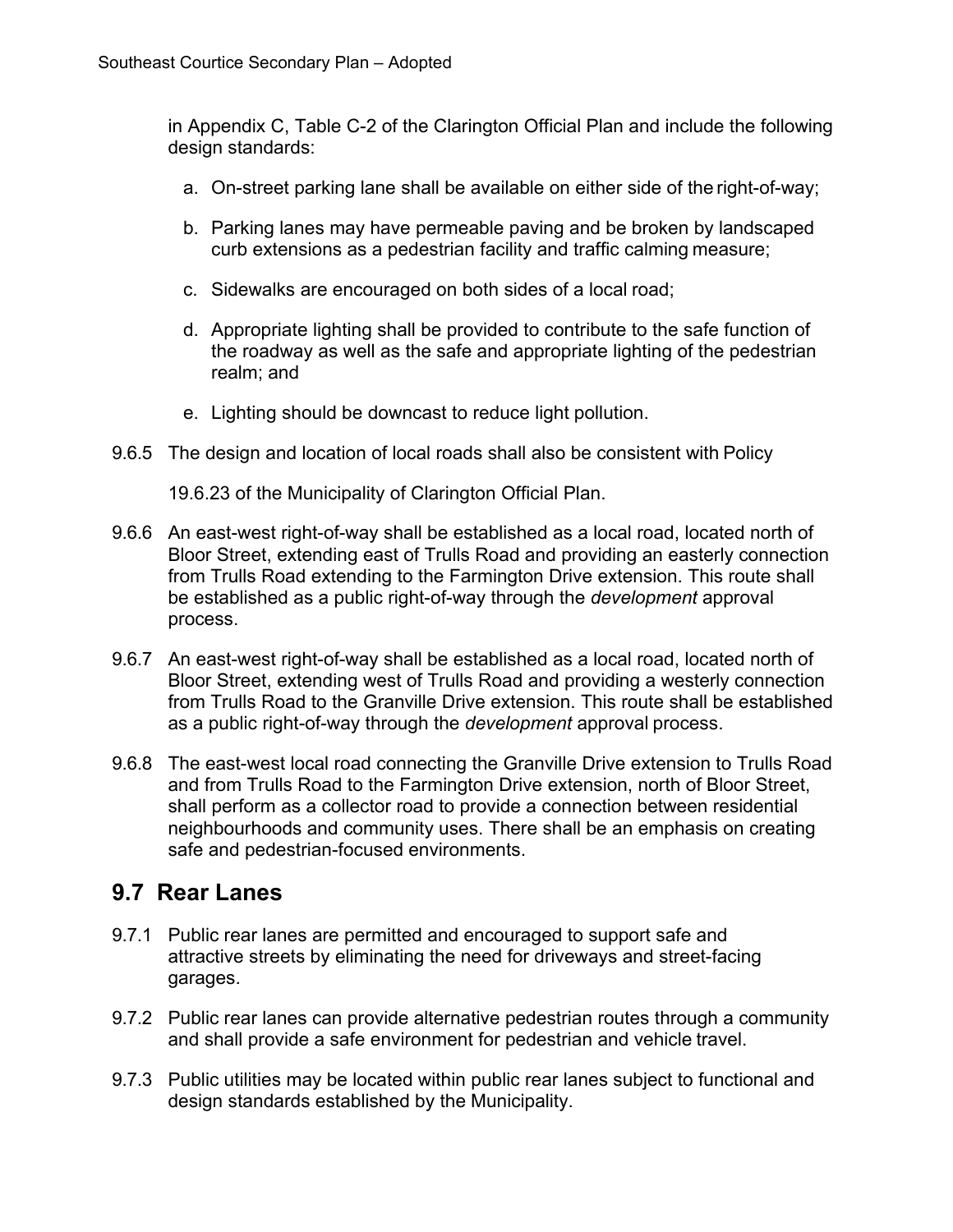- 9.7.4 Rear lanes shall be designed in accordance with the road classification criteria in Appendix C, Table C-2 of the Clarington Official Plan and include the following design standards:
	- a. Lanes shall allow two-way travel and incorporate a setback on either side of the right-of-way to the adjacent garage wall;
	- b. Lanes shall provide access for service and maintenance vehicles for required uses as deemed necessary by the Municipality and may include enhanced laneway widths and turning radii to accommodate municipal vehicles including access for snowplows, garbage trucks and emergency vehicles where required;
	- c. Laneways shall be clear of overhead obstruction and shall be free from overhanging balconies, trees and other encroachments.
	- d. Lanes shall intersect with public roads;
	- e. No municipal services, except for local storm sewers, shall be allowed, unless otherwise accepted by the Director of Public Works;
	- f. No Region of Durham infrastructure shall be permitted;
	- g. Lanes should be graded to channelize snow-melt and runoff;
	- h. The design of lanes shall incorporate appropriate elements of low impact design including permeable paving where sufficient drainage exists;
	- i. Lanes should be prioritized where *development* fronts onto an arterial or collector road network;
	- j. Access for waste collection and emergency service vehicles is to be accommodated;
	- k. Access to loading areas should be provided from rear lanes;
	- l. Appropriate lighting shall be provided to contribute to the safe function of the roadway as well as the safe and appropriate lighting of the pedestrian realm; and
	- m. Lighting should be downcast to reduce light pollution.

## <span id="page-36-0"></span>**9.8 Public Transit**

- 9.8.1 The Public Transit Network will enhance the community of Southeast Courtice and will support the creation of a sustainable, liveable, and active community.
- 9.8.2 The Municipality shall ensure that transit facilities are integrated early and appropriately throughout Southeast Courtice by including Durham Region Transit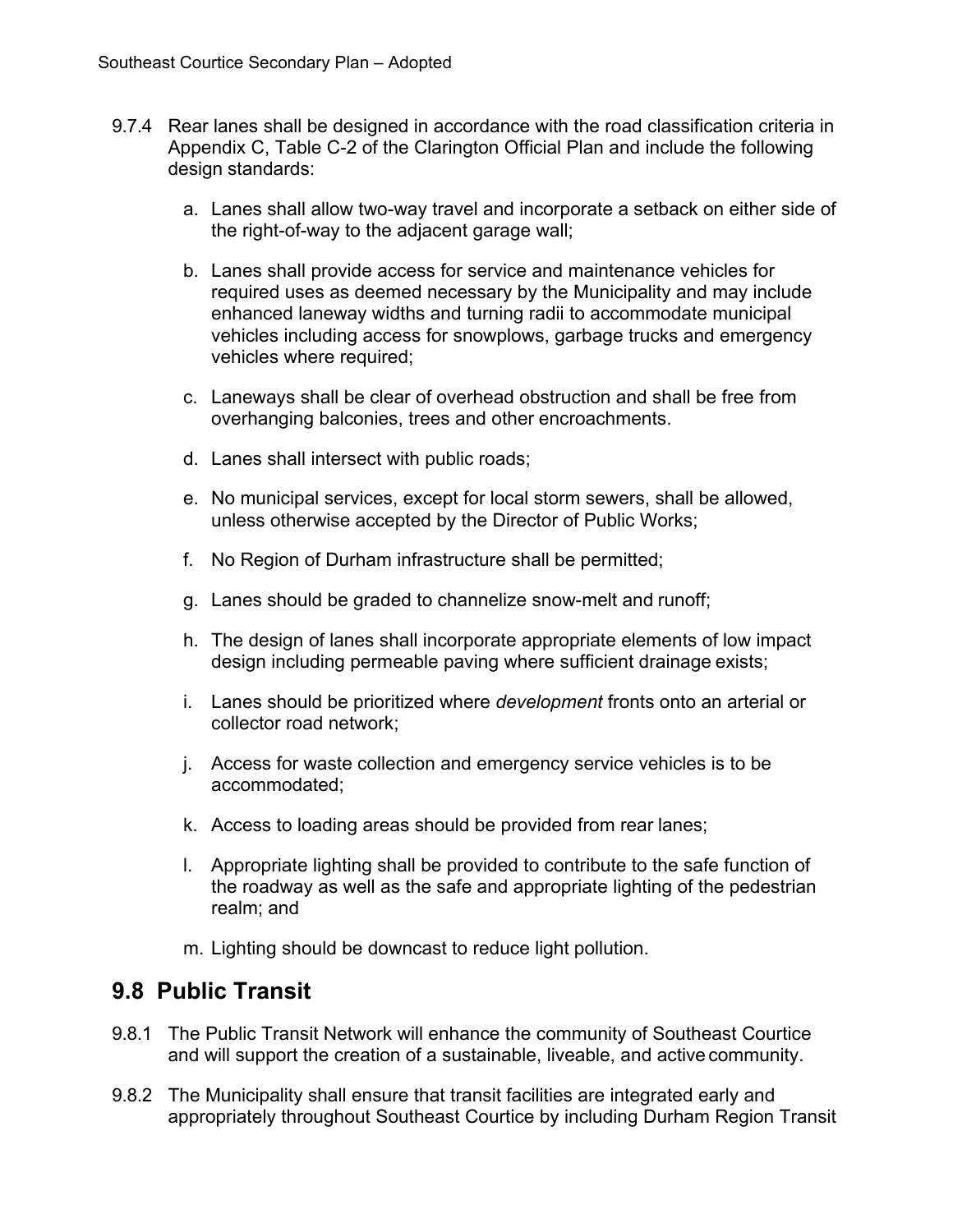in all *development* pre-application meetings, and ensuring that transit requirements are addressed through municipal capital works and private *development* applications.

- 9.8.3 The design of transit stops shall incorporate appropriate amenities and shall consider transit shelters, seating, tactile paving, bike racks, curb cuts and appropriate lighting.
- 9.8.4 To facilitate the creation of a *transit-supportive* urban structure, the following measures shall be reflected in *development* proposals, including the subdivision of land:
	- a. *Transit-supportive* densities provided on lands within the Regional *Corridor* in keeping with municipal density targets;
	- b. An *active transportation* network that promotes direct pedestrian access to transit routes and stops;
	- c. Transit stops located in close proximity to activity nodes and building entrances;
	- d. Provision for transit stops and incorporation of bus-bays where appropriate into road design requirements; and
	- e. Where feasible, the integration of transit waiting areas in buildings located adjacent to transit stops.

## <span id="page-37-0"></span>**9.9 Integration and Quality of Active Transportation Routes**

- 9.9.1 Principles of *active transportation* promote all self-powered forms of mobility. The *active transportation* network provides opportunities for *active transportation* and enhances mobility by providing for an alternative to local automotive transportation.
- 9.9.2 The policies of the Southeast Courtice Secondary Plan are an extension of the Municipality's Active Transportation Network and are intended to ensure the local provision and ongoing development of an *active transportation* network which connects residents of differing abilities to destinations and other modes of transportation such as public transit.
- 9.9.3 The *active transportation* network includes both on- and off-street facilities including trails, sidewalks, separated bicycle lanes and on-street bicycle lanes. Elements of the Active Transportation System are shown on Schedule B of this plan.
- 9.9.4 All road *infrastructure* within the Southeast Courtice Secondary Plan area shall promote the safety and visibility of vulnerable road users.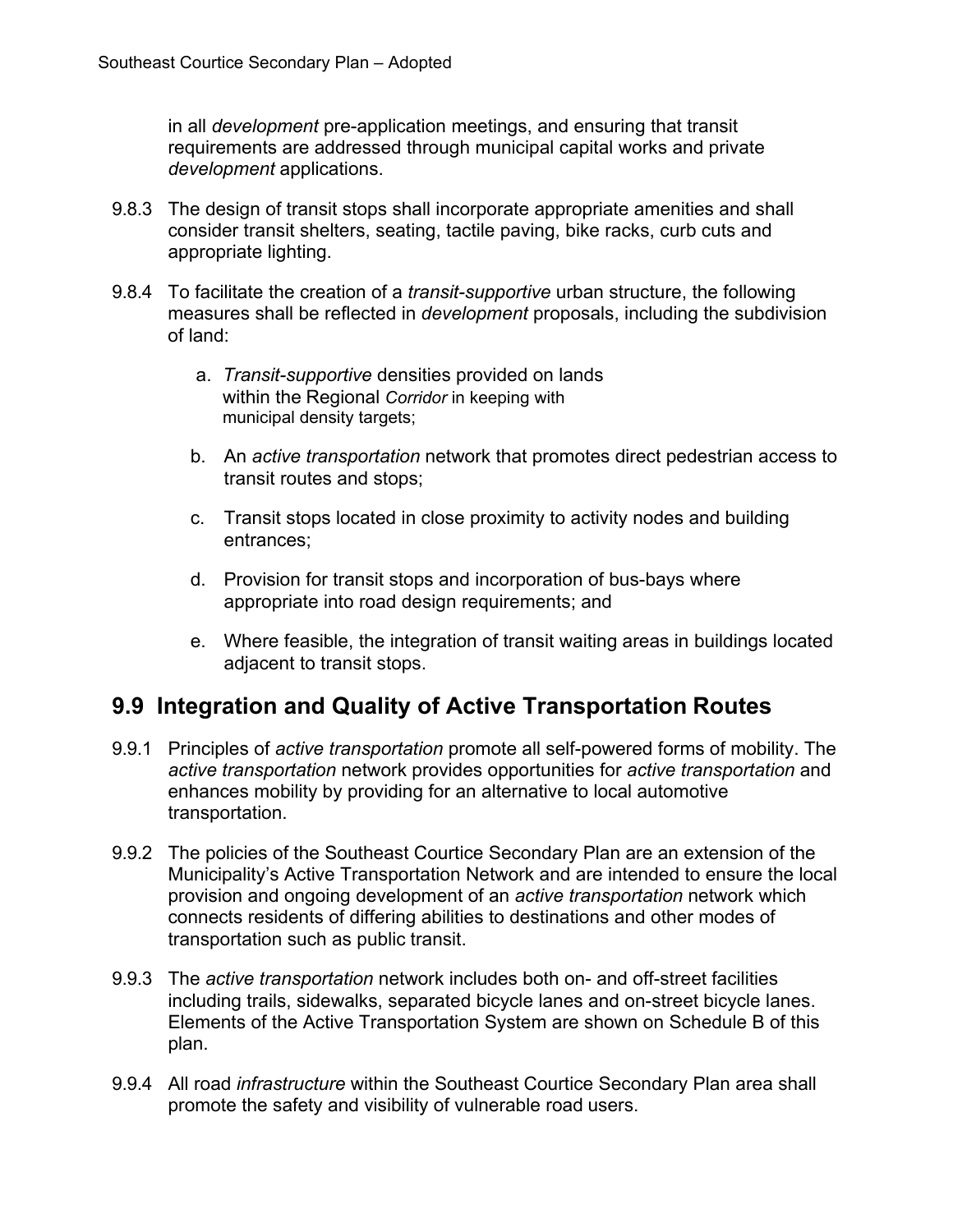- 9.9.5 The *active transportation* network may be provided within road rights-of-way as well as through trails and mid-block connections. *Active transportation*  connections across barriers (natural and related to *infrastructure*) shall be planned at appropriate walking/cycling intervals to reduce barriers between areas and increase accessibility for all ages and abilities.
- 9.9.6 To support increased network connectivity, provide relief from continuous facades and to establish secondary view corridors connecting prominent arterial or collector roads, mid-block connections shall be established throughout the Secondary Plan Area and in particular through high and medium density blocks within the Regional *Corridor*.
- 9.9.7 Destinations such as natural areas, *parks*, schools, *recreation* areas and stores and connections with areas outside the Secondary Plan area boundaries will be integrated through the on- and off-street *active transportation* network including segregated and on-street bike lanes and multi-use trails.
- 9.9.8 All collector and local roads shall also be planned to include a vibrant and healthy tree canopy, consisting of primarily native plantings. The tree canopy will provide shade and enhance and establish a vibrant urban environment. A tree canopy plan shall be prepared for each plan of subdivision. In order to maximize the amount of tree planting and to minimize the removal of in-situ trees, the colocation of utilities is encouraged.

#### **Trails**

- 9.9.9 Trails serve as a key form of off-street connectivity within the community of Southeast Courtice. They allow for *recreation* and *active transportation*, creating off-street linkages between destinations as well as providing safe and enjoyable access to the *parks* and natural heritage systems.
- 9.9.10 As outlined in policy 18.4.3 of the Clarington Official Plan, Municipal trails will be developed within two classifications - primary and secondary trails.
- 9.9.11 The design of the recreational trail should reflect the function and nature of the type of open space it occupies.
- 9.9.12 Primary trails are multi-use trails that provide for a variety of recreational uses and occasional vehicular access for maintenance purposes. They shall generally adhere to the following design principles:
	- a. Primary trails shall be barrier free and have multiple access points;
	- b. Entrances should be clearly demarcated with gateway features such as public art where appropriate;
	- c. Washrooms, parking, furniture including benches and bins, signage, interpretive facilities and lighting should be provided to enhance safety and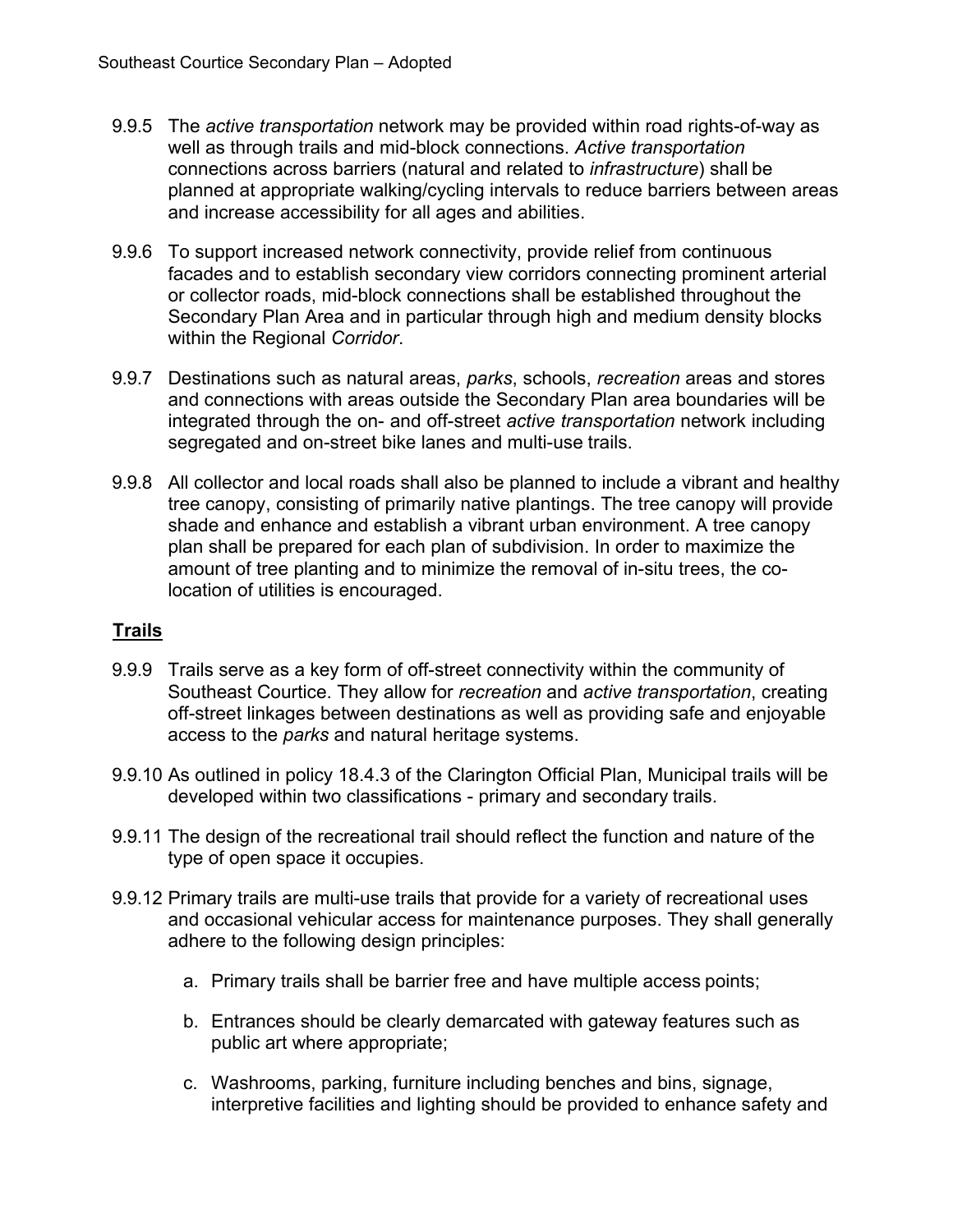support use by all ages and abilities; and

- d. Primary trails shall allow for two-way cyclist or pedestrian passage.
- 9.9.13 Secondary trails provide access to natural areas and, where appropriate, stormwater management areas. They integrate these areas into the *park* and open space network and support passive *recreation* opportunities in these environments. Secondary trails are narrower than primary trails and usually have a surface of crushed aggregate or woodchip.
- 9.9.14 Trails and creek crossings will be minimized within Environmental Protection Areas to conserve the *ecological function* and *hydrological function* of the features comprising the *natural heritage system*.
- 9.9.15 Trail location shall be the subject of an Environmental Impact Study, where appropriate.
- 9.9.16 Trails identified on Schedule B shall be assessed as part of an Environmental Impact Study being undertaken on adjacent lands.
- 9.9.17 Trails should generally follow the alignment indicated on Schedule B. The precise classification and alignment of trails will be confirmed through the *development*  approvals process.
- 9.9.18 Additional trails may be identified through the development approvals process to augment the trail system identified on Schedule B.

# <span id="page-39-0"></span>**10 Housing**

## <span id="page-39-1"></span>**10.1 Objectives**

- 10.1.1 Offer a variety of housing forms, sizes and tenures, that allow households of various sizes and incomes to find a home within Southeast Courtice.
- 10.1.2 Encourage the provision of *affordable* housing and rental housing.
- 10.1.3 Foster aging in place by encouraging a range of housing that can meet the needs of Courtice residents during all phases of life.

#### <span id="page-39-2"></span>**10.2 General Policies**

- 10.2.1 A variety of housing forms, sizes and tenures shall be provided in Southeast Courtice to meet the needs of a diverse population and households of various sizes, incomes and age compositions. This housing mix is encouraged to include purpose-built rental and seniors housing.
- 10.2.2 *Affordable* housing is encouraged to locate within the Regional *Corridors* to provide residents excellent access to public transit.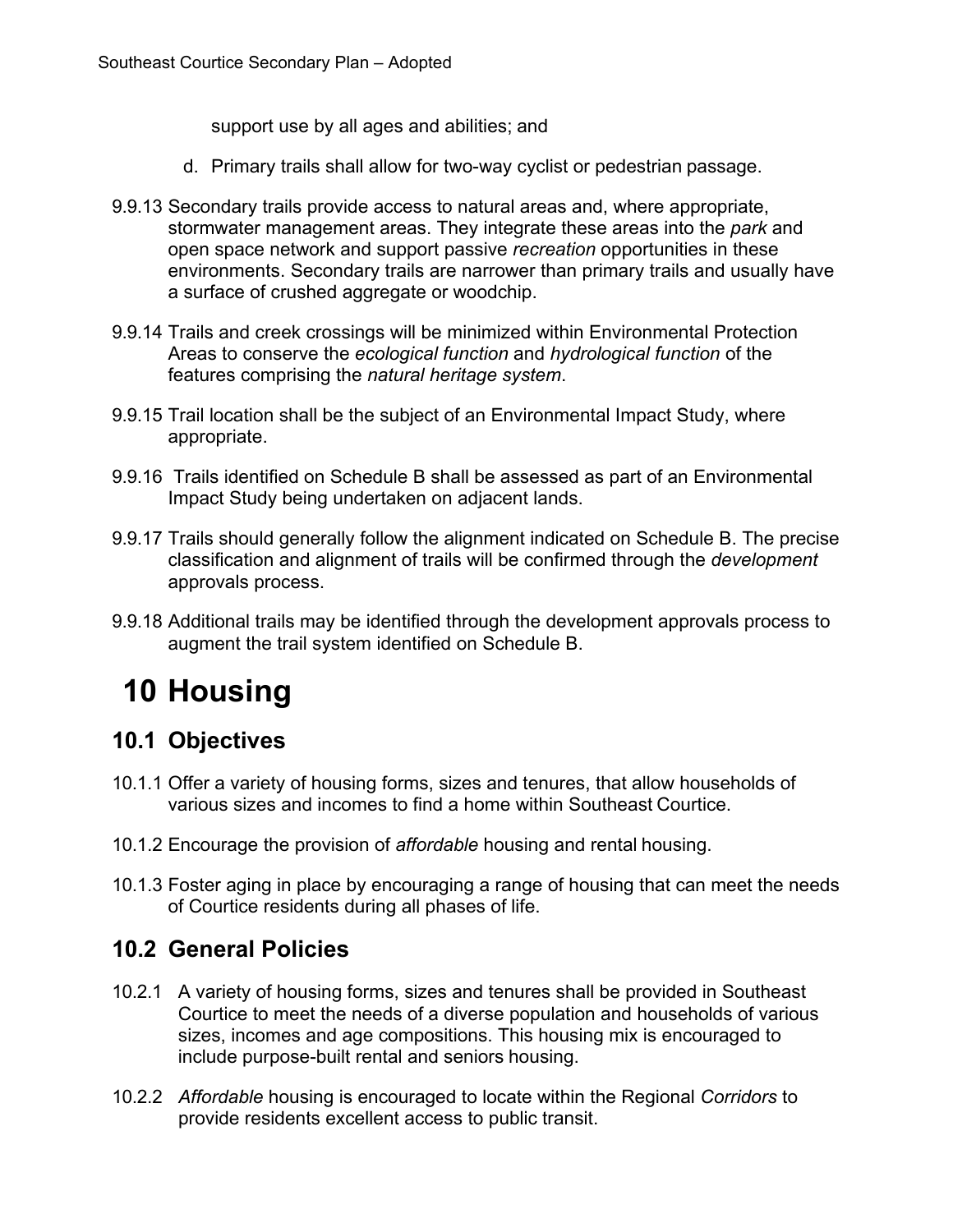- 10.2.3 *Affordable* housing, including subsidized non-market housing units, is encouraged to be integrated within neighbourhoods and combined in *developments* that also provide market housing to provide opportunities for a range of housing tenures and prices that support diversity.
- 10.2.4 New *affordable* housing and purpose-built rental housing should incorporate barrier-free, universal or flex design features in both common and living areas.
- 10.2.5 The Municipality should collaborate with public and non-profit housingproviders to encourage a supply of subsidized non-market housing units to be included within the housing mix in the Secondary Plan area.
- 10.2.6 To support the provision of *affordable* housing units, the Municipality will explore other potential incentives such as reduced or deferred development charges, reduced application fees, grants and loans, to encourage the *development* of *affordable* housing units. The reduction or deferral of Development Charges shall be done in consultation with the Region of Durham. The Municipality will also encourage Durham Region to consider financial incentives for *affordable* housing.
- 10.2.7 As an incentive for the provision of *affordable* housing, as defined in Section 24.2 of the Clarington Official Plan, reductions in the minimum parking requirement under the Zoning By-law may be considered by the Municipality on a site-by-site basis where housing that is *affordable* is provided as part of a *development*  proposal.
- 10.2.8 To facilitate the *development* of *affordable* housing units within the Secondary Plan area and in the Municipality, the Landowners Group in the Secondary Plan Area shall provide at their choice either land or a contribution of funds to the Municipality for the development of affordable, public or non-profit housing in the community.
- 10.2.9 The land to be conveyed as provided in Section 10.2.8 shall have an approximate size of 1.5 hectares, be fully serviced and be gratuitously conveyed free and clear of encumbrances. Conveyance shall occur at the time of approval of the first plan of subdivision within the Secondary Plan area.
- 10.2.10 The contribution of funds as provided in Section 10.2.8 will be through a contribution agreement to be negotiated between the Municipality and the Landowners Group. The contribution of funds shall be paid by the Landowners Group upon the approval of the Secondary Plan and upon the first approval of a development application in the Secondary Plan area at a rate of \$400.00 per unit.
- 10.2.11 A range of unit sizes are encouraged within apartment and multi-unit buildings, including those suitable for larger households and families.
- 10.2.12 An *accessory apartment* is permitted within the Secondary Plan Area within a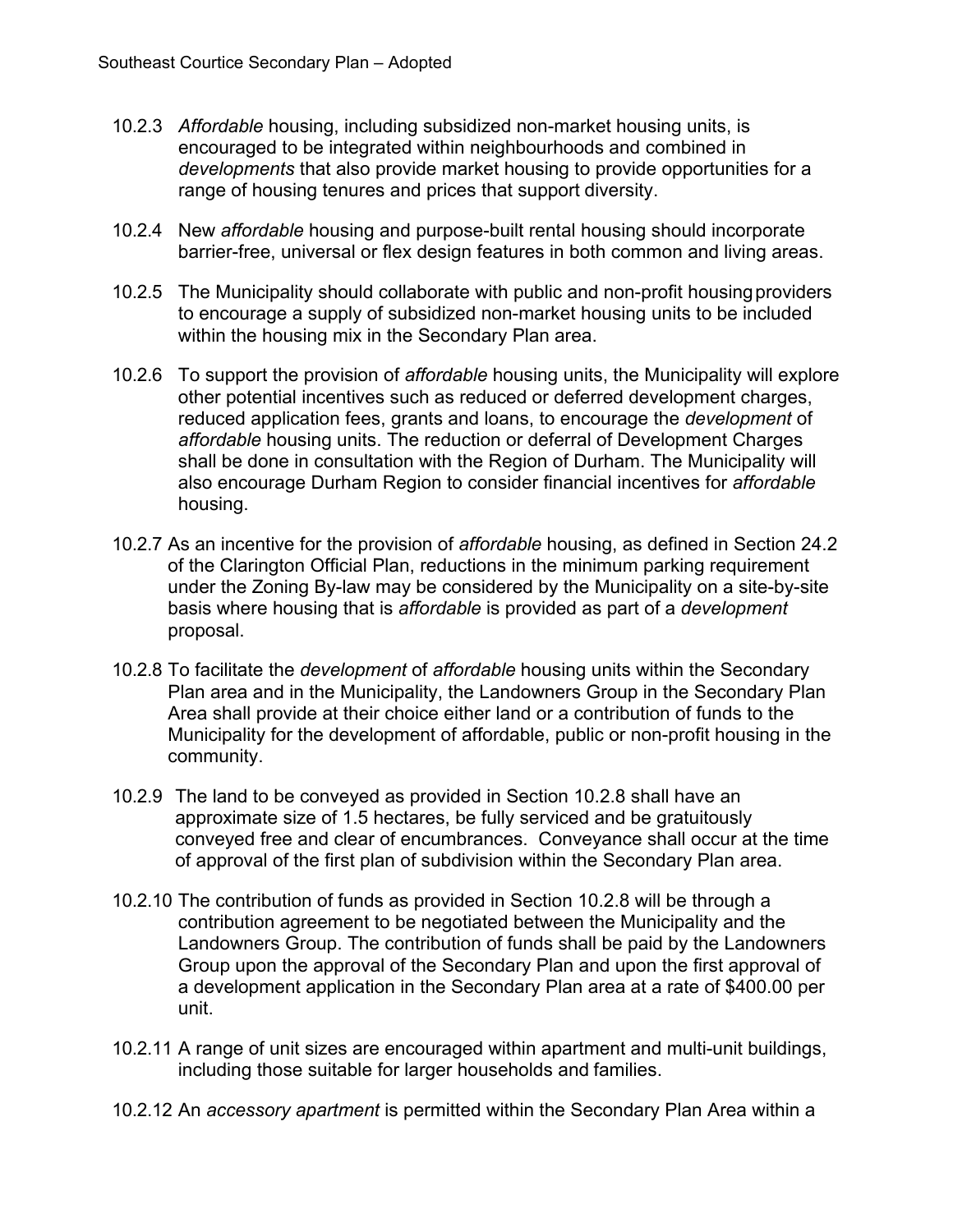detached dwelling, semi-detached dwelling or townhouse subject to the following:

- a. Only one *accessory apartment* is permitted within the dwelling;
- b. One additional parking space is required for the *accessory apartment* in accordance with the Zoning By-law;
- c. Sufficient water supply and sanitary servicing capacity exists;
- d. The *accessory apartment* complies with the provisions of the Ontario Building Code, Ontario Fire Code and any other relevant regulations;and
- e. The *accessory apartment* is registered with the Municipality.
- 10.2.13 One additional *accessory apartment* shall be permitted in a detached accessory building with access to a rear lane. The additional *accessory apartment* is encouraged to be in the form of a unit on the second storey of a detached garage with access to the rear lane. This unit is subject to the following:
	- a. One additional parking space is required for the *accessory apartment* in accordance with the Zoning By-law;
	- b. Sufficient water supply and sanitary servicing capacity exists;
	- c. The *accessory apartment* complies with the provisions of the Ontario Building Code, Ontario Fire Code and any other relevant regulations; and
	- d. The *accessory apartment* is registered with the Municipality.
- 10.2.14 Reduction of parking requirements for *accessory apartments* may be considered if the proposed unit is deemed to have excellent access totransit.
- 10.2.15 The Municipality will give priority to development applications that include *affordable housing* units that are being funded by federal and provincial government programs or non-profit groups.

# <span id="page-41-0"></span>**11 Infrastructure, Stormwater Management and Environmental Performance**

## <span id="page-41-1"></span>**11.1 Objectives**

11.1.1 Incorporate *infrastructure* and *utilities* in a manner that is sensitive to the quality of the public realm.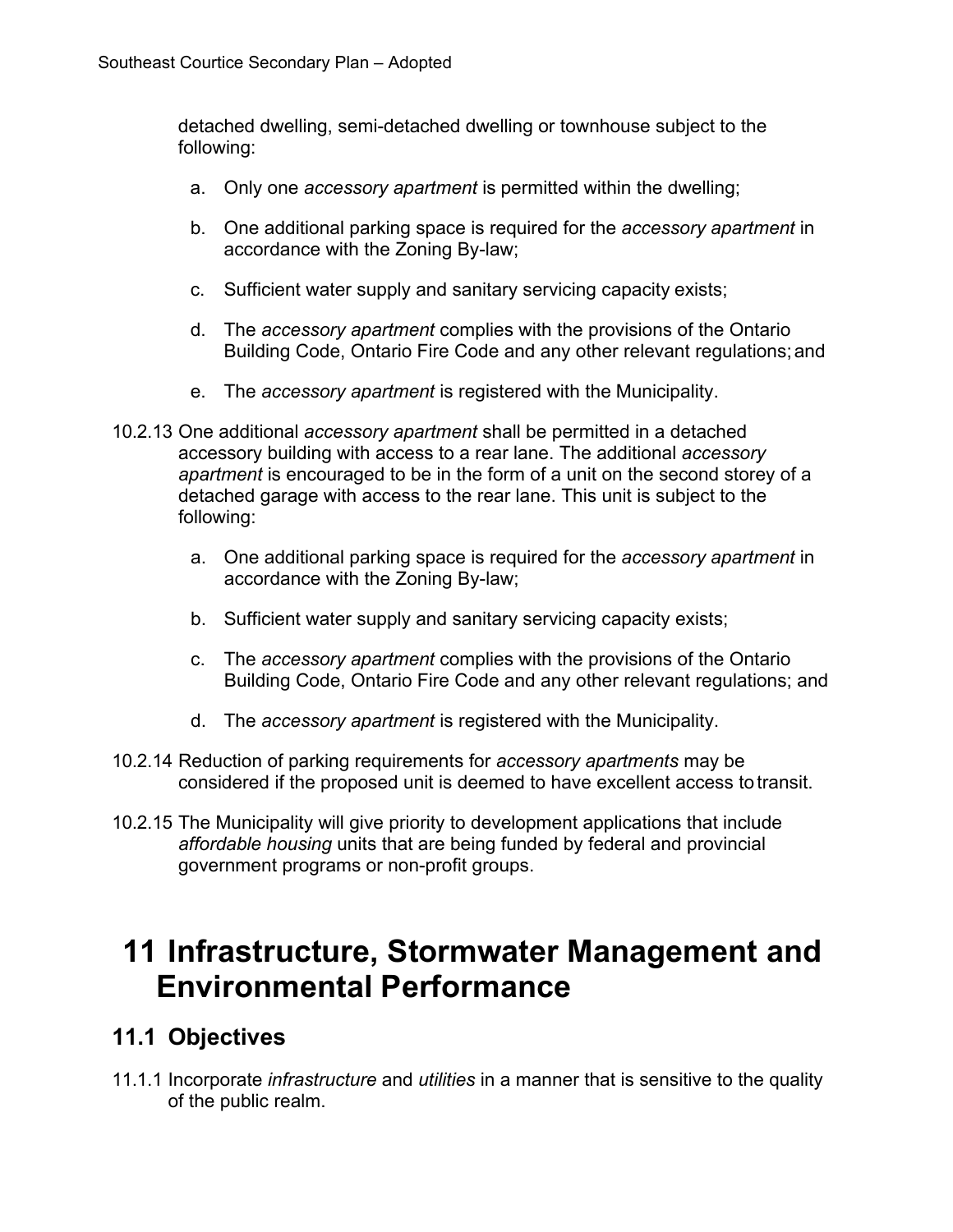- 11.1.2 Reduce the impact of *development* on hydrologic and ecological systems through the use of the principles of Low Impact Development and *Green Infrastructure*.
- 11.1.3 Extend greenery throughout Southeast Courtice through native plantings, which include a diversity of tree species that contribute to the urban forest and a vibrant and healthy tree canopy.
- 11.1.4 Promote the use of technologies and methods which improve the environmental performance of *development*.

## <span id="page-42-0"></span>**11.2 Infrastructure and Utilities**

- 11.2.1 Telecommunications/communications utilities, electrical stations or sub-stations, mail boxes or super mail boxes and similar facilities should be incorporated and built into architectural and landscaping features, rather than being freestanding. Where feasible, these shall be compatible with the appearance of adjacent uses and include anti-graffiti initiatives.
- 11.2.2 Super mailboxes shall not be located in a municipally owned *park*.
- 11.2.3 Sanitary sewer alignments are subject to change as future detailed design work is completed as part of *development* applications.

## <span id="page-42-1"></span>**11.3 Stormwater Management and Low Impact Development**

- 11.3.1 Stormwater management facilities shown on Schedule A and B are illustrative and final location and sizing shall be determined through the *development*  application process.
- 11.3.2 Proposed stormwater management quality, quantity, erosion control and water balance for ground water and natural systems shall be assessed during the *development* approval process to determine the impact on the *natural heritage system* and environmental features.
- 11.3.3 The submission of the following plans and reports shall be required to determine the impact of stormwater quality/quantity, erosion and water balance of the proposed *development.* All reports shall be prepared in accordance with the Robinson Creek and Tooley Creek Subwatershed Study including:
	- a. Stormwater Management Report and Plan;
	- b. Erosion and Sediment Control Plan;
	- c. Servicing Plans;
	- d. Grading Plans;
	- e. Geotechnical reports;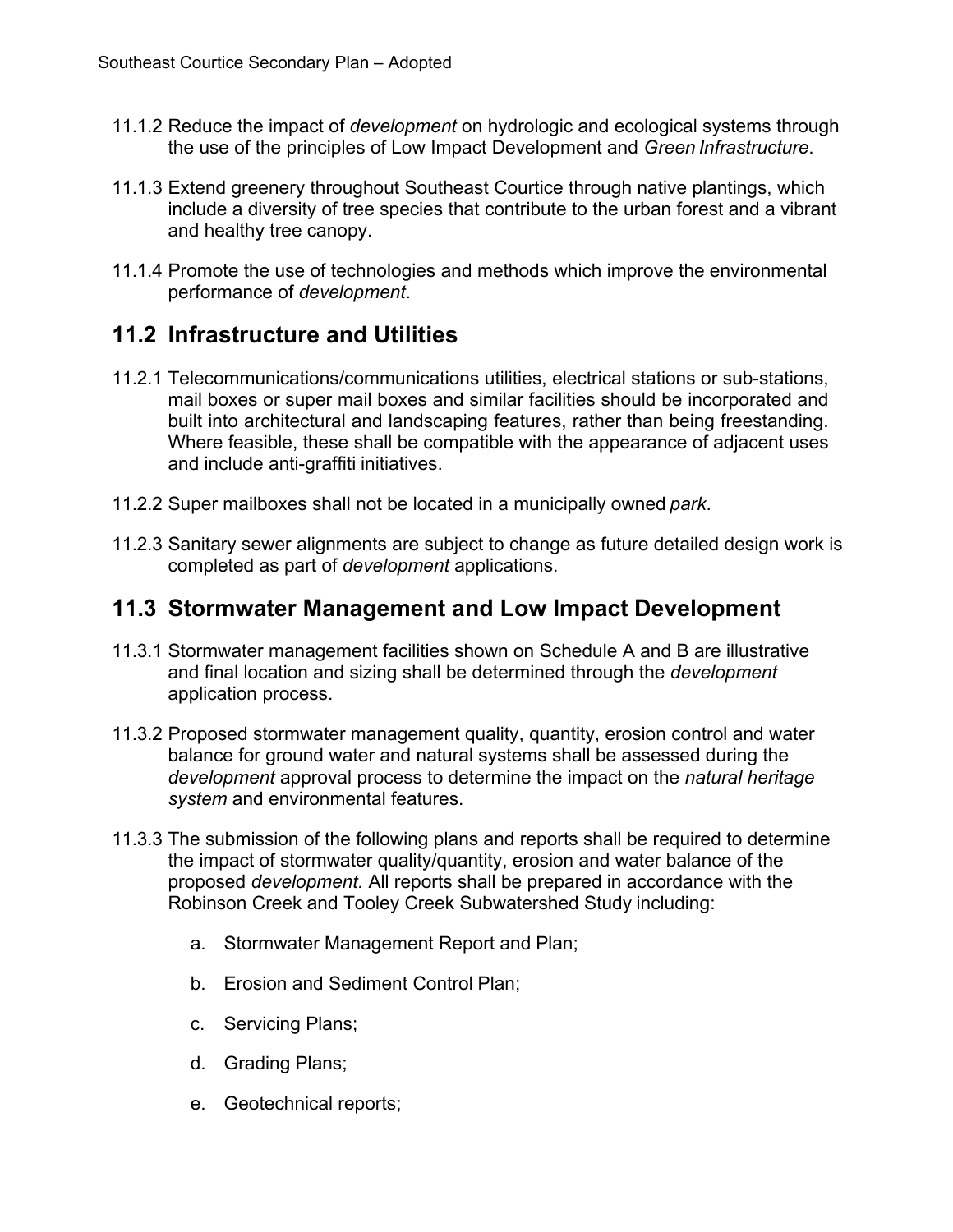- f. Hydrogeologic reports; and
- g. Other technical reports as deemed necessary.
- 11.3.4 The Stormwater Management Report and Plan identified in Policy 11.3.3 shall apply a range of stormwater management practices including Low Impact Development techniques to ensure water quality control, baseflow management, water temperature control and the protection of aquatic habitat. The Stormwater Management Report and Plan shall explore and consider the feasibility of, and opportunities to, implement such Low Impact Development measures as:
	- a. Permeable hardscaping;
	- b. Bioretention areas;
	- c. Exfiltration systems;
	- d. Bioswales and infiltration trenches;
	- e. Third pipe systems;
	- f. Vegetation filter strips;
	- g. Green roofs (multi-unit buildings);
	- h. Rainwater harvesting; and
	- i. Other potential measures.
- 11.3.5 Stormwater management plans shall demonstrate how the water balance target set in the Robinson Creek and Tooley Creek Subwatershed Study is achieved.
- 11.3.6 Stormwater management for all *development* shall be undertaken on a volume control basis and shall demonstrate the maintenance of recharge rates, flow paths and water quality to the greatest extent possible. Peak flow control and the maintenance of pre-*development* water balance shall be demonstrated.
- 11.3.7 High Volume Recharge Areas shall maintain a pre-*development* water balance.
- 11.3.8 *Development* of all detached, semi-detached and townhouse dwellings shall demonstrate the use of an adequate volume of amended topsoil or equivalent system to improve surface porosity and permeability over all turf and landscaped areas beyond 3 metres of a building foundation and beyond tree protection areas.

## <span id="page-43-0"></span>**11.4 Urban Forest and Native Plantings**

11.4.1 Together, new *development* and public realm improvements shall establish an urban tree canopy throughout the Secondary Plan area to minimize the heat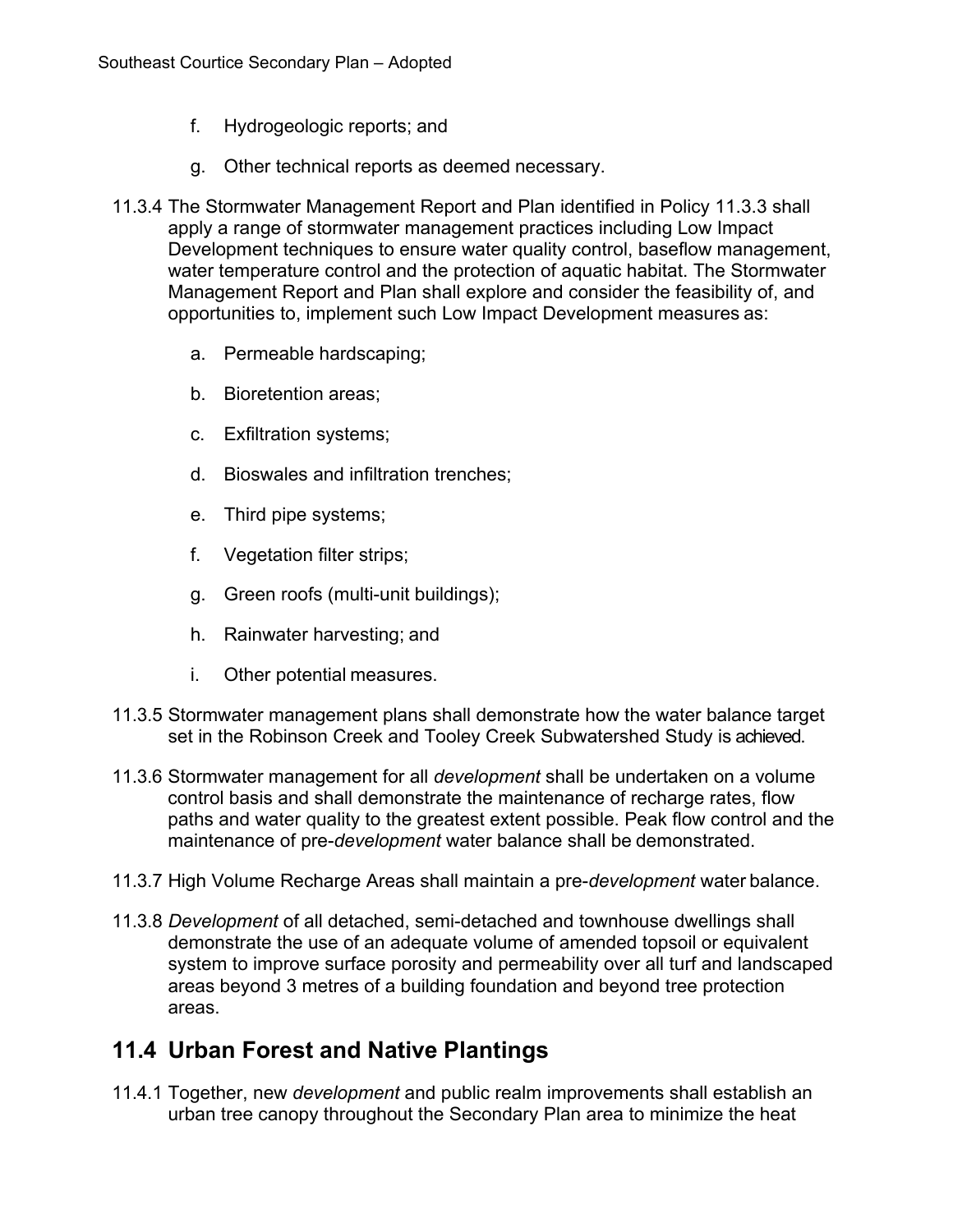island effect, provide for shade and wind cover and contribute to a green and attractive environment.

- 11.4.2 New *development* and public realm improvements are required to use native plant species wherever possible, particularly along rights-of-way and pedestrian trails.
- 11.4.3 New *development* and public realm improvements shall only use native plantings within 30 metres of Environmental Protection Areas.
- 11.4.4 All private *development* shall be supported by landscape plans which demonstrate how the *development* will contribute to the urban forest, improve the health and diversity of the natural environment, support other local plant and animal species and further enhance the connectivity of the built environment to *natural heritage features* and *hydrologically sensitive features*.
- 11.4.5 All private *development* shall contribute to the woodland cover target for the watershed in keeping with the Robinson Creek and Tooley Creek Subwatershed Study and in accordance with Environment Canada's target for woodland cover.
- 11.4.6 A diversity of tree species shall be planted in *parks* and along rights-of-way to provide a healthy and more robust tree inventory that is less prone to insects and diseases.
- 11.4.7 Selection of tree species within the Secondary Plan area will contribute the Municipality's species diversity objectives.
- 11.4.8 Where trees and shrubs are destroyed or harvested pre-maturely prior to proper study and approval, compensation will be calculated at a 3:1 ratio.

# <span id="page-44-0"></span>**11.5 Building Technology**

- 11.5.1 Buildings shall be constructed with attractive and durable materials that conserve energy by lowering maintenance and replacement costs.
- 11.5.2 New *development* shall consider the use of renewable energy sources.
- 11.5.3 New *development* shall consider the use of technologies such as green roofs and reflective roof surface materials with high thermal reflectivity.

## <span id="page-44-1"></span>**11.6 Urban Design and Sustainability Guidelines**

11.6.1 The Urban Design and Sustainability Guidelines contained in Appendix A and described in Policy 12.3.8 and 12.3.9 provide direction in the form of design guidance and strategies to implement the vision and objectives of the Secondary Plan. If there is a conflict between the Secondary Plan policy and the Guidelines, Secondary Plan policy prevails.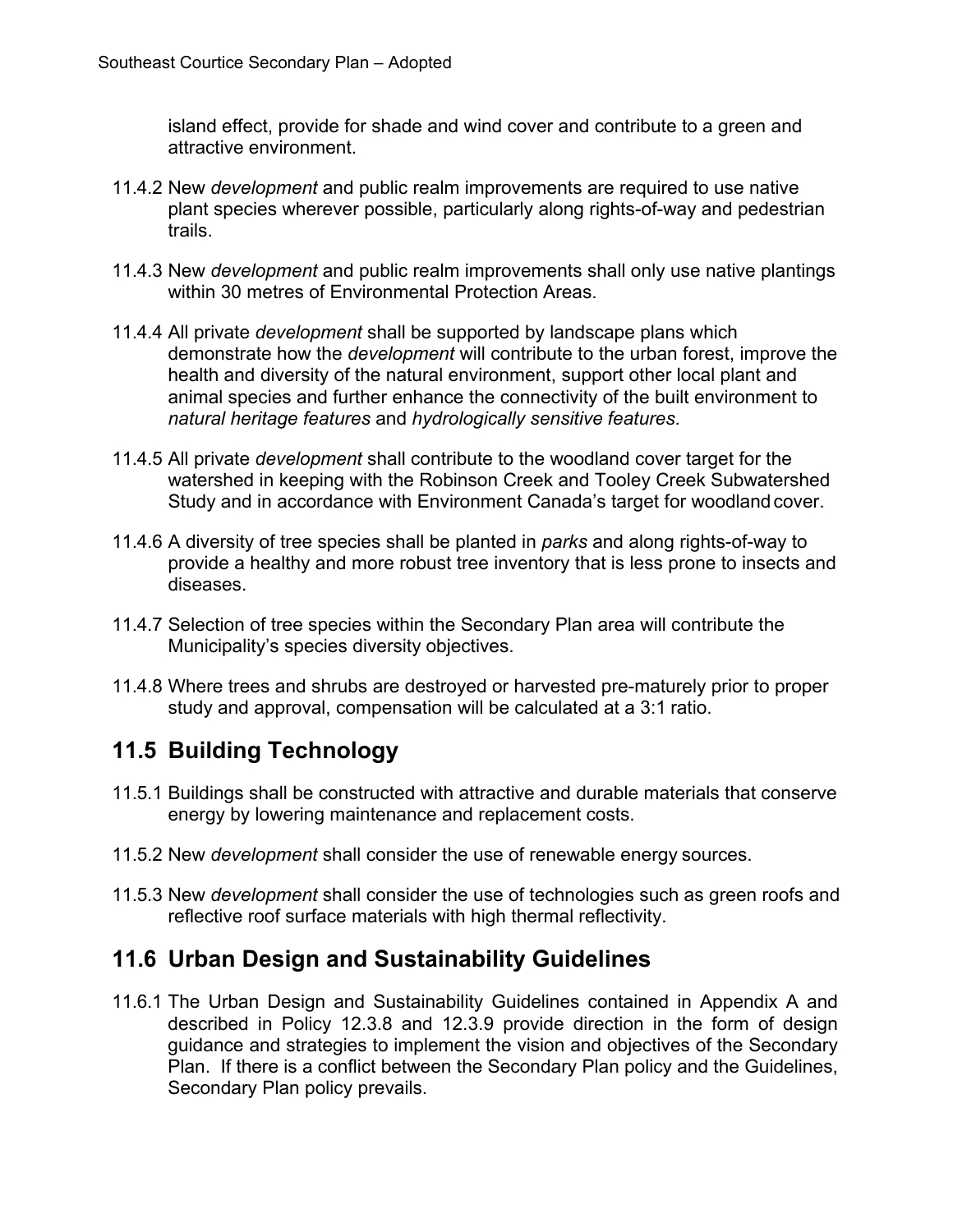# <span id="page-45-0"></span>**12 Implementation and Interpretation**

## <span id="page-45-1"></span>**12.1 Environmental Study Area**

- 12.1.1 Lands identified as Environmental Study Area are identified on Schedule A. The lands generally bound by Trulls Road in the west, Courtice Road in the east, Bloor Street in the South and Meadowglade Road to the north and shown on Schedule A have been identified as an Environmental Study Area.
- 12.1.2 The Environmental Study Area identifies an area that contains complex natural features and functions, many of which require additional study to define. An Environmental Impact Study shall be prepared for the Area, in accordance with the policies of the Official Plan.
- 12.1.3 Until the Environmental Impact Study has been completed in accordance with Policy 12.1.2, land uses within the Environmental Study Area shall be limited to existing lawful/permitted uses.
- 12.1.4 Following the completion of the required study to the satisfaction of the Municipality, the Environmental Study Area may be modified as deemed appropriate by the study, without amendment to this Plan, and the underlying land use designation will apply.
- 12.1.5 The Zoning By-law shall be amended as appropriate following the completion of the required study to implement new land use permissions for the study area.

# <span id="page-45-2"></span>**12.2 Zoning By-law**

12.2.1 A Zoning By-law shall implement the policies of this Secondary Plan.

## <span id="page-45-3"></span>**12.3 Implementation**

- 12.3.1 The policies of this Secondary Plan shall be considered when making decisions related to *development* of the lands within the Southeast Courtice Secondary Plan Area. The policies of this Secondary Plan shall be implemented by exercising the powers conferred upon the Municipality by the Planning Act, the Municipal Act and any other applicable statues, and in accordance with the applicable policies of the Official Plan.
- 12.3.2 Detailed studies prepared in support of a development application may refine on site by site basis the recommendations of the Robinson Creek and Tooley Creek Subwatershed Study however the study must address the issues raised by the Subwatershed Study.
- 12.3.3 The Municipality will monitor the policies of this Secondary Plan as part of the regular Official Plan review and propose updates as deemed necessary.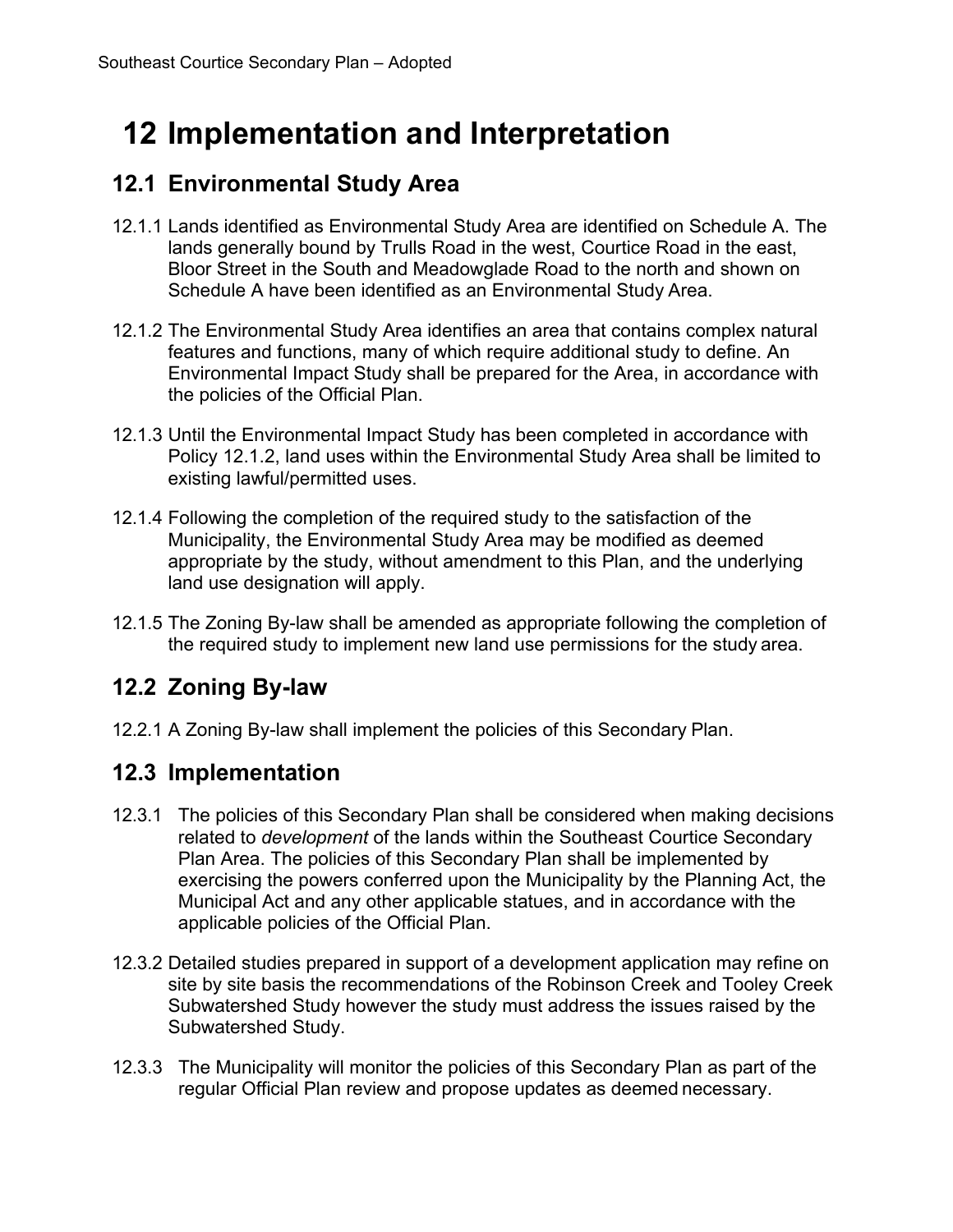- 12.3.4 It is not possible or desirable to recognize all existing uses in the Secondary Plan. An existing use of land, building or structure which is lawfully in existence prior to the passage of the implementing Zoning By-law and which does not conform to this Secondary Plan, but continues to be used for such purposes, shall be deemed to be legal non-conforming.
- 12.3.5 Non-conforming uses, legal or otherwise, shall be encouraged to relocate or redevelop so that the subject land may be used in conformity with the policies of this Secondary Plan and the provisions of the implementing Zoning By-law.
- 12.3.6 Inherent to the Southeast Courtice Secondary Plan is the principle of flexibility, provided that the general intent and structure of the Plan are maintained to the satisfaction of the Municipality. As such, it is the intent of the Municipality to permit some flexibility in accordance with Official Plan policy 24.1.5 in the interpretation of the policies, regulations and numerical requirements of this Secondary Plan except where this Secondary Plan is explicitly intended to be prescriptive.
- 12.3.7 The Urban Design and Sustainability Guidelines, including the Demonstration Plan, are contained as an appendix to this Secondary Plan.
- 12.3.8 The Urban Design and Sustainability Guidelines provide specific guidelines for both the public and private sectors. They indicate the Municipality of Clarington's expectations with respect to the character, quality and form of *development* in the Southeast Courtice community. The Demonstration Plan illustrates the planning principles that are inherent to the Secondary Plan. It is one example of how the Secondary Plan might be implemented within the Secondary Plan area. The Urban Design and Sustainability Guidelines and Demonstration Plan have been approved by Council, however, do not require an amendment to implement an alternative design solution, or solutions at any time in the future.
- 12.3.9 Engineering *infrastructure* shall follow the schedule within the Municipality's and Region's capital budget, as agreed to by the landowners' group.
- 12.3.10 All new *development* within the Southeast Courtice Secondary Plan area shall proceed on the basis of the sequential extension of full municipal services through the Regional and Municipal capital works programs and plans of subdivision.
- 12.3.11 *Development* applications for lands abutting the arterial road and collector roads shown in Schedule B shall require that lands be dedicated for road widenings as determined by the Municipality or Region.
- 12.3.12 The conveyance of additional land or the contribution of additional funds to facilitate the development of affordable housing beyond the provisions in policies 10.2.8, 10.2.9 and 10.10.10 shall not be utilized as a means to increase the number of units permitted by the Secondary Plan or as a means to